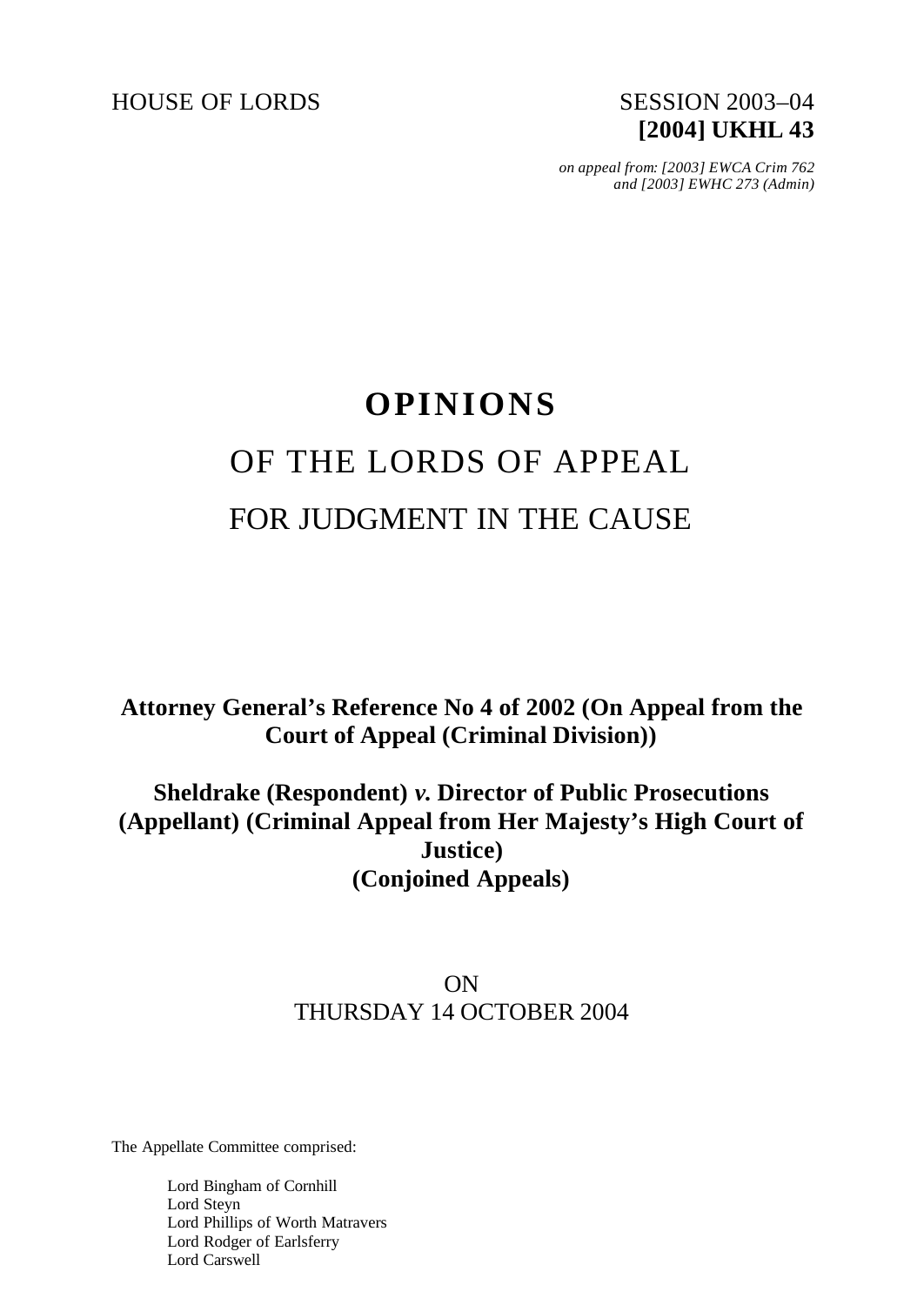#### **HOUSE OF LORDS**

#### **OPINIONS OF THE LORDS OF APPEAL FOR JUDGMENT IN THE CAUSE**

#### **Attorney General's Reference No 4 of 2002 (On Appeal from the Court of Appeal (Criminal Division)) Sheldrake (Respondent)** *v.* **Director of Public Prosecutions (Appellant) (Criminal Appeal from Her Majesty's High Court of Justice) (Conjoined Appeals)**

**[2004] UKHL 43**

#### **LORD BINGHAM OF CORNHILL**

My Lords,

1. Sections 5(2) of the Road Traffic Act 1988 and 11(2) of the Terrorism Act 2000, conventionally interpreted, impose a legal or persuasive burden on a defendant in criminal proceedings to prove the matters respectively specified in those subsections if he is to be exonerated from liability on the grounds there provided. That means that he must, to be exonerated, establish those matters on the balance of probabilities. If he fails to discharge that burden he will be convicted. In this appeal by the Director of Public Prosecutions and this reference by the Attorney General these reverse burdens ("reverse" because the burden is placed on the defendant and not, as ordinarily in criminal proceedings, on the prosecutor) are challenged as incompatible with the presumption of innocence guaranteed by article 6(2) of the European Convention for the Protection of Human Rights and Fundamental Freedoms (1953) (Cmd 8969). Thus the first question for consideration in each case is whether the provision in question does, unjustifiably, infringe the presumption of innocence. If it does the further question arises whether the provision can and should be read down in accordance with the courts' interpretative obligation under section 3 of the Human Rights Act 1998 so as to impose an evidential and not a legal burden on the defendant. An evidential burden is not a burden of proof. It is a burden of raising, on the evidence in the case, an issue as to the matter in question fit for consideration by the tribunal of fact. If an issue is properly raised, it is for the prosecutor to prove, beyond reasonable doubt, that that ground of exoneration does not avail the defendant.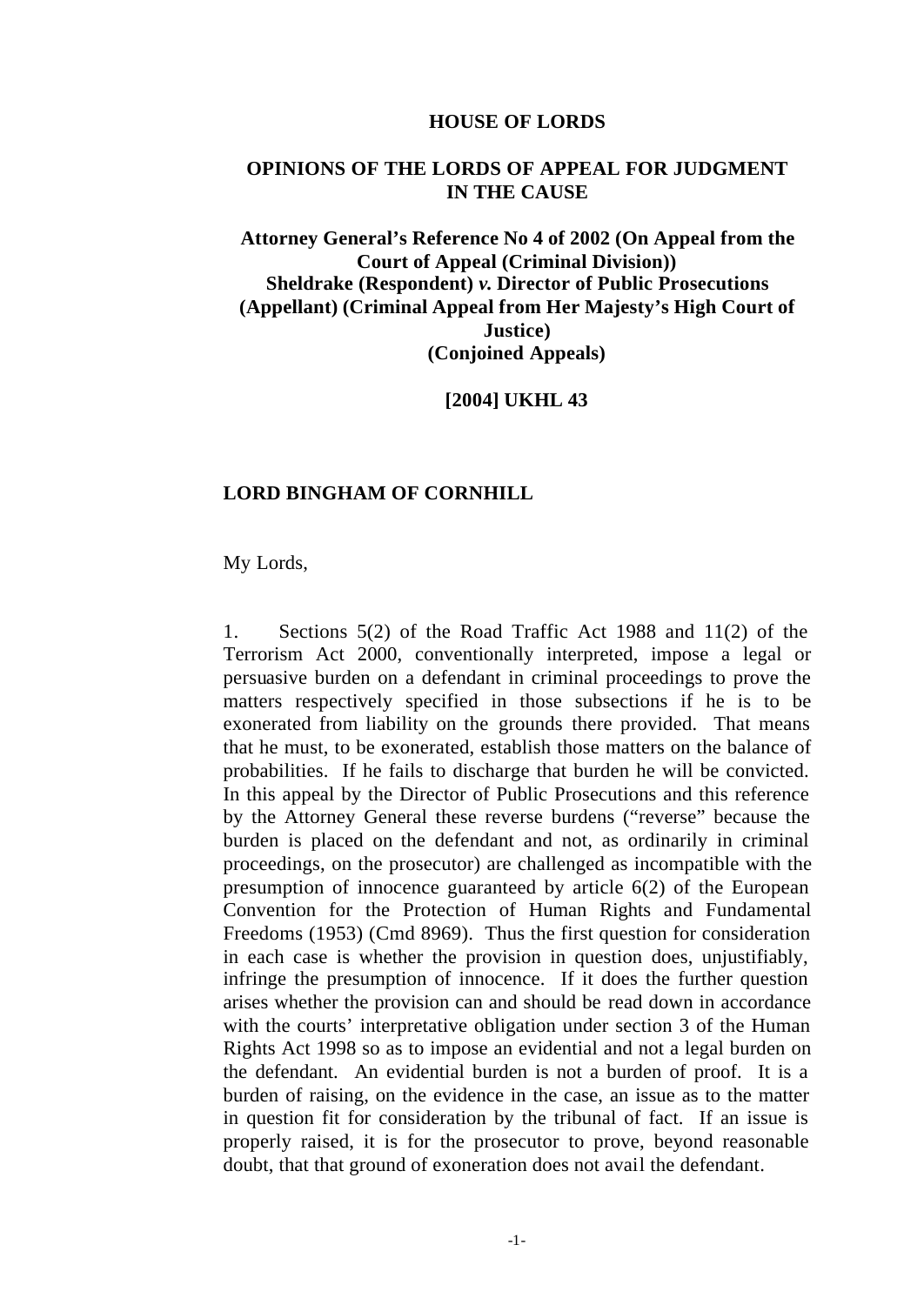2. Before turning to the facts of these two cases it is necessary to place them in their legal context. To this end I shall briefly review the pre-Convention law of England and Wales, the Strasbourg jurisprudence as it has so far developed and some of the leading cases decided in the United Kingdom since the Convention was incorporated into our domestic law by the Human Rights Act 1998.

#### *The pre-Convention law of England and Wales*

3. The governing principle of English criminal law, memorably affirmed by Viscount Sankey LC in *Woolmington v Director of Public Prosecutions* [1935] AC 462, 481, is that the onus lies upon the prosecution in a criminal trial to prove all the elements of the offence with which the accused is charged. This principle has been regarded as supremely important, but not as absolute. Viscount Sankey acknowledged (p 475) the authority of *M'Naghten's Case* (1843) 10 Cl & Fin 200 which had "definitely and exceptionally" placed an onus on the accused to establish a defence of insanity. He further acknowledged (p 481) that his statement of principle was "subject also to any statutory exception".

4. One form of statutory exception arose where a defendant sought to rely, in answer to a criminal charge on indictment, on any statutory exception, exemption, proviso, excuse or qualification. It was clearly established that the burden of proving such ground of exoneration, on a balance of probabilities, lay on him: *R v Edwards* [1975] QB 27; *R v Hunt (Richard)* [1987] AC 352. When courts of summary jurisdiction in recognisably modern form were established in 1848, this rule of practice was extended to them and remains the law: see section 14 of the Summary Jurisdiction Act 1848; section 39(2) of the Summary Jurisdiction Act 1879; section 81 of the Magistrates' Courts Act 1952; and (now) section 101 of the Magistrates' Courts Act 1980. Thus, on a charge of selling intoxicating liquor without a justices' licence, it is not for the prosecutor to prove that the defendant had no licence but for the defendant to prove that he had: *R v Edwards*; *R v Hunt (Richard)*.

5. It is not only in cases such as these, and cases of insanity, that a burden may be placed upon the defendant to prove (on a balance of probabilities) a special statutory defence. Thus in *Mancini v Director of Public Prosecutions* [1942] AC 1, 11, Viscount Simon LC referred, as an exception to the rule in *Woolmington's* case, to "offences where onus of proof is specially dealt with by statute". In *Jayasena v The Queen*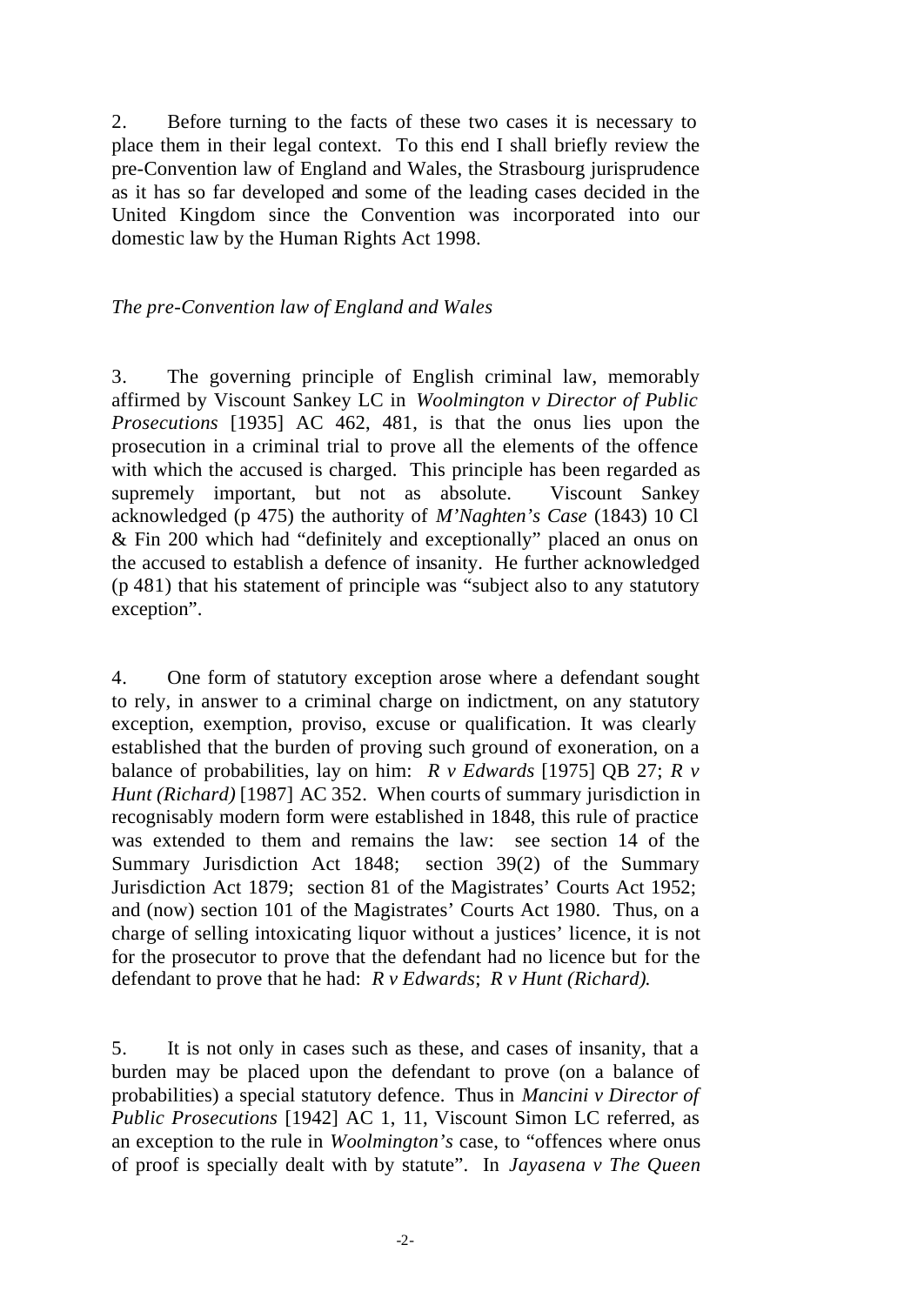[1970] AC 618, 623, Lord Devlin also recognised "a statutory defence" as an exception to the *Woolmington* rule, and Lord Templeman in *R v Hunt (Richard)* [1987] AC 352, 364, referred to "statutory defences which must be proved by the accused". Far from condemning the placing of a burden on the accused to prove (on the balance of probabilities) a ground of exoneration, judges of high authority have, in cases judged by them to be appropriate, advocated such a course. Lord Pearce did so in *R v Warner* [1969] 2 AC 256, 307 and again in *Sweet v Parsley* [1970] AC 132, 157. In the latter case, at p 150, Lord Reid also said:

"Parliament has not infrequently transferred the onus as regards mens rea to the accused, so that, once the necessary facts are proved, he must convince the jury that on balance of probabilities he is innocent of any criminal intention. I find it a little surprising that more use has not been made of this method".

A further example may be given. When, in 1987, it was proposed to criminalise the possession of a bladed or sharply pointed article, other than a small pocket knife, "without good reason or lawful authority", Lord Denning suggested that the burden of proving good reason or lawful authority by way of defence should be expressly placed on the defendant (Hansard, (HL Debates) vol 489, 3 November 1987, cols 923- 924). The suggestion was accepted (Hansard, (HL Debates) vol 490, 23 November 1987, cols 474, 475), and section 139(4) of the Criminal Justice Act 1988, as enacted, provides:

"It shall be a defence for a person charged with an offence under this section to prove that he had good reason or lawful authority for having the article with him in a public place".

In practice, Parliament has been very ready to impose legal burdens on, or provide for presumptions rebuttable by, the defendant: see Ashworth and Blake, "The Presumption of Innocence in English Criminal Law" [1996] Crim LR 306, 309. But the language of the statute may not, in some cases, make it plain whether a ground of exoneration must be established by the defendant or negatived by the prosecutor. In *Nimmo v Alexander Cowan & Sons Ltd* [1968] AC 107 the House was divided on the question. In such a case, as Lord Griffiths said in *R v Hunt (Richard)* [1987] AC 352, 374: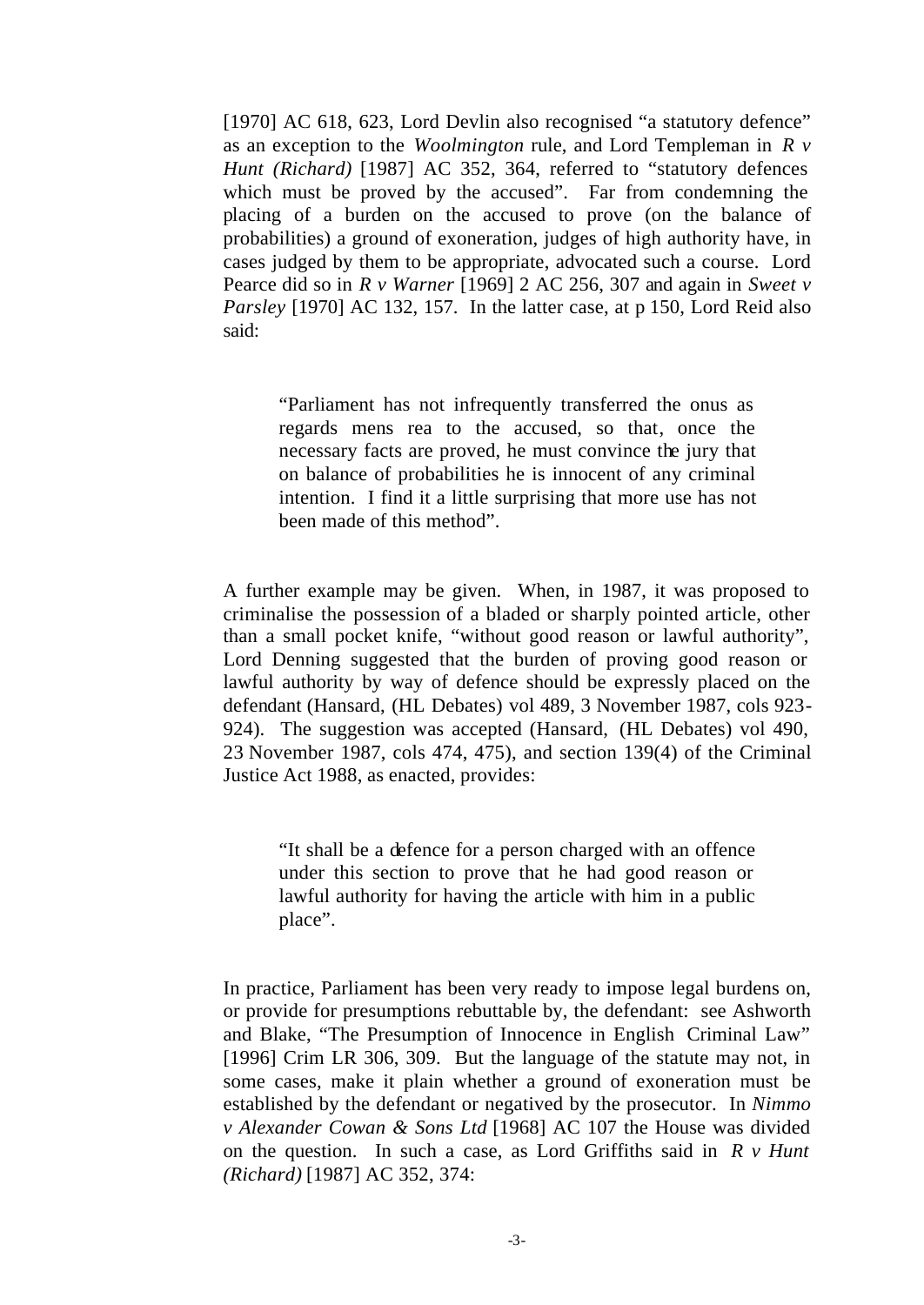"the court should look to other considerations to determine the intention of Parliament such as the mischief at which the Act was aimed and practical considerations affecting the burden of proof and, in particular, the ease or difficulty that the respective parties would encounter in discharging the burden. I regard this last consideration as one of great importance for surely Parliament can never lightly be taken to have intended to impose an onerous duty on a defendant to prove his innocence in a criminal case, and a court should be very slow to draw any such inference from the language of a statute".

6. One further point may conveniently be noted at this stage. In *Sweet v Parsley* [1970] AC 132, 148-149, Lord Reid stated that

"there has for centuries been a presumption that Parliament did not intend to make criminals of persons who were in no way blameworthy in what they did. That means that whenever a section is silent as to mens rea there is a presumption that, in order to give effect to the will of Parliament, we must read in words appropriate to require mens rea ….. it is firmly established by a host of authorities that mens rea is an essential ingredient of every offence unless some reason can be found for holding that that is not necessary".

Thus, in interpreting an offence-creating statutory provision, the starting-point for the court is, as Lord Nicholls of Birkenhead put it in *B (A Minor) v Director of Public Prosecutions* [2000] 2 AC 428, 460,

"the established common law presumption that a mental element, traditionally labelled mens rea, is an essential ingredient unless Parliament has indicated a contrary intention either expressly or by necessary implication".

Effect was given to the presumption in that case, as it was in *R v K* [2002] 1 AC 462. It is a strong presumption, not easily displaced. The more serious the crime, and the more severe the potential consequences of conviction, the less readily will it be displaced. But it is of course the ordinary duty of the courts to give effect to what Parliament has by clear words or necessary implication enacted, and it is not hard to find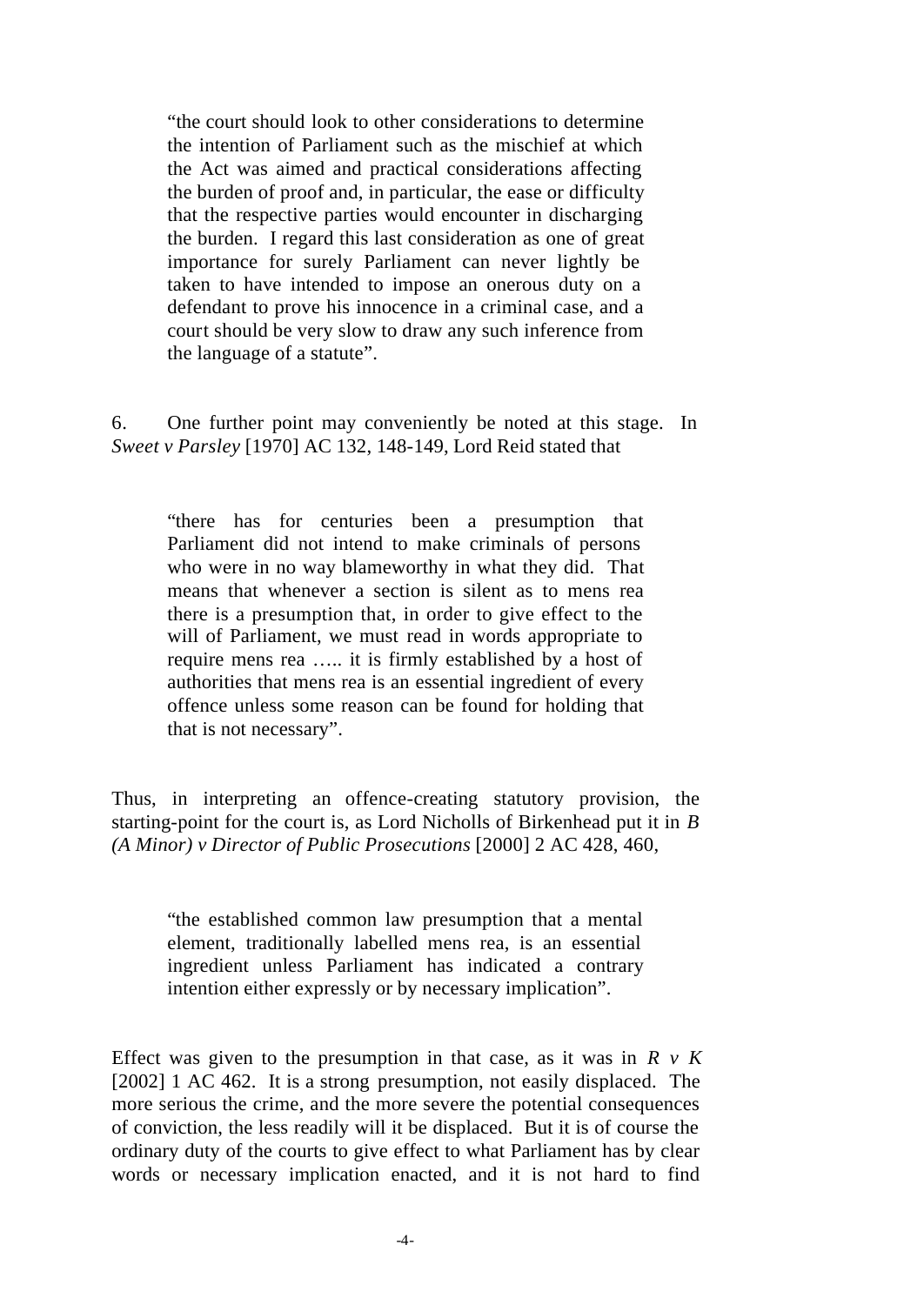instances in which Parliament has clearly intended to attach criminal consequences to proof of defined facts, irrespective of an individual's state of mind or moral blameworthiness. Many such instances are found in legislation regulating the conduct of economic and social life: see *Smith & Hogan*, *Criminal Law*, 10th ed (2002), chapter 7, "Crimes of strict liability". Offences against such regulations are often regarded as not truly criminal, since the penalty inflicted is not dire and little or no stigma attaches to conviction. Not all offences of strict liability, however, fall within this sterile regulatory area. An old instance which may be thought not to do so is found in section 12 of the Licensing Act 1872, which (as amended) remains in force:

"Every person found drunk in any highway or other public place, whether a building or not, or on any licensed premises, shall be liable to a penalty not exceeding level 1 on the standard scale.

Every person ….. who is drunk while in charge on any highway or other public place of any carriage, horse, cattle, or steam engine, or who is drunk when in possession of any loaded firearms, may be apprehended and shall be liable to a penalty not exceeding level 1 on the standard scale or in the discretion of the court to imprisonment …. for any term not exceeding one month".

7. Until the coming into force of the Human Rights Act 1998, the issue now before the House could scarcely have arisen. The two statutory provisions which it is necessary to consider are not obscure or ambiguous. They afford the defendant (Mr Sheldrake) and the acquitted person a ground of exoneration, but in each case the provision, interpreted in accordance with the canons of construction ordinarily applied in the courts, would (as already noted) be understood to impose on the defendant a legal burden to establish that ground of exoneration on the balance of probabilities. Until October 2000 the courts would have been bound to interpret the provisions conventionally. Even if minded to do so, they could not have struck down or amended the provisions as repugnant to any statutory or common law rule. Domestic law would have required effect to be given to them according to their accepted meaning. Thus the crucial question is whether the European Convention and the Strasbourg jurisprudence interpreting it have modified in any relevant respect our domestic regime and, if so, to what extent.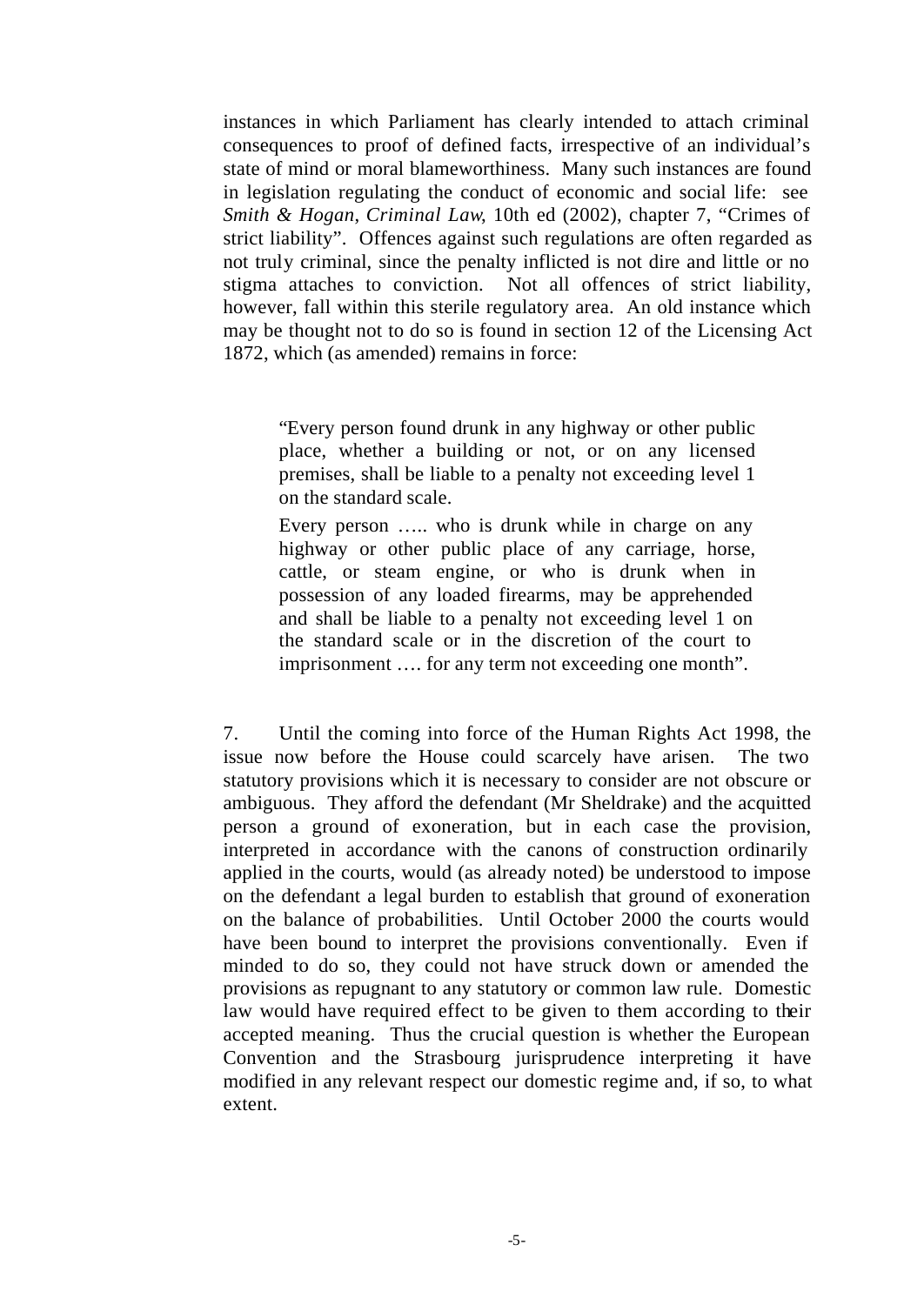- 8. Article 6 of the Convention provides, so far as relevant:
	- 1. In the determination of his civil rights and obligations or of any criminal charge against him, everyone is entitled to a fair and public hearing within a reasonable time by an independent and impartial tribunal established by law …
	- 2. Everyone charged with a criminal offence shall be presumed innocent until proved guilty according to law".

9. The right to a fair trial has long been recognised in England and Wales, although the conditions necessary to achieve fairness have evolved, in some ways quite radically, over the years, and continue to evolve. The presumption of innocence has also been recognised since at latest the early 19th century, although (as shown by the preceding account of our domestic law) the presumption has not been uniformly treated by Parliament as absolute and unqualified. There can be no doubt that the underlying rationale of the presumption in domestic law and in the Convention is an essentially simple one: that it is repugnant to ordinary notions of fairness for a prosecutor to accuse a defendant of crime and for the defendant to be then required to disprove the accusation on pain of conviction and punishment if he fails to do so. The closer a legislative provision approaches to that situation, the more objectionable it is likely to be. To ascertain the scope of the presumption under the Convention, domestic courts must have regard to the Strasbourg case law. It has there been repeatedly recognised that the presumption of innocence is one of the elements of the fair criminal trial required by article 6(1): see, for example, *Bernard v France* (1998) 30 EHRR 808, para 37.

10. The applicant in *X v United Kingdom* (1972) 42 CD 135 had been convicted of knowingly living on the earnings of prostitution contrary to section 30(1) of the Sexual Offences Act 1956. He complained of subsection (2) of that section which provided that

"a man who lives with or is habitually in the company of a prostitute, or who exercises control, direction or influence over a prostitute's movements in a way which shows he is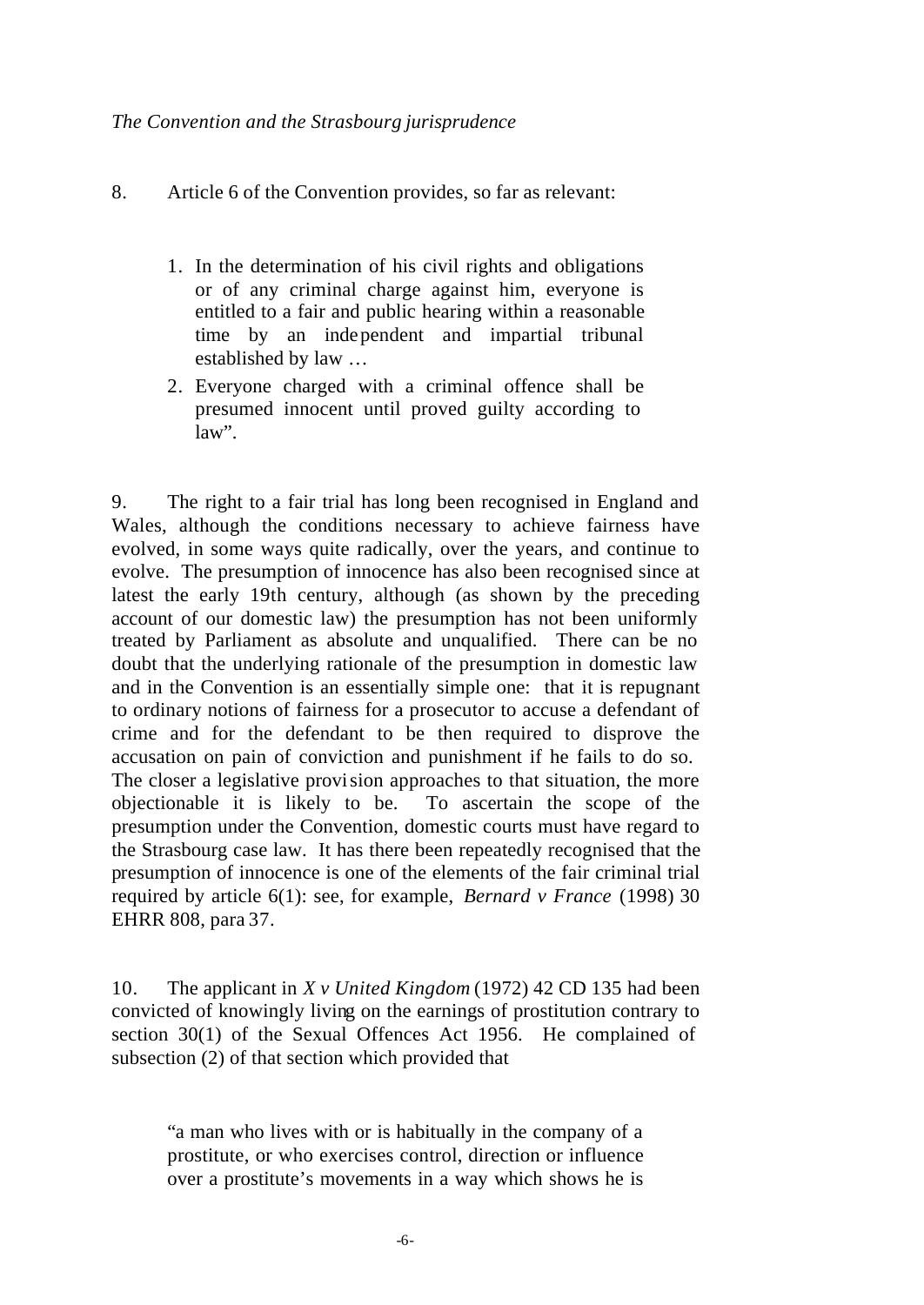aiding, abetting or compelling her prostitution with others, shall be presumed to be knowingly living on the earnings of prostitution unless he proves the contrary."

The Commission rejected as manifestly ill-founded the applicant's challenge to this provision as incompatible with article 6(2). It created a rebuttable presumption which the defendant could disprove, and was not a presumption of guilt. A provision could, if widely or unreasonably worded, have the same effect as a presumption of guilt, and it was not sufficient to examine only the form in which it was drafted. The substance and effect must also be examined. In the present instance, the presumption was restrictively worded, and was neither irrebuttable nor unreasonable. To oblige the prosecution to obtain direct evidence of "living on immoral earnings" would in most cases make its task impossible.

11. The leading Strasbourg authority on the presumption of innocence is *Salabiaku v France* (1988) 13 EHRR 379. The applicant, a Zaïrese national living in Paris, went to the airport to collect, as he said, a parcel of foodstuffs sent from Africa. He could not find this, but was shown a locked trunk, which he was advised to leave alone. He however took possession of it, went through the green customs channel and was detained. The trunk was opened and found to contain drugs. He was charged with the criminal offence of illegally importing narcotics and with the customs offence, also criminal, of smuggling prohibited goods. At trial the applicant was convicted of both offences: on the first he was sentenced to a term of imprisonment and was prohibited from residing in France; on the second he was fined. On his appeal, his conviction of the first offence was set aside: the facts were not sufficiently proved, and he was given the benefit of the doubt. His conviction of the second offence was upheld since

" … any person *in possession* (*détention*) of goods which he or she has brought into France without declaring them to customs is presumed to be legally liable unless he or she can prove a specific event of *force majeure* exculpating him; such *force majeure* may arise only as a result of an event beyond human control which could be neither foreseen nor averted ….." (p 382)

This was an application of article 392(1) of the French Customs Code, as elaborated by judicial decisions, and was held by the Court of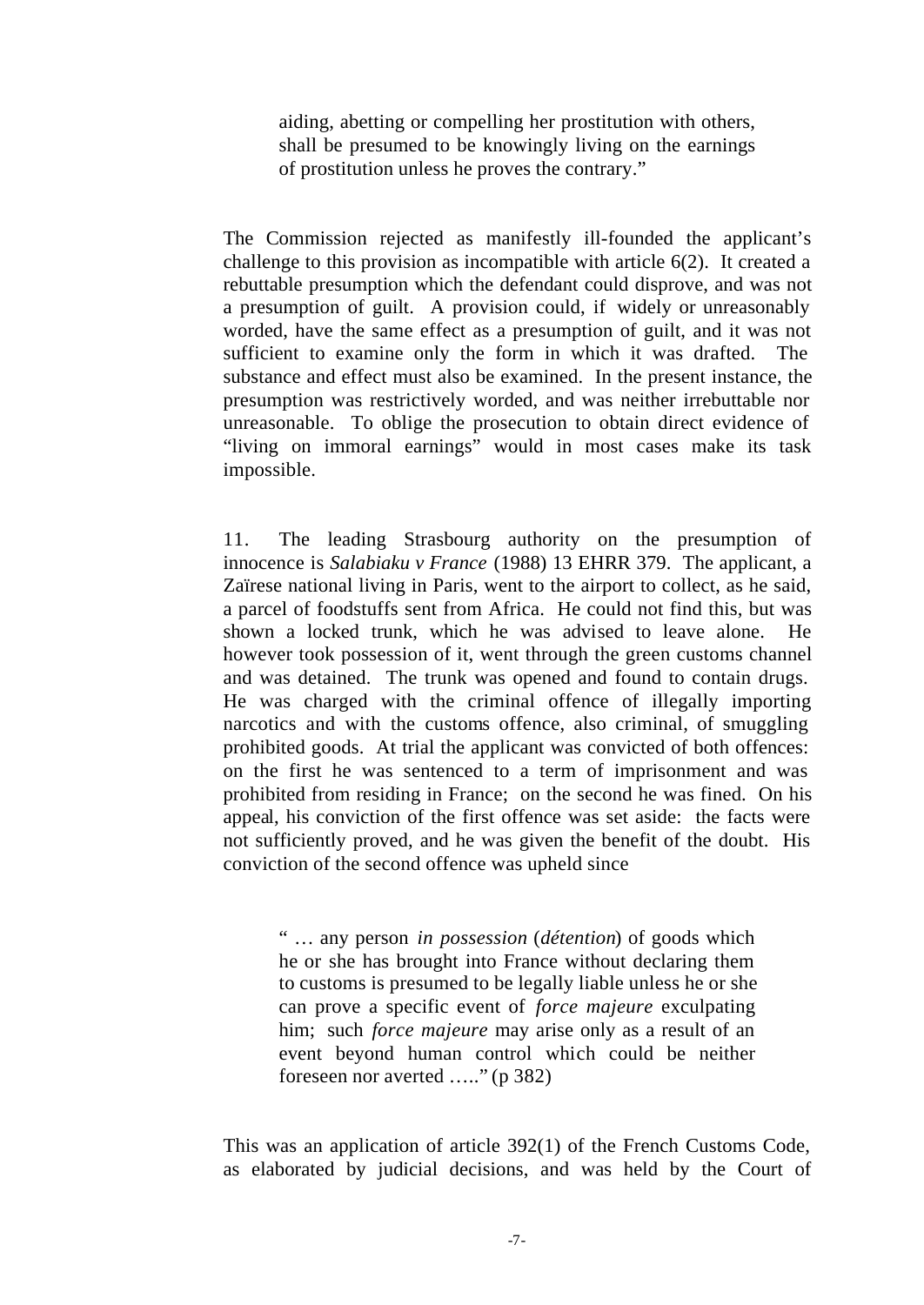Cassation, on further appeal, to be proper. It appeared that the severity of an apparently irrebuttable presumption had been to some extent moderated by court decisions upholding the trial court's unfettered power of assessing evidence and giving a broad meaning to *force majeure*. The trial court could also take account of extenuating circumstances when imposing penalties. In the result the Strasbourg court rejected the applicant's complaint that article 392(1) infringed the presumption of innocence, relying on the features just noted and the courts' freedom to give an accused the benefit of the doubt even where the offence was one of strict liability. It was noted that the French courts had been careful to avoid resorting automatically to the presumption laid down in article 392(1), and had exercised their power of assessment on the basis of the evidence adduced by the parties before them. Thus the French courts had not applied article 392(1) in a way which conflicted with the presumption of innocence.

12. The Court's decision in *Salabiaku* is important less perhaps for what it decided than for the indications it gives of the correct approach in principle. First of all, it is recognised that member states may, generally speaking, attach criminal consequences to defined facts:

"27. As the Government and the Commission have pointed out, in principle the Contracting States remain free to apply the criminal law to an act where it is not carried out in the normal exercise of one of the rights protected under the Convention and, accordingly, to define the constituent elements of the resulting offence. In particular, and again in principle, the Contracting States may, under certain conditions, penalise a simple or objective fact as such, irrespective of whether it results from criminal intent or from negligence. Examples of such offences may be found in the laws of the Contracting States."

It also sanctions, but in a qualified way, the application of factual and legal presumptions:

"28. … Presumptions of fact or of law operate in every legal system. Clearly, the Convention does not prohibit such presumptions in principle. It does, however, require the Contracting States to remain within certain limits in this respect as regards criminal law. If, as the Commission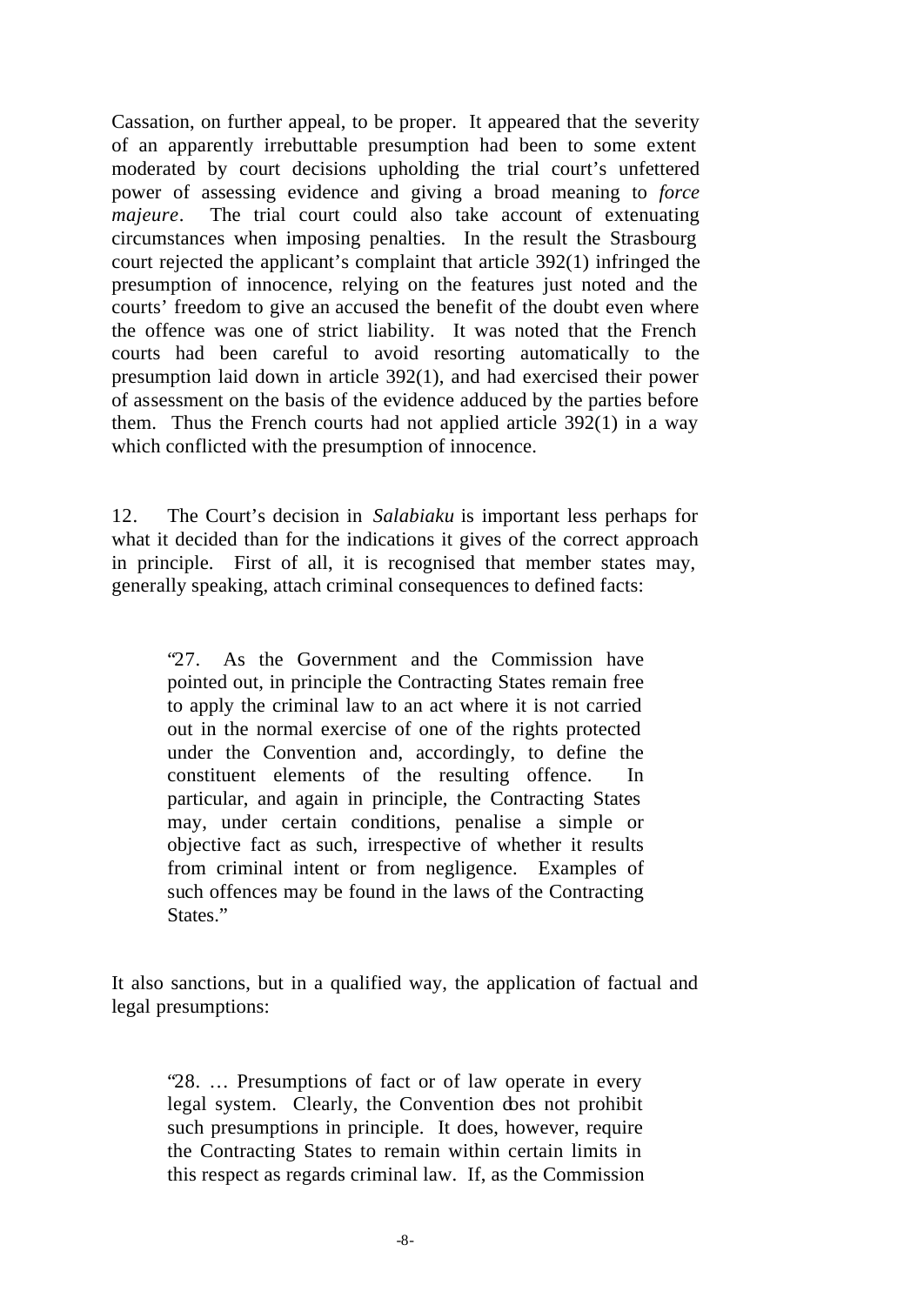would appear to consider, paragraph 2 of article 6 merely laid down a guarantee to be respected by the courts in the conduct of legal proceedings, its requirements would in practice overlap with the duty of impartiality imposed in paragraph 1. Above all, the national legislature would be free to strip the trial court of any genuine power of assessment and deprive the presumption of innocence of its substance, if the words 'according to law' were construed exclusively with reference of domestic law. Such a situation could not be reconciled with the object and purpose of article 6, which, by protecting the right to a fair trial and in particular the right to be presumed innocent, is intended to enshrine the fundamental principle of the rule of law.

Article 6(2) does not therefore regard presumptions of fact or of law provided for in the criminal law with indifference. It requires States to confine them within reasonable limits which take into account the importance of what is at stake and maintain the rights of the defence. The Court proposes to consider whether such limits were exceeded to the detriment of Mr Salabiaku."

Thus the question in any case must be whether, on the facts, the reasonable limits to which a presumption must be subject have been exceeded.

13. Article 392(1) of the French Customs Code, was again the subject of challenge, as were other provisions of the Code, in *Hoang v France* (1992) 16 EHRR 53. Opinion in the Commission was divided, a majority upholding the applicant's conviction of a customs offence on grounds similar to those relied on in *Salabiaku*. The Court unanimously agreed, ruling (para 36) that the Paris Court of Appeal had based its finding of guilt on the evidence: it had refrained from any automatic reliance on the presumptions created in the relevant provisions of the Customs Code and had not applied them in a manner incompatible with article 6(1) and (2) of the Convention. One of the articles of the French Customs Code mentioned in *Hoang* was article 373, which provided:

"In any proceedings concerning a seizure of goods, the burden of proving that no offence has been committed shall be on the person whose goods have been seized."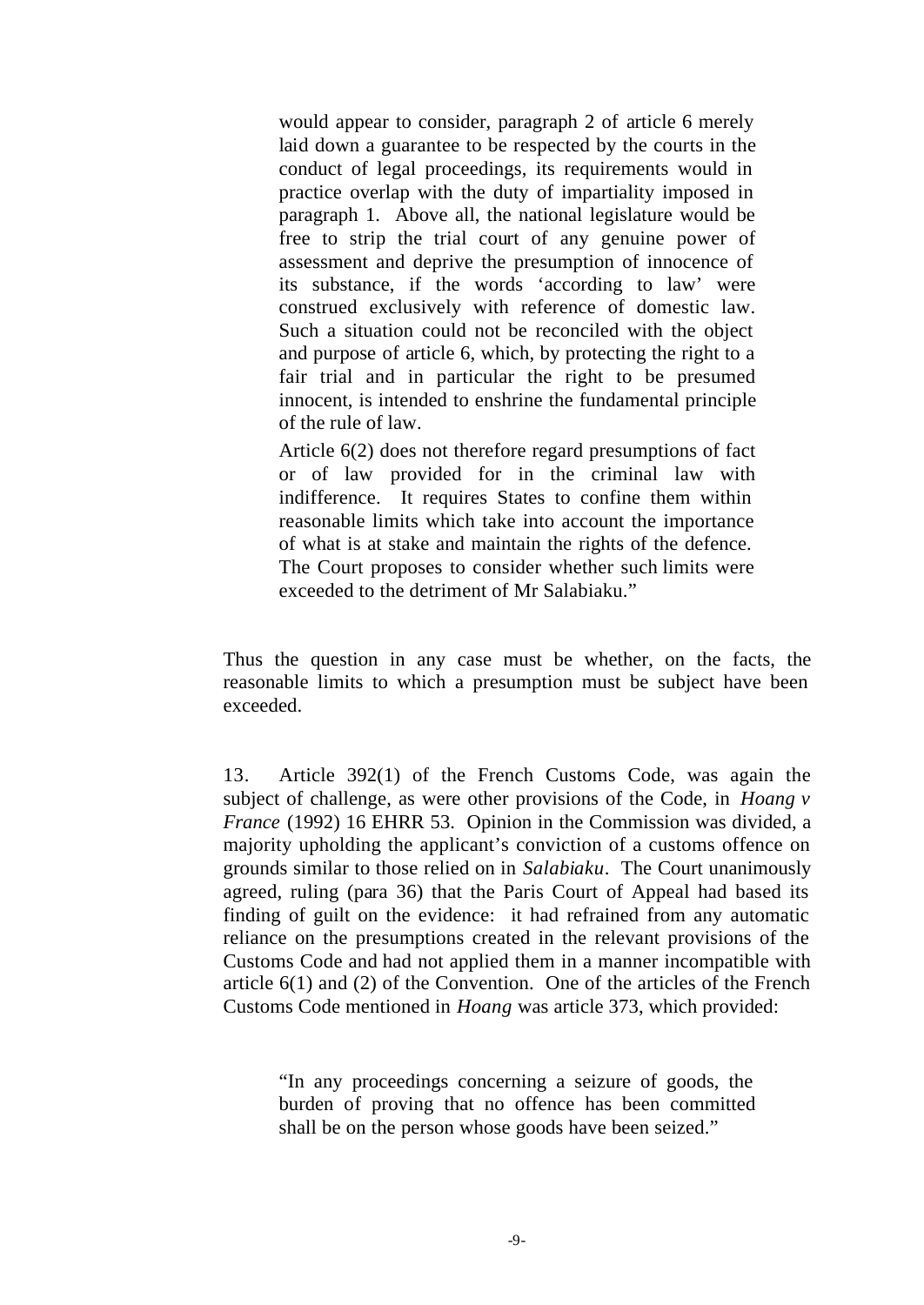In argument before the Commission the Government (para 50, p 68-69) dismissed this article as irrelevant, since the applicant's goods had not been seized, and the Court did no more than mention it. If, however, it had been relevant and had been interpreted and applied entirely literally by the French courts, its compatibility with article 6(2) would surely have been questionable.

14. In *H v United Kingdom* Appn No 15023/89, 4 April 1990 (unreported) there was found by the Commission to be no infringement of article 6(2) in requiring a defendant to establish a defence of insanity. That requirement was not unreasonable or arbitrary. The application was manifestly ill-founded.

15. The provision challenged in *AG v Malta* Appn No 16641/90, 10 December 1991 (unreported) imposed criminal liability on a director of a body which had committed a criminal offence "unless he proves that the offence was committed without his knowledge and that he exercised all due diligence to prevent the commission of the offence". The Commission found the application to be manifestly ill-founded. It referred to the *Salabiaku* judgment, noted that the applicant was provided under the legislation with the possibility of exculpating himself, found that the Maltese courts enjoyed a genuine freedom of assessment and concluded that the provision had not been applied to the applicant in a manner incompatible with the presumption of innocence. A similar decision was reached by the Court more recently in *Brown v United Kingdom* Appn No 44223/98, 2 July 2002 (unreported): article 6(2) of the Convention was not violated by a provision which enabled a newspaper proprietor or publisher to escape strict liability under section 4(5) of the Sexual Offences (Amendment) Act 1976 only if he proved, on the balance of probabilities, that he was in no way at fault in connection with the offending publication.

16. In *Bates v United Kingdom* Appn No 26280/95, 16 January 1996 (unreported) the Commission held inadmissible a challenge to the rebuttable presumption as to the breed of a dog enacted in section 5(5) of the Dangerous Dogs Act 1991. It was noted that the applicant had been entitled but, although represented, had failed, to call evidence to prove at trial that his dog was not of the breed proscribed by the Act, and that the court had relied on an admission by him that the dog was of the breed proscribed. The section was held to fall within reasonable limits.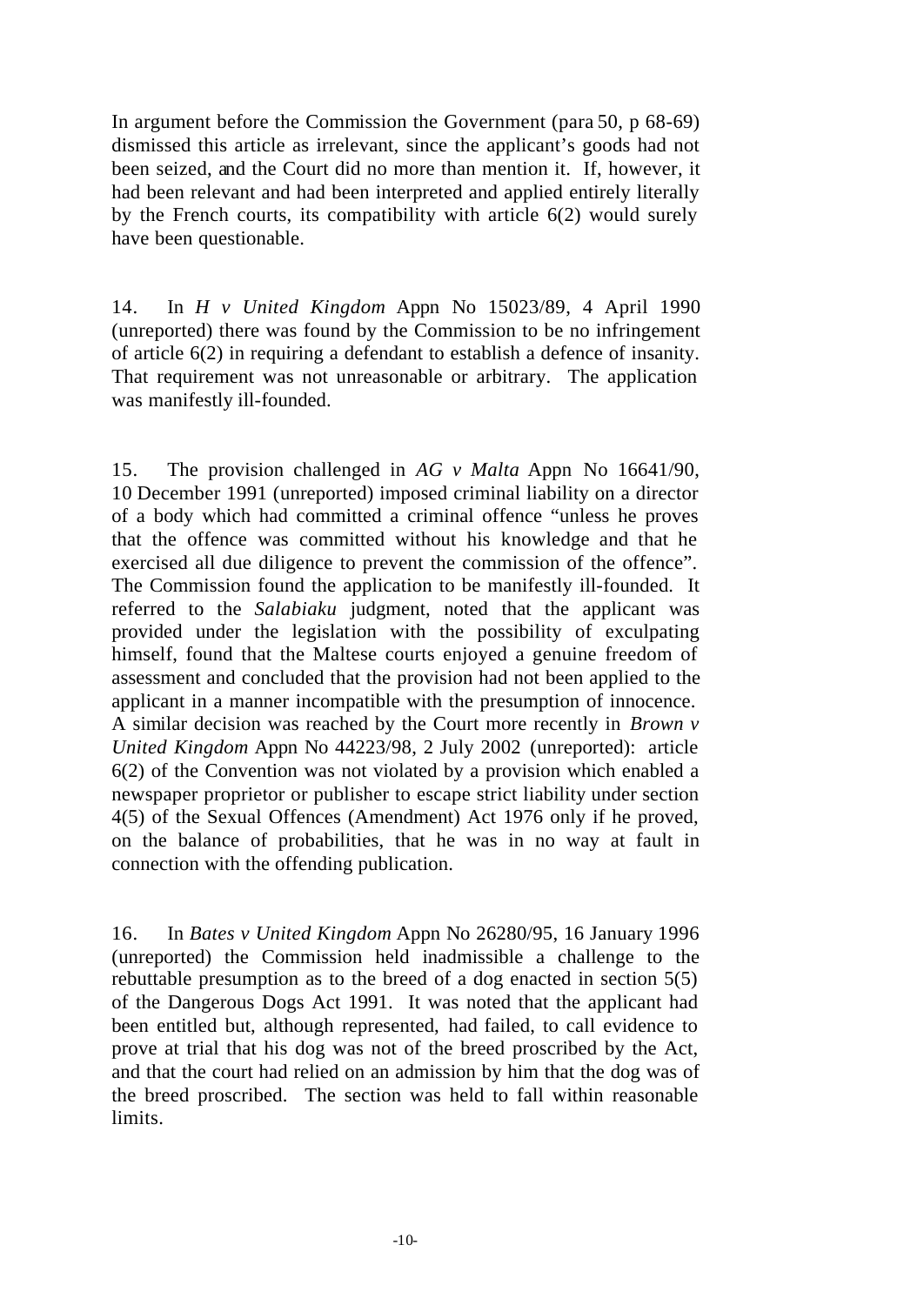17. An emergency anti-terrorist enactment was held in *Heaney and McGuinness v Ireland* (2000) 33 EHRR 264 to violate the article 6(1) right of the applicants to remain silent and not incriminate themselves, and also to violate the presumption of innocence guaranteed by article 6(2) because (para 59) of the close link, in this context, between it and the rights guaranteed by article 6(1). The Court rejected (para 58) the Irish Government's contention that the enactment in question was justified by its security and public order concerns since the enactment extinguished the very essence of the applicants' rights to silence and against self-incrimination.

18. A violation of article 6(2) was again found in *Telfner v Austria* Appn No 33501/96, 20 March 2001 (unreported). The victim of a motor accident was able to identify the offending car, but not its driver, even to the extent of saying whether the driver was male or female. The car was owned by the applicant's mother, but he denied that he had been driving at the time and there was no evidence that he had been driving beyond police observations (not, it seems, the subject of oral evidence at the trial) that the car was mainly driven by the applicant. His conviction at trial was upheld on appeal. It was, the Court held (para 15), for it to ascertain that the proceedings as a whole were fair, which in a criminal trial included observance of the presumption of innocence. A court should not start with the preconceived idea that the accused had committed the offence charged. The burden of proof was on the prosecution and any doubt should benefit the accused. The presumption of innocence is infringed where the burden of proof is shifted from the prosecution to the defence. The case was not one (para 17-18) in which adverse inferences could properly be drawn from the silence of the accused. This decision is in accord with that given in *Barbera, Messegué and Jabardo v Spain* (1988) 11 EHRR 360 some years earlier, in which the Court observed (para 91) that the presumption of innocence would be violated if, without the accused having previously been proved guilty according to law, a judicial decision concerning him reflected an opinion that he was guilty. The burden of proof is on the prosecution and any doubt should benefit the accused (para 77).

19. In *Porras v Netherlands* Appn No 49226/99, 18 January 2000 (unreported) the applicant was convicted of intentionally importing cocaine and complained that the burden of proof had been reversed by imposing on him an obligation, which he found impossible to discharge, to prove that he was not and could not have been aware that persons unknown to him had hidden a significant quantity of the drug in his luggage. The Court rejected this complaint, holding that no irrebuttable presumption of guilt had been applied. Although accepting a normal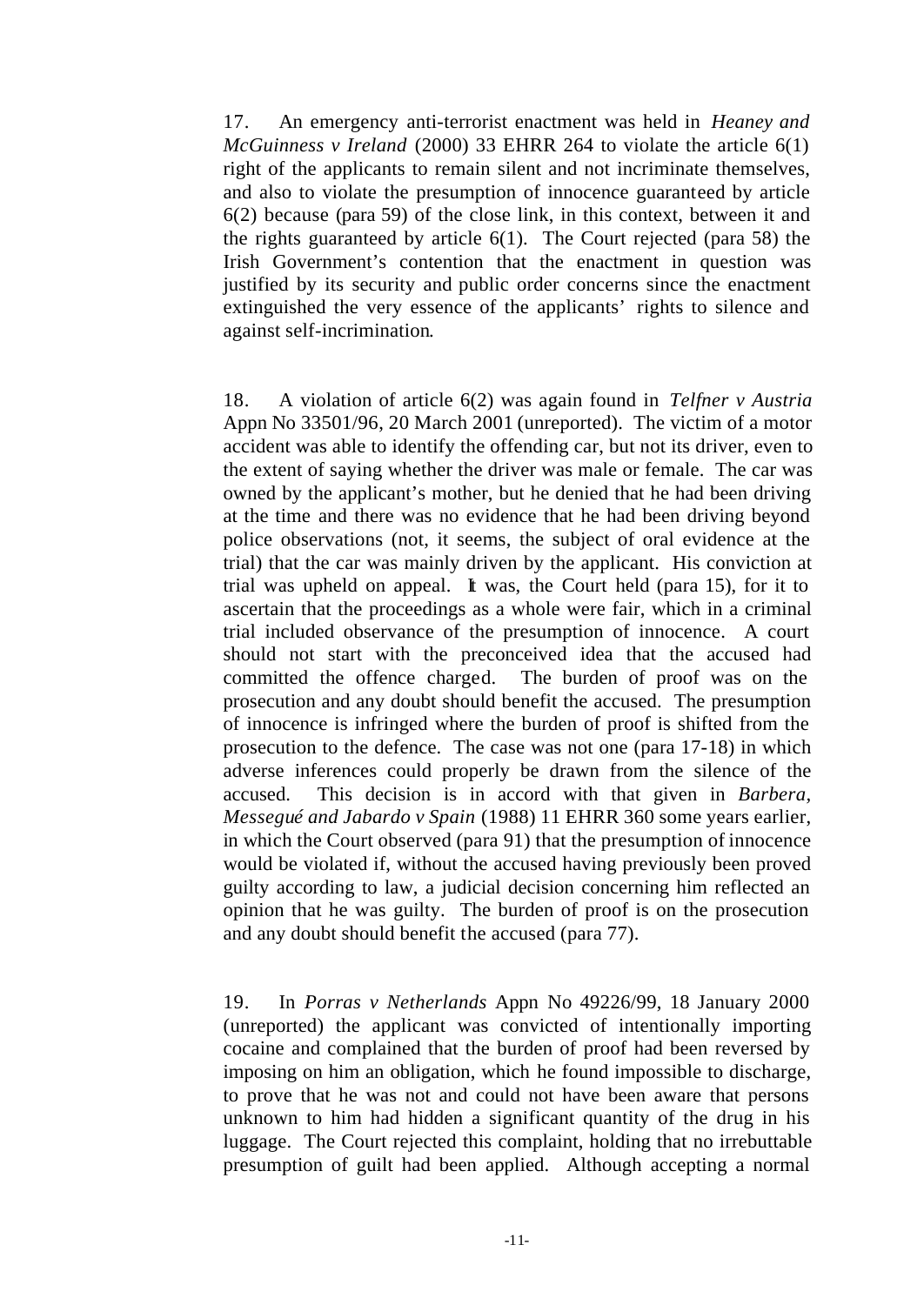assumption that a person who packs his own luggage and takes it with him knows of the contents, the Dutch court had had regard to the possibility that this might not be so, had considered all the circumstances, had weighed all the evidence and had not therefore relied automatically on any presumption. On the somewhat involved procedural facts of *Selvanayagam v United Kingdom* Appn No 57981/00, 12 December 2002 (unreported) the Court found that any presumption of law which had operated against the applicant had been within reasonable limits, had taken account of the importance of what was at stake and had maintained the rights of the defence.

20. The decision of the Court in *Janosevic v Sweden* (2004) 38 EHRR 473 rejected a complaint that the imposition of tax surcharges was incompatible with article 6(2) because (para 99) "an almost insurmountable burden of proof" was imposed on the taxpayer. The opportunity was taken to re-state established principles. There was no need for the Swedish authorities to prove intent or negligence, but states might, in principle and under certain conditions, penalise a simple or objective fact as such, irrespective of whether it resulted from criminal intent or from negligence (para 100). There was, on the facts, an effective presumption against the taxpayer (para 100), and as decided in *Salabiaku* (para 101),

"in employing presumptions in criminal law, the Contracting States are required to strike a balance between the importance of what is at stake and the rights of the defence; in other words, the means employed have to be reasonably proportionate to the legitimate aim sought to be achieved".

The Court acknowledged (para 102) that it was difficult for the taxpayer to rebut the presumption in question, but he was not without means of defence (para 102), and the Court had regard to the financial interests of the state in tax matters and its dependence on the provision of correct and complete information by taxpayers (para 103) in concluding (para 104) that the presumption was confined within reasonable limits.

21. From this body of authority certain principles may be derived. The overriding concern is that a trial should be fair, and the presumption of innocence is a fundamental right directed to that end. The Convention does not outlaw presumptions of fact or law but requires that these should be kept within reasonable limits and should not be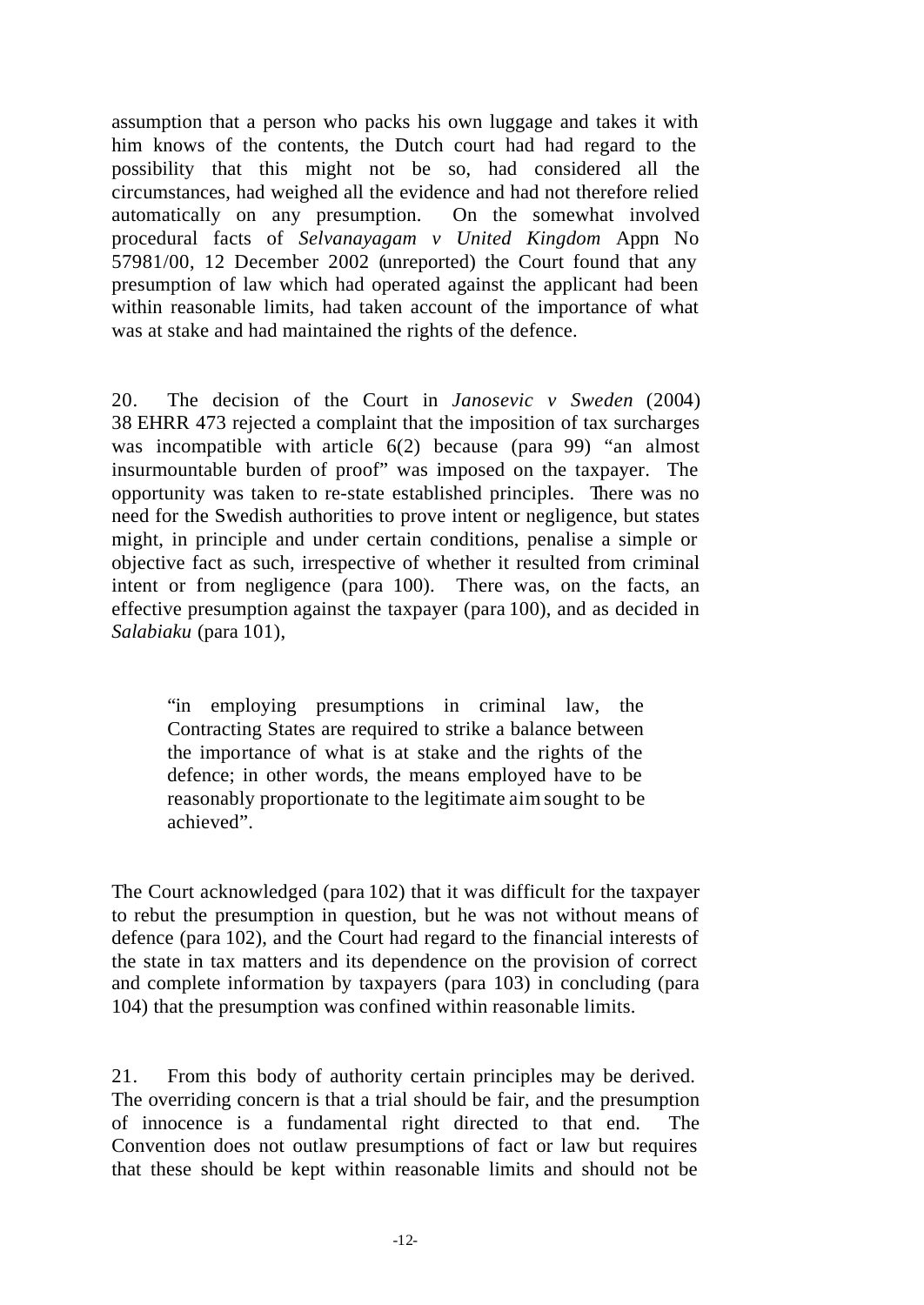arbitrary. It is open to states to define the constituent elements of a criminal offence, excluding the requirement of mens rea. But the substance and effect of any presumption adverse to a defendant must be examined, and must be reasonable. Relevant to any judgment on reasonableness or proportionality will be the opportunity given to the defendant to rebut the presumption, maintenance of the rights of the defence, flexibility in application of the presumption, retention by the court of a power to assess the evidence, the importance of what is at stake and the difficulty which a prosecutor may face in the absence of a presumption. Security concerns do not absolve member states from their duty to observe basic standards of fairness. The justifiability of any infringement of the presumption of innocence cannot be resolved by any rule of thumb, but on examination of all the facts and circumstances of the particular provision as applied in the particular case.

#### *The leading United Kingdom cases since the Human Rights Act 1998*

22. In *R v Director of Public Prosecutions, Ex p Kebilene* [2000] 2 AC 326 the applicants challenged the compatibility of section 16(A) of the Prevention of Terrorism (Temporary Provisions) Act 1989 with article 6(2) of the Convention. The relevant provisions read:

- (1) A person is guilty of an offence if he has any article in his possession in circumstances giving rise to a reasonable suspicion that the article is in his possession for a purpose connected with …. acts of terrorism ….
- (3) It is a defence for a person charged with an offence under this section to prove that at the time of the alleged offence the article in question was not in his possession for such a purpose …."

The Divisional Court concluded that the section did violate article 6(2) since if the defendant failed to discharge the legal burden placed upon him by subsection (3) he could be convicted of a crime punishable by 10 years' imprisonment on grounds of reasonable suspicion, and even if there were a reasonable doubt whether he did possess the articles for purposes of terrorism. The House did not find it necessary to resolve this question. Lord Steyn, in an opinion with which Lord Slynn of Hadley (p 362) and Lord Cooke of Thorndon (p 372) agreed, pointed out (p 370) that section 16(A) might be upheld if it were read as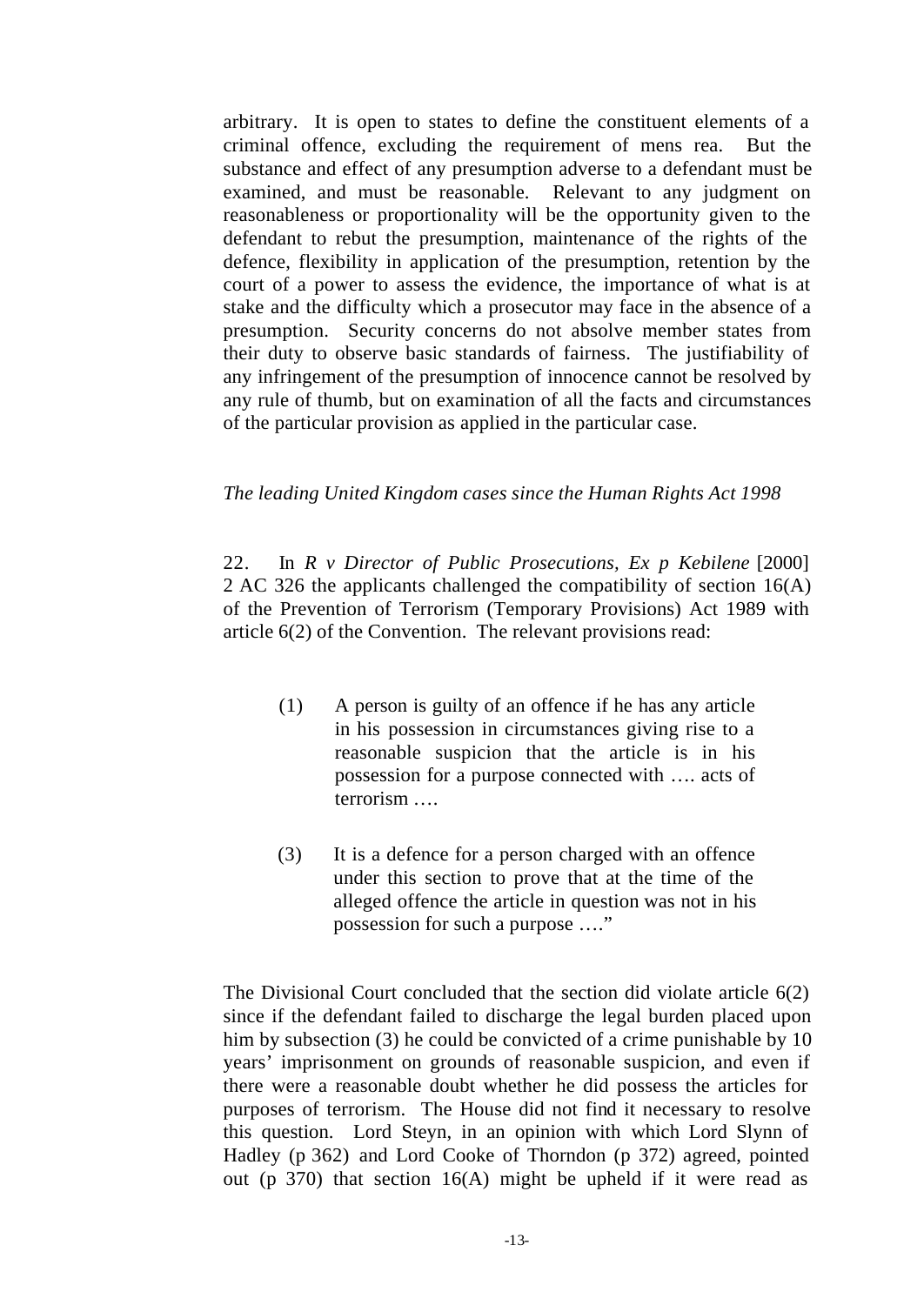imposing an evidential and not a legal burden on the defendant. Lord Cooke (p 373) saw great force in the view that on the natural and ordinary interpretation of the provision there was repugnancy, but also pointed to the possibility of reading down subsection (3). Lord Hope of Craighead (p 387) considered that the compatibility of the provision was still open to argument. Lord Hobhouse of Woodborough (p 397) considered that there might be a justification for the terms in which the legislation was drafted even though on its face it appeared to be contrary to the Convention. Parliament paid attention to these observations: when section 16A was re-enacted as section 57 of the Terrorism Act 2000 it was provided (with reference to the defence now in subsection (2) and some other subsections) in section 118(2):

"If the person adduces evidence which is sufficient to raise an issue with respect to the matter the court or jury shall assume that the defence is satisfied unless the prosecution proves beyond reasonable doubt that it is not"

23. The decision of the Privy Council in *Brown v Stott* [2003] 1 AC 681 does not call for detailed examination. It concerned the implied Convention right not to incriminate oneself, which the Strasbourg Court described in *Saunders v United Kingdom* (1996) 23 EHRR 313, para 68, as "closely linked to the presumption of innocence contained in Article 6(2) of the Convention". For present purposes the decision is noteworthy for its reiteration of important but uncontroversial principles: that a defendant has a right to a trial which, viewed overall is fair (pp 704, 708, 719, 727, 730); that the constituent rights listed or implied in article 6, although important, are not absolute (pp 704, 708, 719, 728, 730); that substantial respect should be paid by the courts to the considered decisions of democratic assemblies and governments (pp 703, 710-711); that the Convention requires a fair balance to be struck between the rights of the individual and the wider interests of the community (pp 704, 707-708, 718-720, 730); and that the justifiability of a legislative measure must be judged with close regard to the particular social problem or mischief which the measure has been enacted to address (pp 705-706, 709-710, 722, 728, 731-732).

24. In *R v A (No 2)* [2001] UKHL 25, [2002] 1 AC 45, the challenge was to a recent statutory provision which, it was held, strictly interpreted, could have the effect of excluding relevant evidence and thus of compromising a defendant's right to a fair trial. Much of the argument was devoted to the scope and application of the interpretative obligation imposed on the courts by section 3 of the Human Rights Act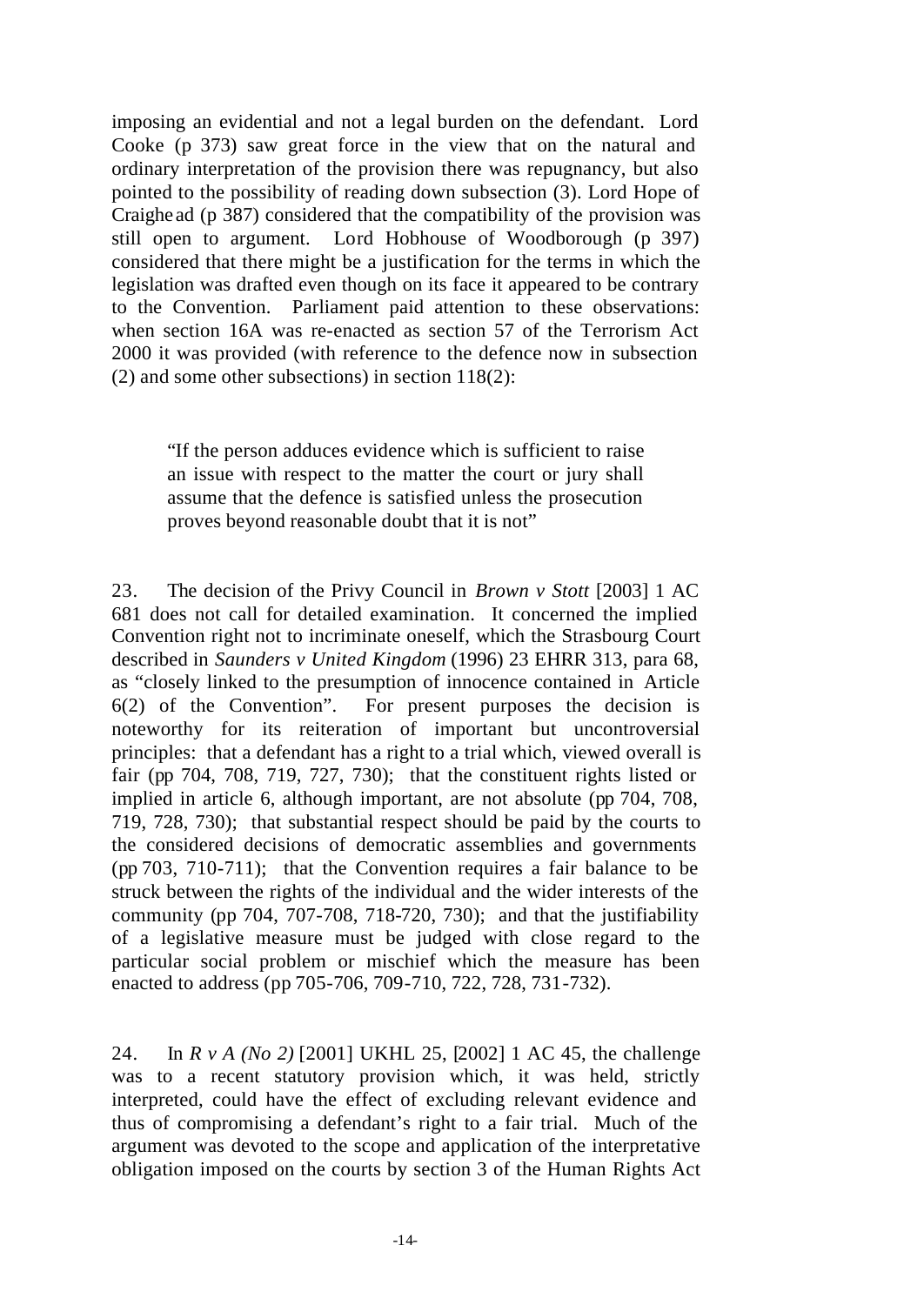1998. The ratio of the decision was summarised in para 46 of Lord Steyn's opinion, which was expressly accepted by Lord Slynn of Hadley (para 15), Lord Hope of Craighead (para 110), Lord Clyde (para 140) and Lord Hutton (para 163), but it is relevant to cite also paragraph 44 of his opinion in which the courts' interpretative obligation under section 3 is more fully explained:

"44. On the other hand, the interpretative obligation under section 3 of the 1998 Act is a strong one. It applies even if there is no ambiguity in the language in the sense of the language being capable of two different meanings. It is an emphatic adjuration by the legislature: *R v Director of Public Prosecutions, Ex p Kebilene* [2000] 2 AC 326, per Lord Cooke of Thorndon, at p 373F; and my judgment, at p 366B. The White Paper made clear that the obligation goes far beyond the rule which enabled the courts to take the Convention into account in resolving any ambiguity in a legislative provision: see 'Rights Brought Home: The Human Rights Bill' (1997) (Cm 3782), para 2.7. The draftsman of the Act had before him the slightly weaker model in section 6 of the New Zealand Bill of Rights Act 1990 but preferred stronger language. Parliament specifically rejected the legislative model of requiring a reasonable interpretation. Section 3 places a duty on the court to strive to find a possible interpretation compatible with Conve ntion rights. Under ordinary methods of interpretation a court may depart from the language of the statute to avoid absurd consequences: section 3 goes much further. Undoubtedly, a court must always look for a contextual and purposive interpretation: section 3 is more radical in its effect. It is a general principle of the interpretation of legal instruments that the text is the primary source of interpretation: other sources are subordinate to it: compare, for example, articles 31 to 33 of the Vienna Convention on the Law of Treaties (1980) (Cmnd 7964). Section 3 qualifies this general principle because it requires a court to find an interpretation compatible with Convention rights if it is possible to do so. In the progress of the Bill through Parliament the Lord Chancellor observed that 'in 99% of the cases that will arise, there will be no need for judicial declarations of incompatibility' and the Home Secretary said 'We expect that, in almost all cases, the courts will be able to interpret the legislation compatibility with the Convention': Hansard (HL Debates), 5 February 1998, col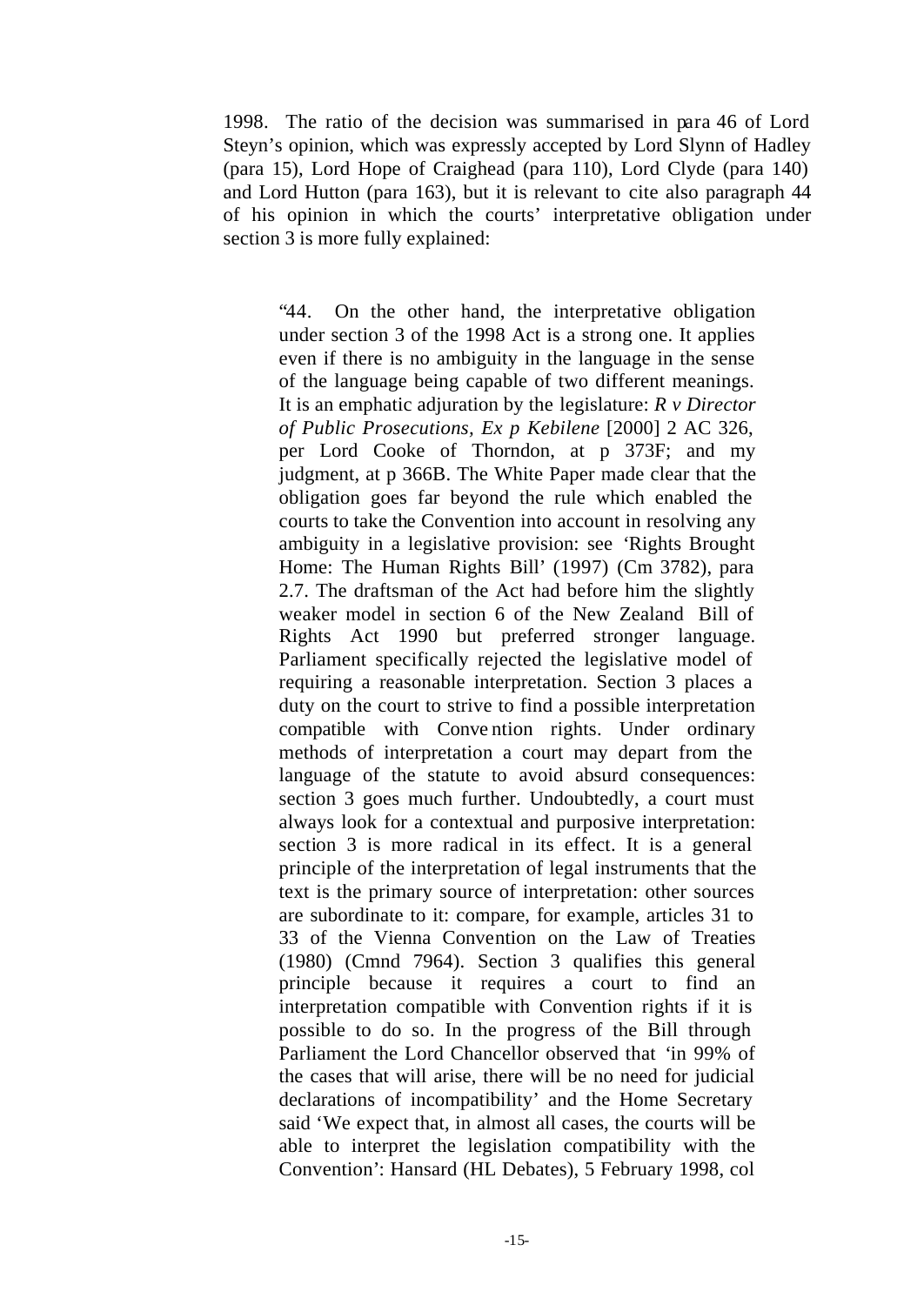840 (3rd Reading) and Hansard (HC Debates), 16 February 1998, col 778 (2nd Reading). For reasons which I explained in a recent paper, this is at least relevant as an aid to the interpretation of section 3 *against* the executive: '*Pepper v Hart*; A Re-examination' (2001) 21 Oxford Journal of Legal Studies 59; see also Professor J H Baker, 'Statutory Interpretation and Parliamentary Intervention' (1993) 52 CLJ 353. In accordance with the will of Parliament as reflected in section 3 it will sometimes be necessary to adopt an interpretation which linguistically may appear strained. The techniques to be used will not only involve the reading down of express language in a statute but also the implication of provisions. A declaration of incompatibility is a measure of last resort. It must be avoided unless it is plainly impossible to do so. If a *clear* limitation on Convention rights is stated *in terms,* such an impossibility will arise: *R v Secretary of State for the Home Department, Ex p Simms* [2000] 2 AC 115, 132A-B, per Lord Hoffmann. There is, however, no limitation of such a nature in the present case.

45. In my view section 3 requires the court to subordinate the niceties of the language of section 41(3)(c), and in particular the touchstone of coincidence, to broader considerations of relevance judged by logical and common sense criteria of time and circumstances. After all, it is realistic to proceed on the basis that the legislature would not, if alerted to the problem, have wished to deny the right to an accused to put forward a full and complete defence by advancing truly probative material. It is therefore possible under section 3 to read section 41, and in particular section  $41(3)(c)$ , as subject to the implied provision that evidence or questioning which is required to ensure a fair trial under article 6 of the Convention should not be treated as inadmissible. The result of such a reading would be that sometimes logically relevant sexual experiences between a complainant and an accused may be admitted under section  $41(3)(c)$ . On the other hand, there will be cases where previous sexual experience between a complainant and an accused will be irrelevant, eg an isolated episode distant in time and circumstances. Where the line is to be drawn must be left to the judgment of trial judges. On this basis a declaration of incompatibility can be avoided. If this approach is adopted, section 41 will have achieved a major part of its objective but its excessive reach will have been attenuated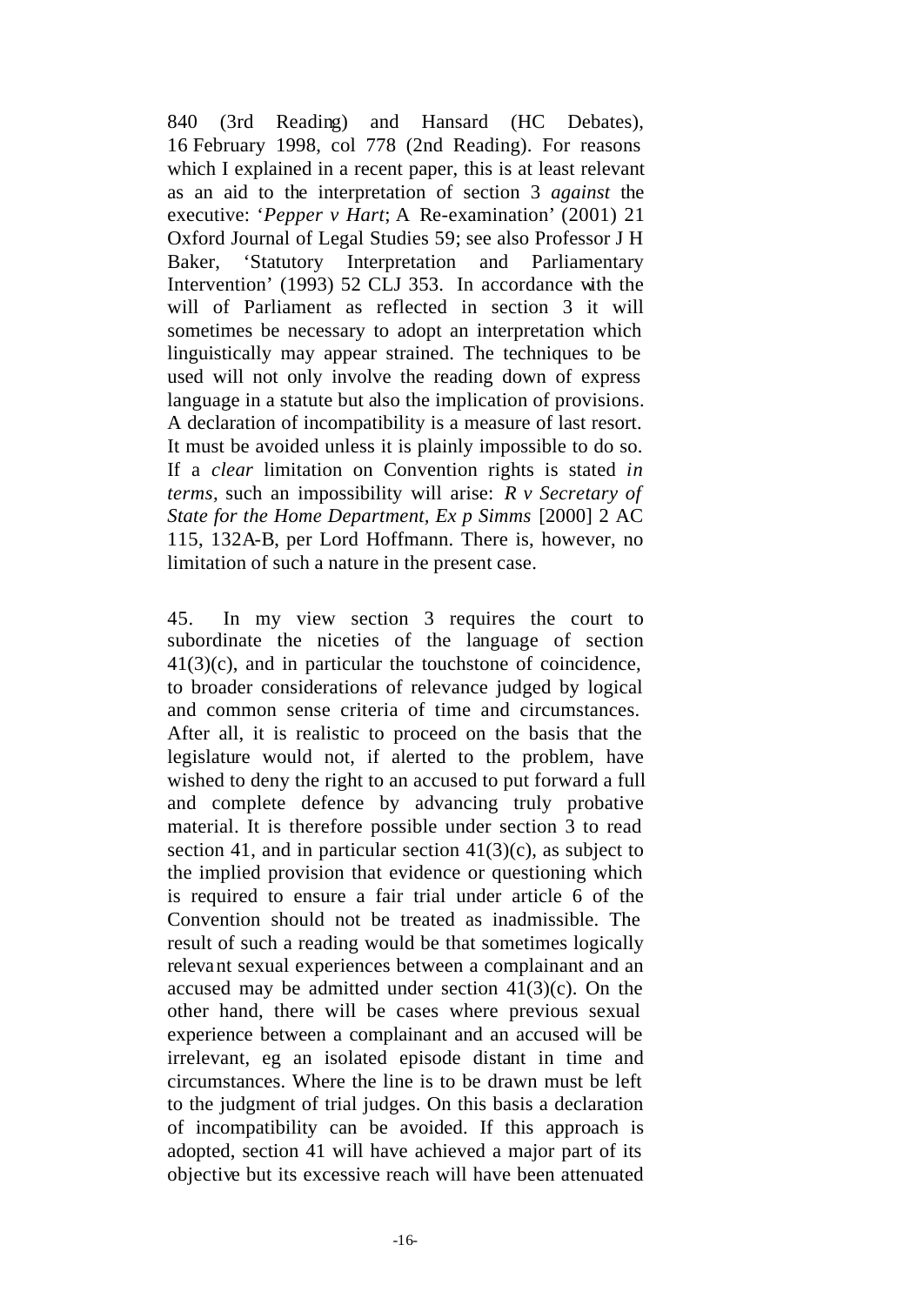in accordance with the will of Parliament as reflected in section 3 of the 1998 Act. That is the approach which I would adopt.

#### *VIII. The task of trial judges*

46. It is of supreme importance that the effect of the speeches today should be clear to trial judges who have to deal with problems of the admissibility of questioning and evidence on alleged prior sexual experience between an accused and a complainant. The effect of the decision today is that under section 41(3)(c) of the 1999 Act, construed where necessary by applying the interpretative obligation under section 3 of the Human Rights Act 1998, and due regard always being paid to the importance of seeking to protect the complainant from indignity and from humiliating questions, the test of admissibility is whether the evidence (and questioning in relation to it) is nevertheless so relevant to the issue of consent that to exclude it would endanger the fairness of the trial under article 6 of the Convention. If this test is satisfied the evidence should not be excluded."

This opinion must now be read in the light of the later decision of the House in *Ghaidan v Godin-Mendoza* [2004] UKHL 30, [2004] 3 WLR 113.

25. The appellant in *R v Lambert* [2001] UKHL 37, [2002] 2 AC 545, was convicted of possessing a class A controlled drug (cocaine) with intent to supply contrary to section 5 of the Misuse of Drugs Act 1971. His defence at trial in 1999 was that he did not know that the duffle bag in his possession contained drugs. The trial judge, correctly applying section 28(2) of the 1971 Act as previously interpreted, directed the jury that the burden lay on him to make good this defence on the balance of probabilities. He was convicted, and on appeal contended that knowledge of the contents of a container was an ingredient of the offence which the prosecution had to prove and that imposition of a legal burden on a defendant to prove lack of knowledge violated the presumption of innocence. The Criminal Division of the Court of Appeal rejected these arguments ([2002] QB 1112), but gave its ruling as if the Human Rights Act 1998 had been in force at the time of the trial. In the House, a majority held that the Act did not operate retrospectively, and the appeal failed on that ground. The appellant's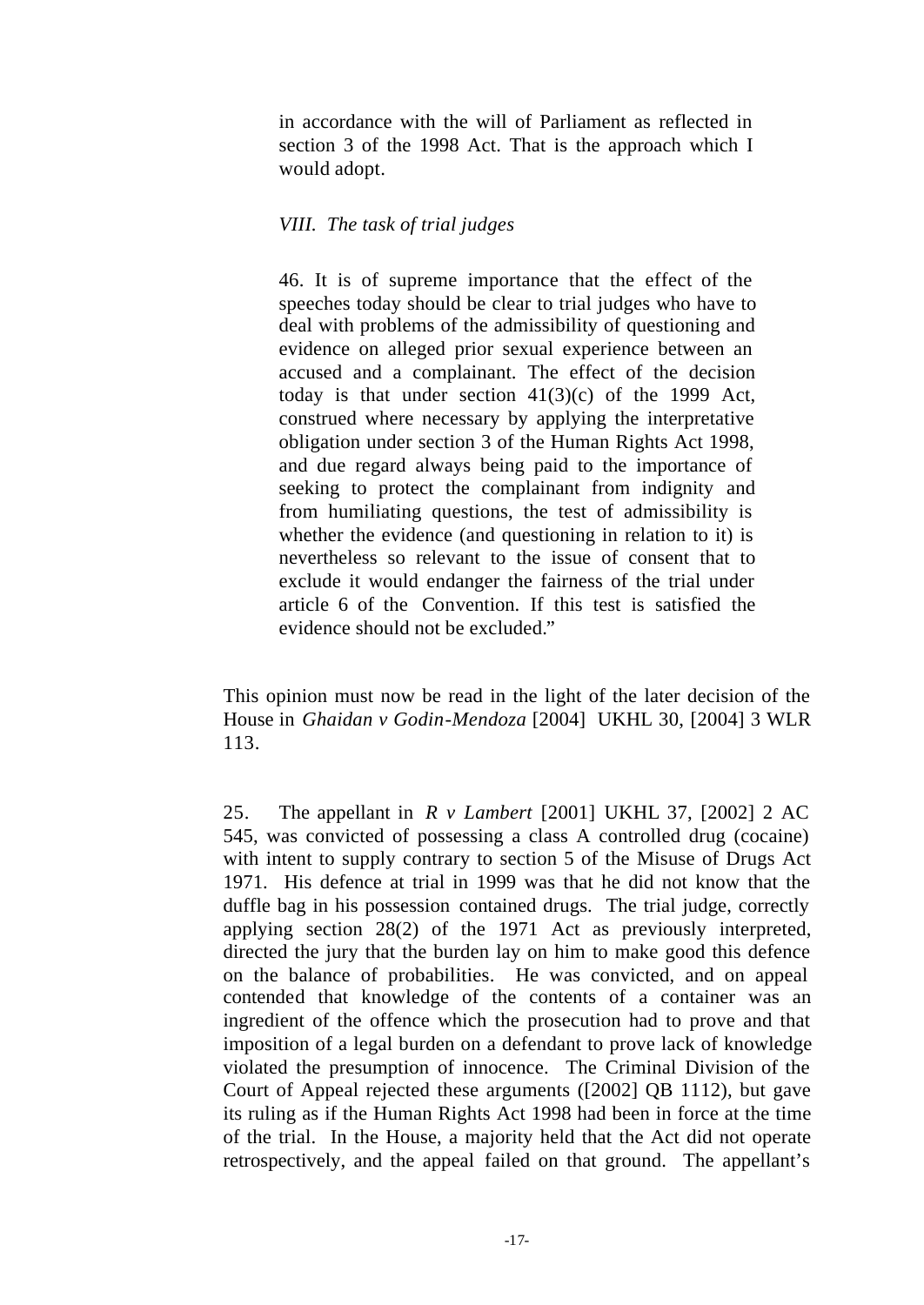arguments of principle were, however, considered in some detail. A majority of the committee held that knowledge of the contents of the duffle bag was not an ingredient of the offence which the prosecution had to prove: Lord Slynn, para 16; Lord Hope, para 61; Lord Clyde, para 126; Lord Hutton, para 181. A majority also held that imposition of a legal burden on a defendant to prove lack of knowledge undermined the presumption of innocence to an impermissible extent; that section 28(2) could be read down under section 3 of the Human Rights Act so as to impose only an evidential burden; and that it should be read down in that way: Lord Slynn, para 17; Lord Steyn, paras 41-42; Lord Hope, paras 84, 91, 94; Lord Clyde, paras 156-157. It is the opinions of the majority on this point which are relevant for present purposes. The dissenting opinion of Lord Hutton on this issue is not, of course, authoritative.

26. The opinions of the majority on this second point are, inevitably, of some complexity. They must be read with reference to the particular case with which the House was dealing. The importance of the presumption of innocence was recognised: see, for example, paras 34 and 131. It was emphasised that attention should be paid to the substance, not the form, of an enactment (paras 35, 150) and to the particular facts (paras 34, 152). In considering justifiability, the need for a balance between the interests of the individual and those of society was recognised (paras 17, 88). Where some infringement of the presumption of innocence is justified, it should not be greater than necessary to achieve its legitimate object (para 37). Decisive in the majority's conclusion on the facts of the case was recognition that, on a charge carrying a maximum of life imprisonment and in circumstances where Parliament, by enacting section 28(2), had recognised the importance of knowledge, a defendant could be convicted even though the jury thought it as likely as not that he was ignorant of the contents of a container in his possession: see, for example, paras 38, 89, 154, 156. Such an outcome was plainly regarded as seriously unfair, since a conviction might rest on conduct which was not in any way blameworthy.

27. The defendant in *R v Johnstone* [2003] UKHL 28, [2003] 1 WLR 1736, was convicted of possessing some 500 bootleg recordings in breach of section 92 (1)(c) of the Trade Marks Act 1994. Subsection (1) of that section provides:

"(1) A person commits an offence who with a view to gain for himself or another, or with intent to cause loss to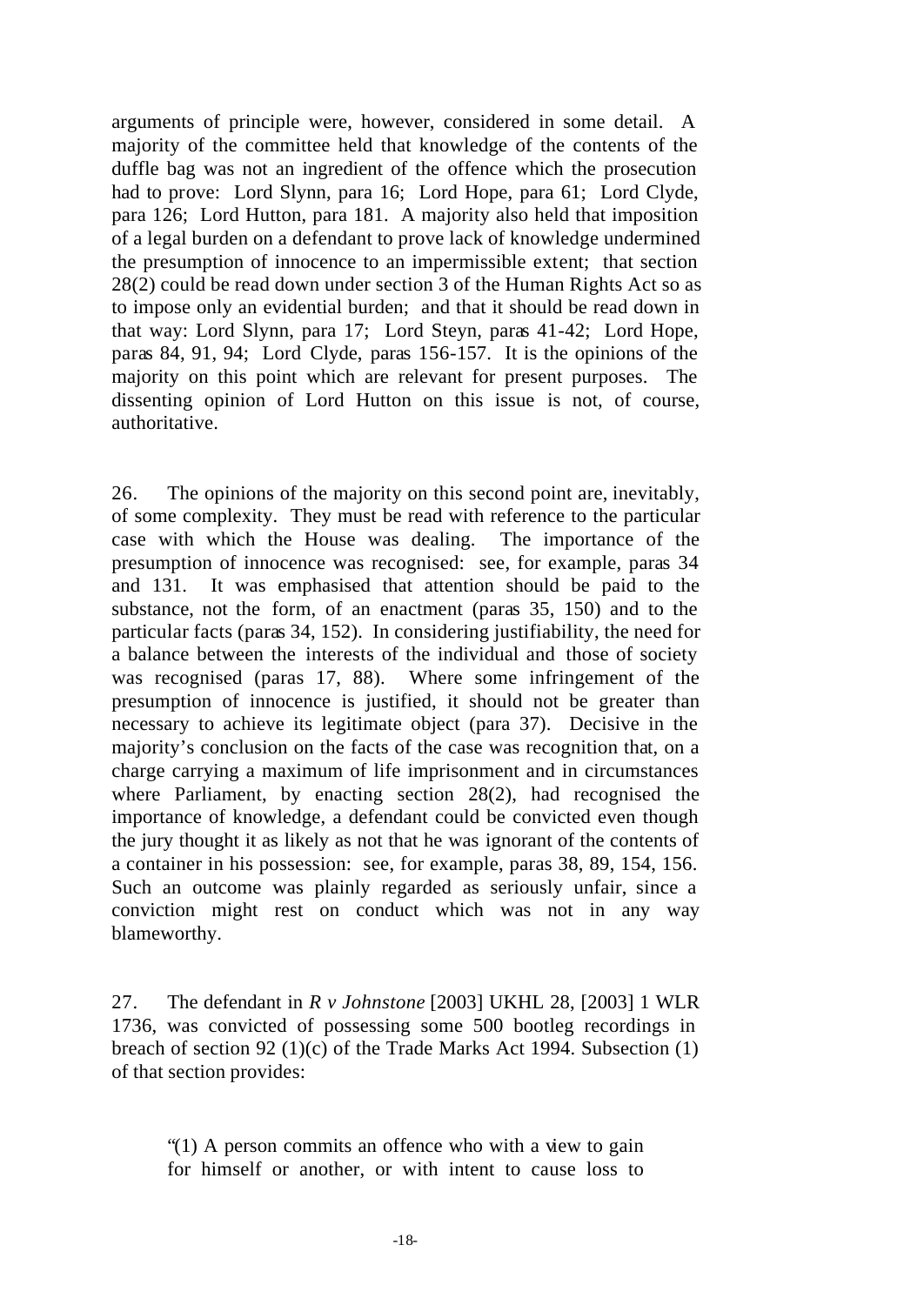another, and without the consent of the proprietor– $(a)$ applies to goods or their packaging a sign identical to, or likely to be mistaken for, a registered trade mark, or (b) sells or lets for hire, offers or exposes for sale or hire or distributes goods which bear, or the packaging of which bears, such a sign, or (c) has in his possession, custody or control in the course of a business any such goods with a view to the doing of anything, by himself or another, which would be an offence under paragraph (b)."

The section goes on to provide in subsection (5):

"It is a defence for a person charged with an offence under this section to show that he believed on reasonable grounds that the use of the sign in the manner in which it was used, or was to be used, was not an infringement of the registered trade mark."

The defendant's appeal was allowed by the Court of Appeal on other grounds ([2002] EWCA Crim 194) with which the House in large measure agreed. The Court of Appeal however read subsection (5) as imposing no more than an evidential burden on the defendant, and on this point (not determinative of the appeal) the House disagreed. In his leading opinion, with which the other members of the committee agreed, Lord Nicholls of Birkenhead (para 46) interpreted section 92(5) as imposing, on a conventional interpretation, a legal burden on the defendant. As such he accepted (para 47) that it prima facie derogated from the presumption of innocence. Therefore (para 48), taking account of *Salabiaku* and the balance to be struck between the public interest and the interests of the individual, it was for the state to justify the derogation and to show that the balance struck was reasonable. Identifying the requirements of a reasonable balance was not, he accepted (para 49), easy:

" … all that can be said is that for a reverse burden of proof to be acceptable there must be a compelling reason why it is fair and reasonable to deny the accused person the protection normally guaranteed to everyone by the presumption of innocence."

He continued, in paras 50-51: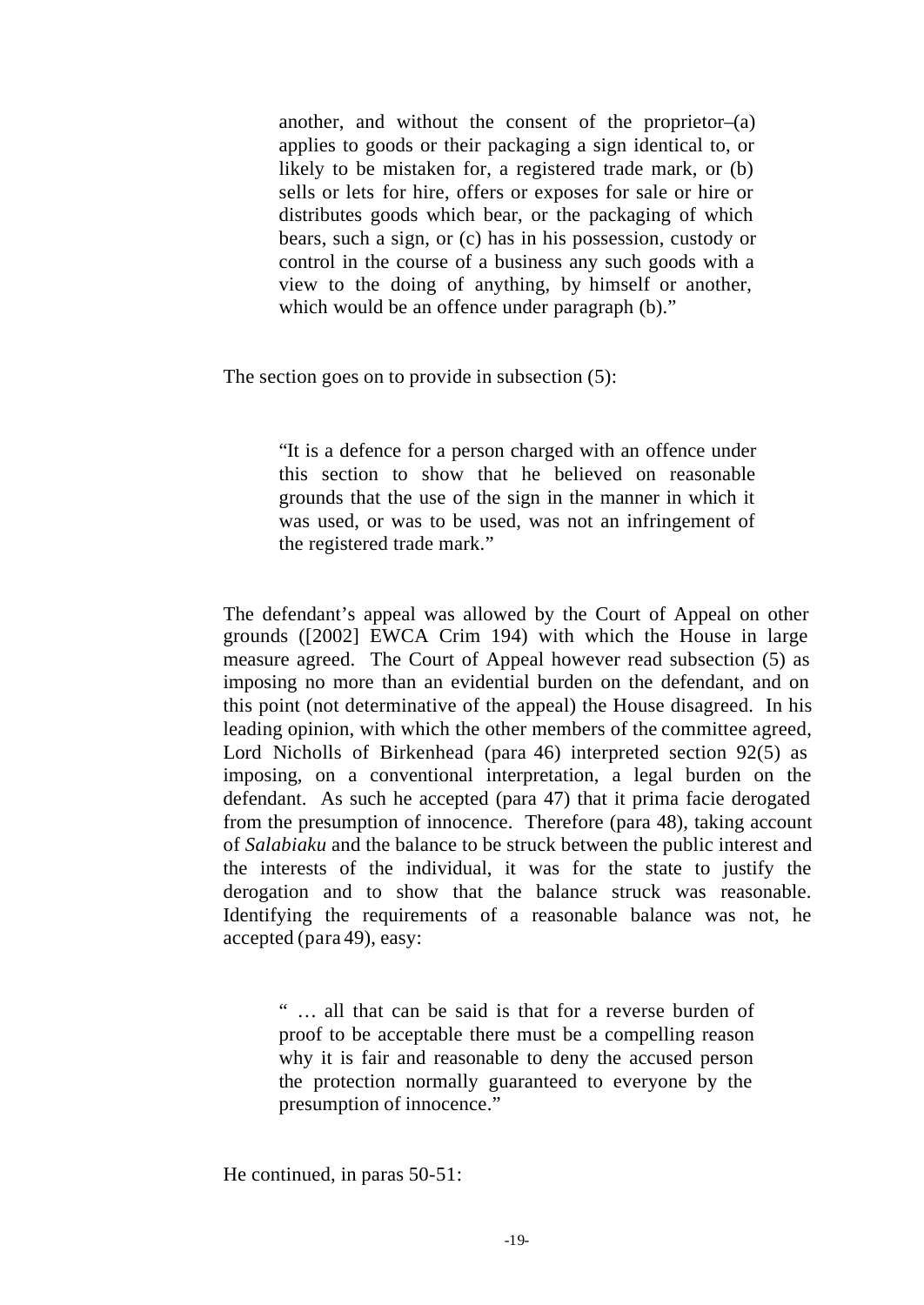"50. The relevant factors to be take into account when considering whether such a reason exists have been considered in several recent authorities, in particular the decisions of the House in *R v Director of Public Prosecutions, Ex p Kebilene* [2002] 2 AC 326 and *R v Lambert* [2002] 2 AC 545. And there is now a lengthening list of decisions of the Court of Appeal and other courts in respect of particular statutory provisions. A sound starting point is to remember that if an accused is required to prove a fact on the balance of probability to avoid conviction, this permits a conviction in spite of the fact-finding tribunal having a reasonable doubt as to the guilt of the accused: see Dickson CJ in *R v Whyte* (1988) 51 DLR  $(4^{th})$  481, 493. This consequence of a reverse burden of proof should colour one's approach when evaluating the reasons why it is said that, in the absence of a persuasive burden on the accused, the public interest will be prejudiced to an extent which justifies placing a persuasive burden on the accused. The more serious the punishment which may flow from conviction, the more compelling must be the reasons. The extent and nature of the factual matters required to be proved by the accused, and their importance relative to the matters required to be proved by the prosecution, have to be taken into account. So also does the extent to which the burden on the accused relates to facts which, if they exist, are readily provable by him as matters within his own knowledge or to which he has ready access.

51. In evaluating these factors the court's role is one of review. Parliament, not the court, is charged with the primary responsibility for deciding, as a matter of policy, what should be the constituent elements of a criminal offence. I echo the words of Lord Woolf in *Attorney-General of Hong Kong v Lee Kwong-kut* [1993] AC 951,  $975:$ 

> 'In order to maintain the balance between the individual and the society as a whole, rigid and inflexible standards should not be imposed on the legislature's attempts to resolve the difficult and intransigent problems with which society is faced when seeking to deal with serious crime.'

The court will reach a different conclusion from the legislature only when it is apparent the legislature has attached insufficient importance to the fundamental right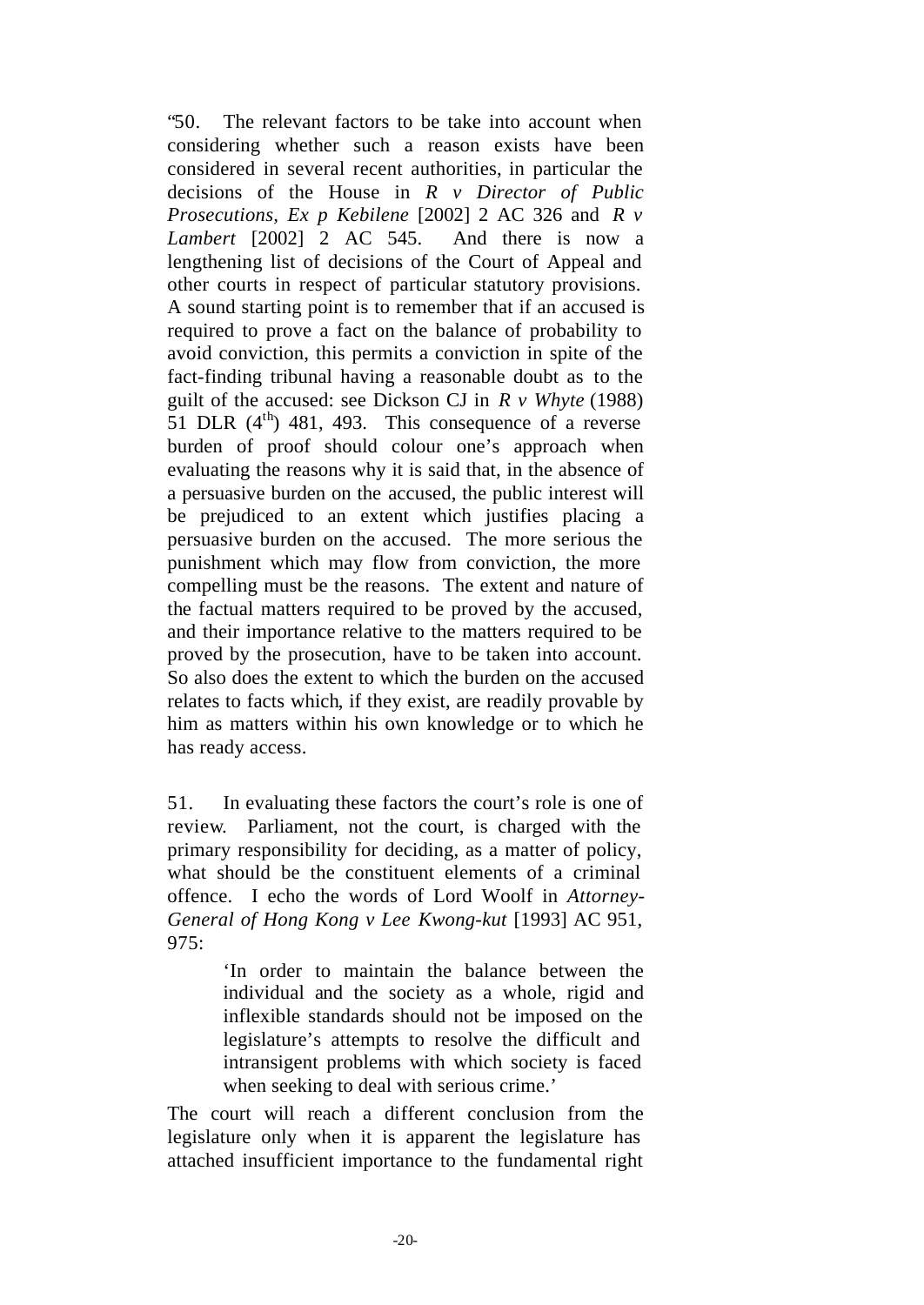of an individual to be presumed innocent until proved guilty."

He concluded (para 53) that there were compelling reasons why subsection 92(5) should place a legal burden on the defendant. These reasons included (para 52) the urgent international pressure, in the interest of consumers and traders alike, to restrain fraudulent trading in counterfeit goods, the framing of offences against section 92 as offences of "near absolute liability" and the dependence of the subsection (5) defence on facts within the defendant's own knowledge. The considerations which particularly weighed with him as compelling reasons were however (paras 52 and 53) that

"Those who trade in brand products are aware of the need to be on guard against counterfeit goods. They are aware of the need to deal with reputable suppliers and keep records and of the risks they take if they do not."

and that

" … it is to be expected that those who supply traders with counterfeit products, if traceable at all by outside investigators, are unlikely to be co-operative. So, in practice, if the prosecution must prove that a trader acted dishonestly, fewer investigations will be undertaken and fewer prosecutions will take place."

Thus Lord Nicholls substantially agreed (para 54) with the Court of Appeal decision in *R v S (Trade mark defence)* [2003] 1 Cr App R 602, which made it unnecessary to consider the courts' interpretative obligation under section 3 of the 1998 Act, about which he had earlier voiced (para 46) some reservations.

28. The interpretative obligation of the courts under section 3 of the 1998 Act was the subject of illuminating discussion in *Ghaidan v Godin-Mendoza* [2004] 3 WLR 113. The majority opinions of Lord Nicholls, Lord Steyn and Lord Rodger in that case (with which Lady Hale agreed) do not lend themselves easily to a brief summary. But they leave no room for doubt on four important points. First, the interpretative obligation under section 3 is a very strong and far reaching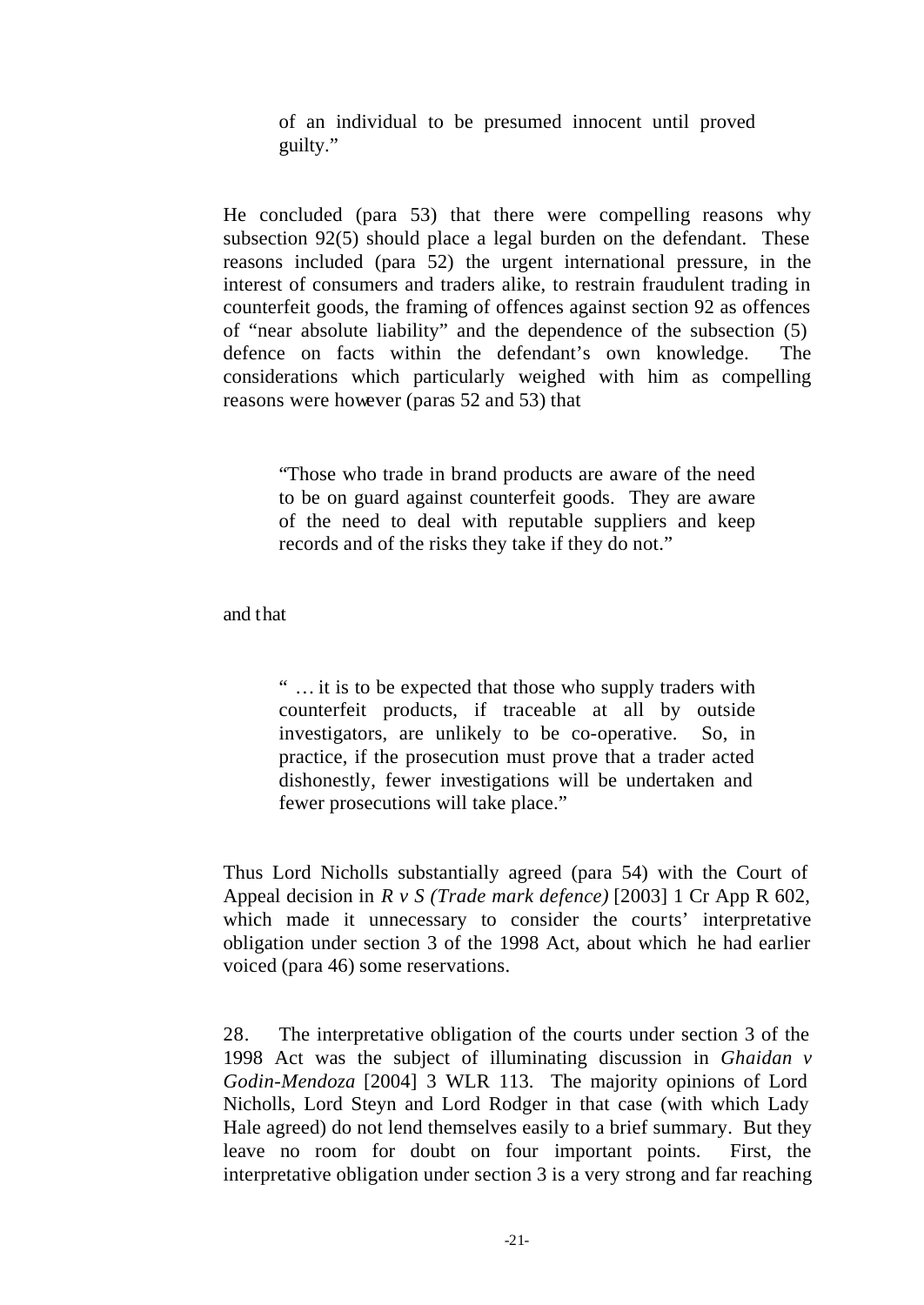one, and may require the court to depart from the legislative intention of Parliament. Secondly, a Convention-compliant interpretation under section 3 is the primary remedial measure and a declaration of incompatibility under section 4 an exceptional course. Thirdly, it is to be noted that during the passage of the Bill through Parliament the promoters of the Bill told both Houses that it was envisaged that the need for a declaration of incompatibility would rarely arise. Fourthly, there is a limit beyond which a Convention-compliant interpretation is not possible, such limit being illustrated by *R(Anderson) v Secretary of State for the Home Department* [2002] UKHL 46, [2003] 1 AC 837 and *Bellinger v Bellinger* [2003] UKHL 21, [2003] 2 AC 467. In explaining why a Convention-compliant interpretation may not be possible, members of the committee used differing expressions: such an interpretation would be incompatible with the underlying thrust of the legislation, or would not go with the grain of it, or would call for legislative deliberation, or would change the substance of a provision completely, or would remove its pith and substance, or would violate a cardinal principle of the legislation (paras 33, 49, 110-113, 116). All of these expressions, as I respectfully think, yield valuable insights, but none of them should be allowed to supplant the simple test enacted in the Act: "So far as it is possible to do so …". While the House declined to try to formulate precise rules (para 50), it was thought that cases in which section 3 could not be used would in practice be fairly easy to identify.

29. I intend no disrespect to the Court of Appeal by failing to discuss a number of cases in which that court has considered, in relation to various statutes, the presumption of innocence. But I cannot overlook the decision of an enlarged Court of Appeal (Lord Woolf CJ, Judge LJ, Gage, Elias and Stanley Burnton JJ) in *Attorney General's Reference No 1 of 2004* [2004] EWCA Crim 1025 and four appeals heard at the same time. In its judgment the court considered much of the authority to which I have referred (although not *Ghaidan v Godin-Mendoza,* which had not been decided) and detected (para 38) a "significant difference in emphasis" between the approach of Lord Steyn in *R v Lambert* [2002] 2 AC 545 and that of Lord Nicholls in *R v Johnstone* [2003] 1 WLR 1736. Making plain its preference for the latter, the court prefaced its guidance to the courts of England and Wales by ruling that (para 52A):

"Courts should strongly discourage the citation of authority to them other than the decision of the House of Lords in *Johnstone* and this guidance. *Johnstone* is at present the latest word on the subject."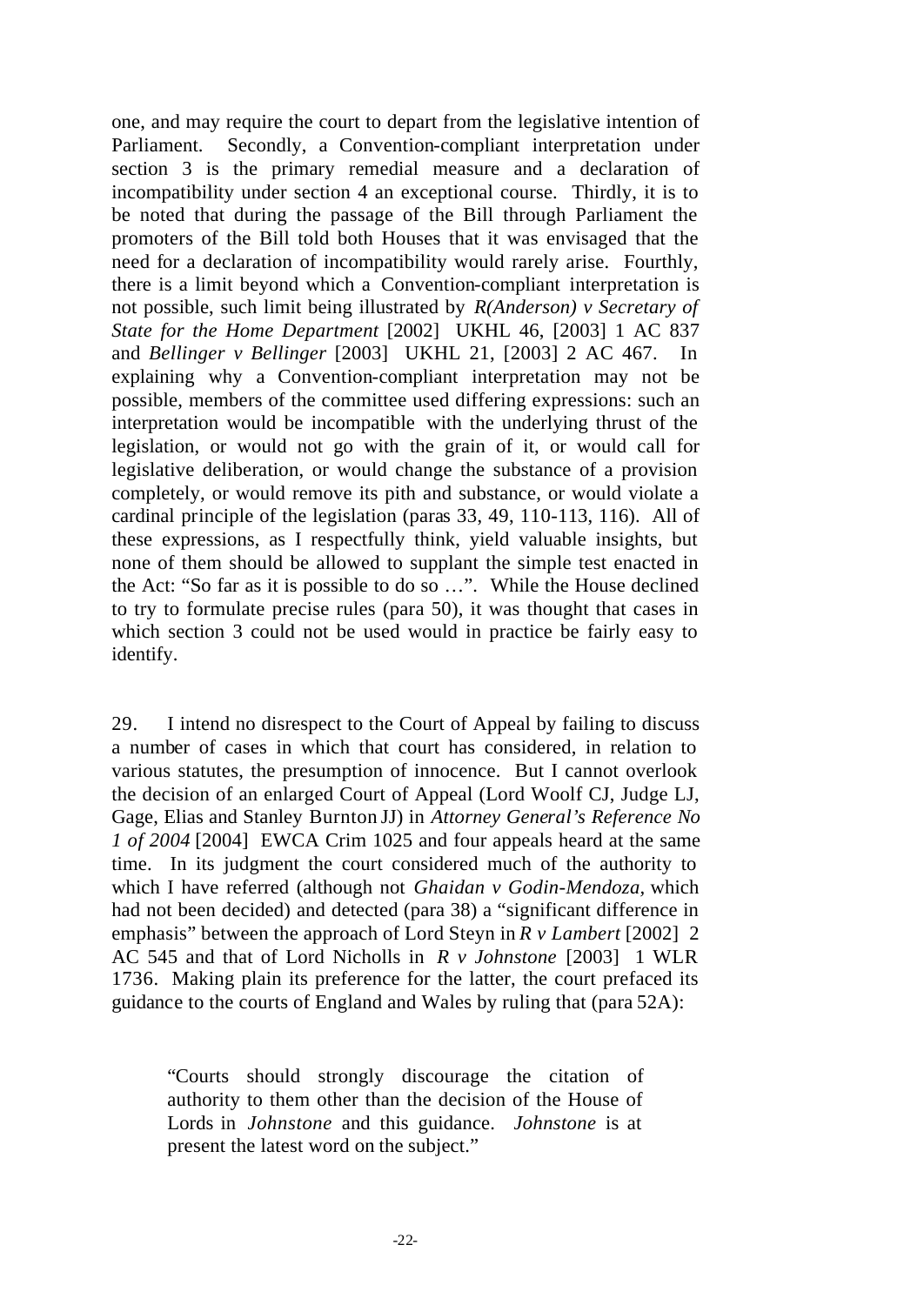Relying on this judgment, Mr Perry, for the Director of Public Prosecutions and the Attorney General, submitted in his printed case and (more tentatively) in argument that there was clearly a difference of emphasis between the approach of Lord Steyn in *R v Lambert* and that of Lord Nicholls in *R v Johnstone,* and that the latter was to be preferred. Mr Turner QC, for Mr Sheldrake, made a submission to the opposite effect, that the reasoning of the House in *R v Johnstone* should not be followed.

30. Both *R v Lambert* and *R v Johnstone* are recent decisions of the House, binding on all lower courts for what they decide. Nothing said in *R v Johnstone* suggests an intention to depart from or modify the earlier decision, which should not be treated as superseded or implicitly overruled. Differences of emphasis (and Lord Steyn was not a lone voice in *R v Lambert*) are explicable by the difference in the subject matter of the two cases. Section 5 of the Misuse of Drugs Act 1971 and section 92 of the Trade Marks Act 1994 were directed to serious social and economic problems. But the justifiability and fairness of the respective exoneration provisions had to be judged in the particular context of each case. I have already identified the potential consequence to a section 5 defendant who failed, perhaps narrowly, to make good his section 28 defence. He might be, but fail to prove that he was, entirely ignorant of what he was carrying. By contrast, the offences under section 92 are committed only if the act in question is done by a person "with a view to gain for himself or another, or with intent to cause loss to another." Thus these are offences committed (if committed) by dealers, traders, market operators, who could reasonably be expected (as Lord Nicholls pointed out) to exercise some care about the provenance of goods in which they deal. The penalty imposed for breaches of section 92 may be severe (see, for example, *R v Gleeson* [2001] EWCA Crim 2023, [2002] 1 Cr App R (S) 485, but that is because the potential profits of fraudulent trading are often great.

31. The task of the court is never to decide whether a reverse burden should be imposed on a defendant, but always to assess whether a burden enacted by Parliament unjustifiably infringes the presumption of innocence. It may nonetheless be questioned whether (as the Court of Appeal ruled in para 52D) "the assumption should be that Parliament would not have made an exception without good reason". Such an approach may lead the court to give too much weight to the enactment under review and too little to the presumption of innocence and the obligation imposed on it by section 3.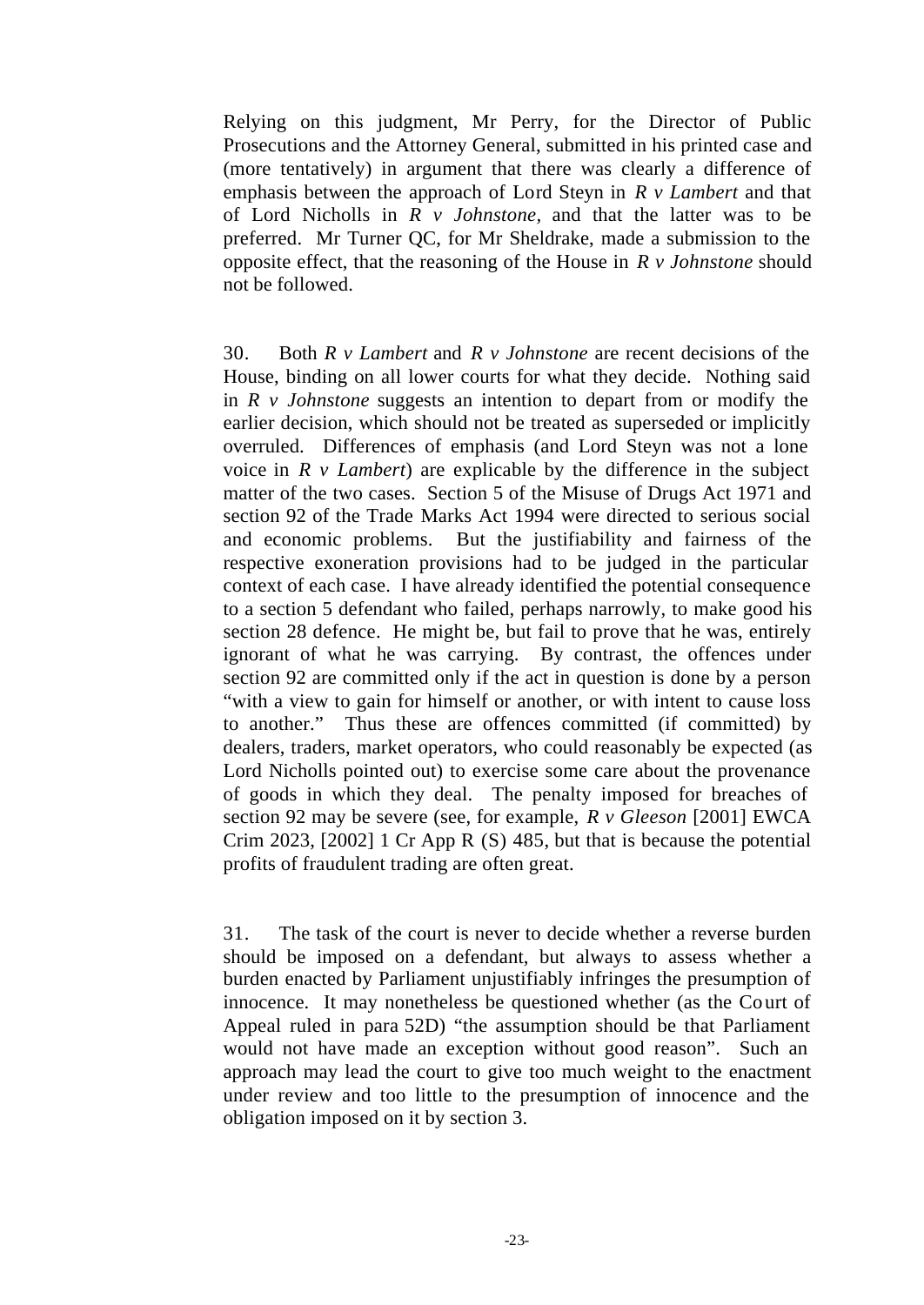32. The House was not addressed on the cases decided in *Attorney General's Reference No 1 of 2004*. In the absence of argument, I would incline to agree with the Court of Appeal's conclusion in each case and would in particular agree that *R v Carass* [2002] 1 WLR 1714 was wrongly decided. I would not endorse the guidance given by the Court of Appeal in para 52 of its judgment save to the extent, that it is in accordance with the opinions of the House in these cases which must, unless and until revised or supplemented, be regarded as the primary domestic authority on reverse burdens.

33. On a number of occasions the House has gained valuable insights from the reasoning of Commonwealth judges deciding issues under different human rights instruments: see, for example, Lord Steyn in *R v Lambert*, paras 34, 35 and 40, and Lord Nicholls in *R v Johnstone*, para 49. I am accordingly grateful to counsel for exploring in detail, and addressing the House on, the treatment of reverse burdens in other jurisdictions. In the result, I do not think I should be justified in lengthening this opinion by a review of the cases relied on. Some caution is in any event called for in considering different enactments decided under different constitutional arrangements. But, even more important, the United Kingdom courts must take their lead from Strasbourg. In the United Kingdom cases I have discussed our domestic courts have been trying, loyally and (as I think) successfully, to give full and fair effect to the Strasbourg jurisprudence.

#### *Director of Public Prosecutions v Sheldrake*

34. On 26 June 2001 Mr Sheldrake was convicted by justices sitting at Colchester of being in charge of a motor car in a public place on 9 February 2001 after consuming so much alcohol that the proportion of it in his breath exceeded the prescribed limit, contrary to section  $5(1)(b)$ of the Road Traffic Act 1988. He was well over the limit: he was arrested at 8.40 pm, and on an average rate of elimination of alcohol would not have been below the limit until 11.40 am the next day.

35. Section 5 of the 1988 Act, so far as material, provides:

"(1) If a person— (a) drives or attempts to drive a motor vehicle on a road or other public place, or (b) is in charge of a motor vehicle on a road or other public place, after consuming so much alcohol that the proportion of it in his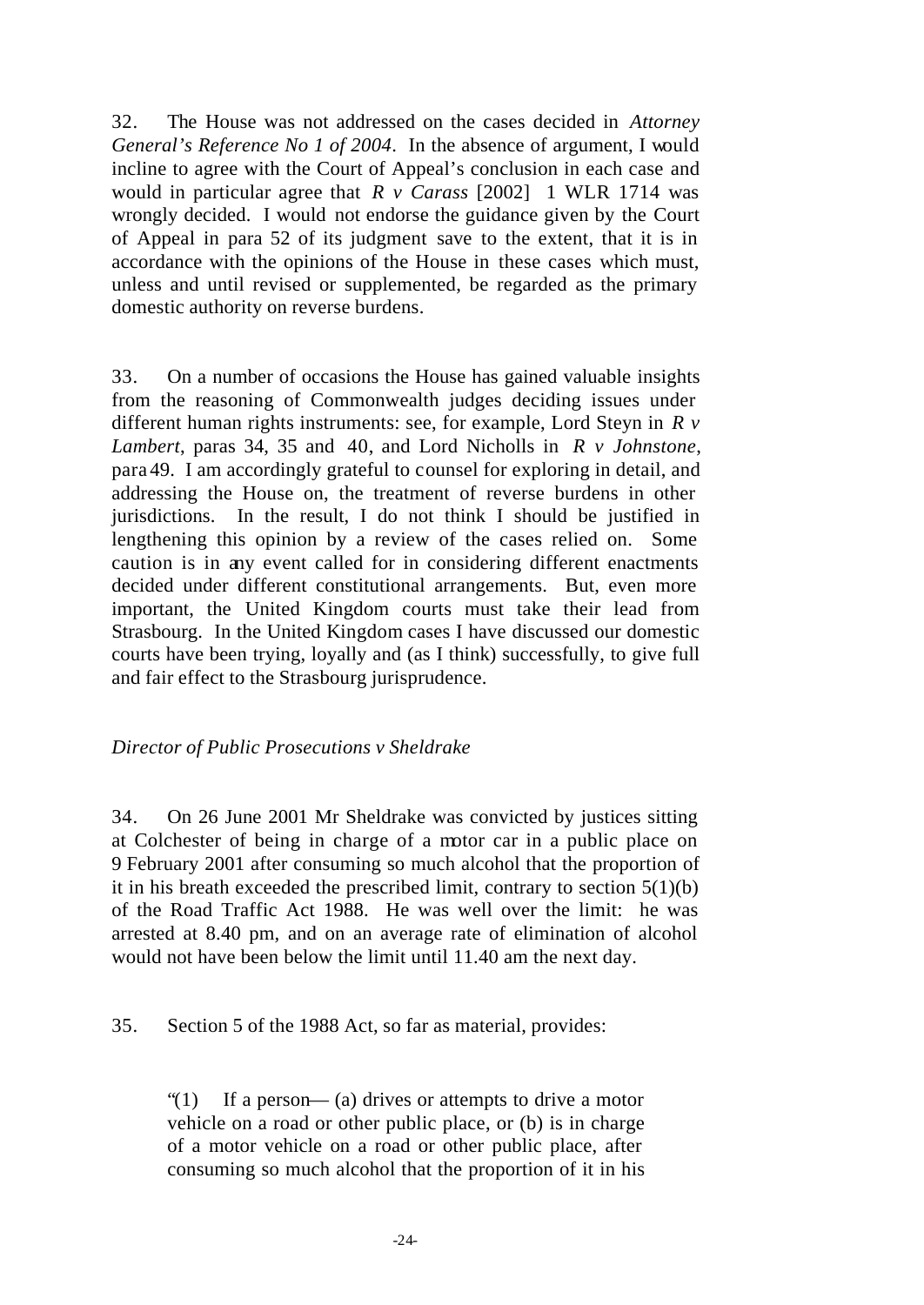breath, blood or urine exceeds the prescribed limit he is guilty of an offence.

(2) It is a defence for a person charged with an offence under subsection  $(1)(b)$  above to prove that at the time he is alleged to have committed the offence the circumstances were such that there was no likelihood of his driving the vehicle whilst the proportion of alcohol in his breath, blood or urine remained likely to exceed the prescribed limit."

36. Mr Sheldrake gave evidence of his efforts to arrange alternative transport home, but the justices were unconvinced. On his behalf it was argued that section 5(2) infringed the presumption of innocence guaranteed by article 6(2) if it were interpreted so as to impose a legal burden upon him. He argued that once the prosecutor had proved that he was in charge of a motor car in a public place while over the prescribed limit, it was presumed that he would have driven the car while over the limit unless he proved otherwise. If he failed to discharge the legal burden he would be convicted on the basis that he would have driven the car whilst over the limit. The risk of driving was an essential element of the offence, and the prosecution should be required to prove the presence of that risk beyond all reasonable doubt. Section 5(2) should be interpreted as imposing upon him an evidential burden only. The justices were of opinion that he had not proved, on a balance of probabilities, that there was no likelihood of his driving whilst in excess of the prescribed limit. They concluded, for reasons which they gave, that section 5(2) did not interfere with the presumption of innocence but that, if it did, it pursued a legitimate aim and was proportionate. The justices appear to have been very expertly advised. At the request of Mr Sheldrake the justices stated a case for the opinion of the High Court which by a majority (Clarke LJ and Jack J, Henriques J dissenting) allowed the appeal and quashed Mr Sheldrake's conviction because the justices had not applied the correct test to the facts found: [2003] EWHC 273 (Admin); [2004] QB 487.

37. The area of disagreement in the High Court was narrow. All three members held that the likelihood of the defendant driving whilst over the limit was the gravamen of the offence under section 5(1)(b). All three members considered that section 5(2), read with section 5(1)(b), violated the presumption of innocence because it enabled a defendant to be convicted even though the court was not sure that there was a likelihood of his driving. All three members held that section 5(2) pursued a legitimate aim, since the likelihood of a defendant driving usually involved consideration of his present or future intention to drive,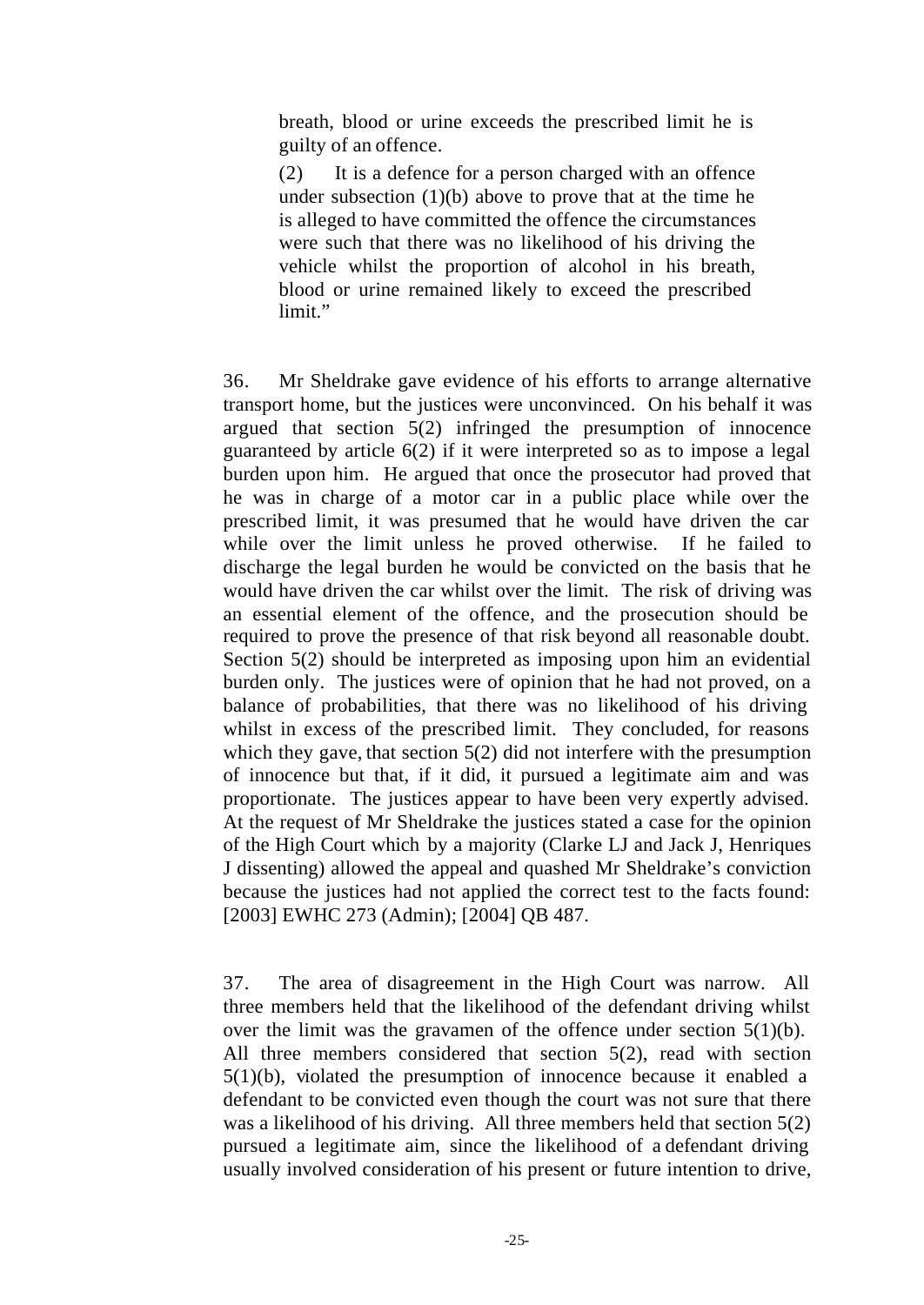a matter which was particularly within his knowledge and difficult for the prosecution to counter unless there was at least some burden on the defendant to put forward his case. The majority concluded (contrary to the view of Henriques J) that it was not necessary to accomplish the objective of the 1988 Act to impose a legal burden on the defendant to show that there was no likelihood of his driving whilst over the limit, and therefore it was disproportionate to do so. All members were agreed that, if it were necessary and appropriate, section 5(2) could be read down so as to impose an evidential burden only.

38. The lineal ancestor of section 5(1)(b) is section 12 of the Licensing Act 1872, quoted in para 6 above. To establish an offence against that provision it was plainly unnecessary to prove any likelihood that the defendant would drive the carriage (or, for that matter, discharge the firearm). The offence was based on the obvious risk of mishap if a person were drunk in the situations specified. Section 15(1) of the Road Traffic Act 1930 made it an offence to drive or attempt to drive or to be in charge of a motor vehicle on a road or other public place when under the influence of drink or drugs to such an extent as to be incapable of having proper control of the vehicle. The maximum penalty did not vary according to whether the offence was driving, attempting to drive or being in charge. No special defence was provided. But a person liable to be charged under this section was not to be liable under section 12 of the 1872 Act. Section 9 of the Road Traffic Act 1956 recast this offence in relation to a person in charge of a car on a road or other public place but not driving it while unfit. It was also provided that a person should be deemed for purposes of the section not to have been in charge of the car if he proved that at the material time the circumstances were such that there was no likelihood of his driving the car so long as he remained unfit. These provisions were re-enacted in section 6 of the Road Traffic Act 1960 and were elaborated in the Road Traffic Act 1962. The Road Safety Act 1967 introduced the now familiar breathalyser regime. Section 1(1) was directed to those driving or attempting to drive while over the limit, section  $1(2)$  to those in charge of a motor vehicle while over the limit. On a second conviction, or if convicted on indictment, the former were liable to more severe penalties than the latter. To the latter, a ground of exoneration was made available to the effect now found in section 5(2) of the 1988 Act. There were thus parallel regulatory provisions in force applicable to those in charge of vehicles on roads or public places, one based on unfitness to drive (section 6 of the 1960 Act, derived from section 9 of the 1956 Act and section 15 of the 1930 Act) and one based on exceeding the prescribed limit (section 1 of the 1967 Act). This dichotomy was preserved in sections 5 and 6 of the Road Traffic Act 1972 and endures in sections 4 and 5 of the 1988 Act.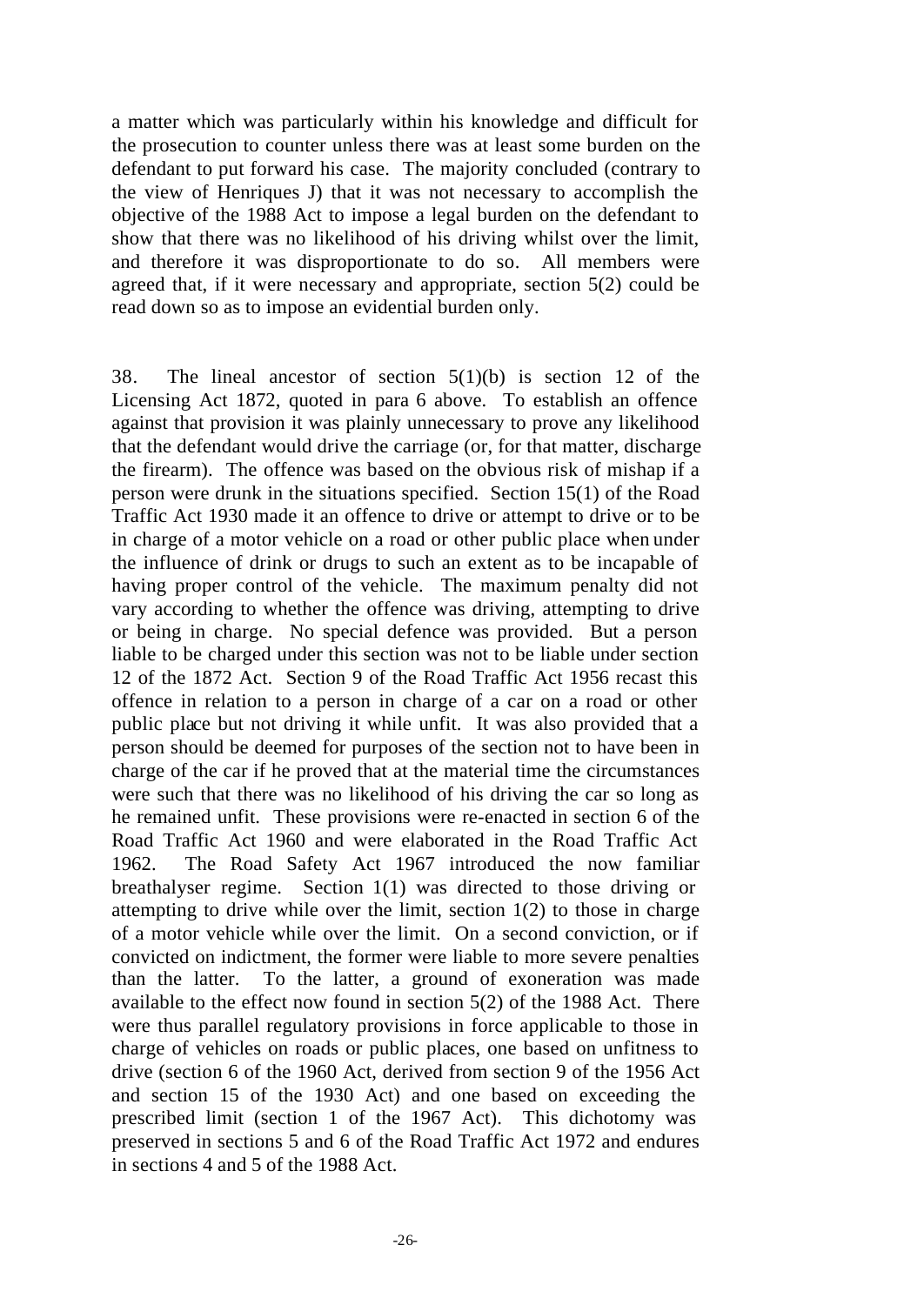39. In *Director of Public Prosecutions v Watkins* [1989] QB 821, 829, Taylor LJ said, with reference to section 5 of the 1972 Act (the equivalent of section 4 of the 1988 Act):

"In regard to that section two broad propositions are clear. First, the offence of being 'in charge' is the lowest in the scale of three charges relating to driving and drink. The two higher in the scale are driving and attempting to drive. Therefore a defendant can be 'in charge' although neither driving nor attempting to drive. Clearly however the mischief aimed at is to prevent driving when unfit through drink. The offence of being 'in charge' must therefore be intended to convict those who are not driving and have not yet done more than a preparatory act towards driving, but who in all the circumstances have already formed or may yet form the intention to drive the vehicle, and may try to drive it whilst still unfit."

In his submissions on behalf of Mr Sheldrake, Mr Turner QC relied on this passage, the ratio of which (he suggested) applied equally to section 5 of the 1988 Act, with which this appeal is concerned. Since the mischief aimed at by section  $5(1)(b)$  is to prevent driving when unfit through drink, the likelihood of a person driving is (as the High Court held) the gravamen of the offence. The effect of section 5(2) is accordingly to impose on the defendant a burden to disprove an important ingredient of the offence which, if not disproved, will be presumed against him. Thus the presumption of innocence is seriously infringed.

40. This analysis is in my opinion too simple and only partly correct. There is an obvious risk that a person may cause death, injury or damage if he drives or attempts to drive a car when excessive consumption of alcohol has made him unfit (I use that adjective compendiously) to do so. That is why such conduct has been made a criminal offence. There is also an obvious risk that if a person is in control of a car when unfit he may drive it, with the consequent risk of causing death, injury or damage already noted. That is why it has been made a criminal offence to be in charge of a car in that condition. Taylor LJ was right that "the mischief aimed at is to prevent driving when unfit through drink". But the ingredients of the offence make no reference to doing a preparatory act towards driving or forming an intention to drive. The 1872 and 1930 Acts criminalised the conduct of those who were in charge of carriages and cars respectively when drunk or unfit, but made no reference to the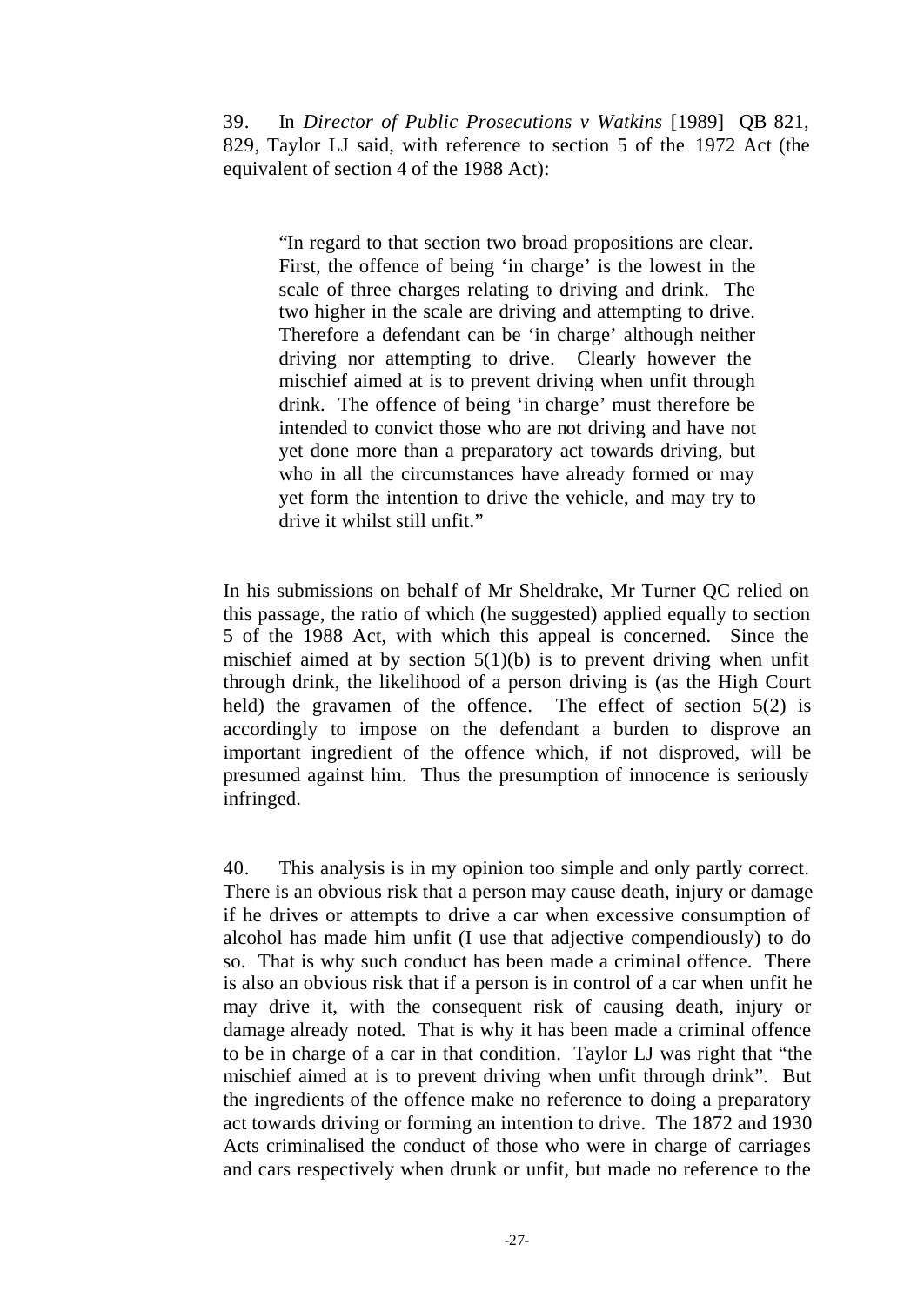likelihood of driving. There could, as I understood counsel to accept, be no ground of complaint if the offence of being unfit when in charge of a motor vehicle, as laid down in 1930, had remained unaltered. As has been shown, Parliament has modified that provision in favour of the defendant. If he can show that there was no likelihood of his driving while unfit, he is deemed not to have been in charge for purposes of section 4 of the 1988 Act and has a defence under section 5(2). There appears to be no very good reason (other than history) for the adoption of these different legislative techniques, but the outcome is effectively the same. The defendant can exonerate himself if he can show that the risk which led to the creation of the offence did not in his case exist. If he fails to establish this ground of exoneration, a possibility (but not a probability) would remain that he would not have been likely to drive. But he would fall squarely within the class of those whose conduct Parliament has, since 1930, legislated to criminalise. In *DPP v Watkins* [1989] QB 821 it was recognised, in my view rightly, that the offence does not require proof that a defendant is likely to drive: see pp 829D, 832E, 833A. This is not in my view an oppressive outcome, since a person in charge of a car when unfit to drive it may properly be expected to divest himself of the power to do so (as by giving the keys to someone else) or put it out of his power to do so (as by going well away). It may be, as was submitted in argument and suggested by Taylor LJ in *DPP v Watkins* at p 830, that the words "in charge" have been too broadly interpreted and applied, but that is not a question which falls for decision in this appeal.

41. It may not be very profitable to debate whether section 5(2) infringes the presumption of innocence. It may be assumed that it does. Plainly the provision is directed to a legitimate object: the prevention of death, injury and damage caused by unfit drivers. Does the provision meet the tests of acceptability identified in the Strasbourg jurisprudence? In my view, it plainly does. I do not regard the burden placed on the defendant as beyond reasonable limits or in any way arbitrary. It is not objectionable to criminalise a defendant's conduct in these circumstances without requiring a prosecutor to prove criminal intent. The defendant has a full opportunity to show that there was no likelihood of his driving, a matter so closely conditioned by his own knowledge and state of mind at the material time as to make it much more appropriate for him to prove on the balance of probabilities that he would not have been likely to drive than for the prosecutor to prove, beyond reasonable doubt, that he would. I do not think that imposition of a legal burden went beyond what was necessary. If a driver tries and fails to establish a defence under section 5(2), I would not regard the resulting conviction as unfair, as the House held that it might or would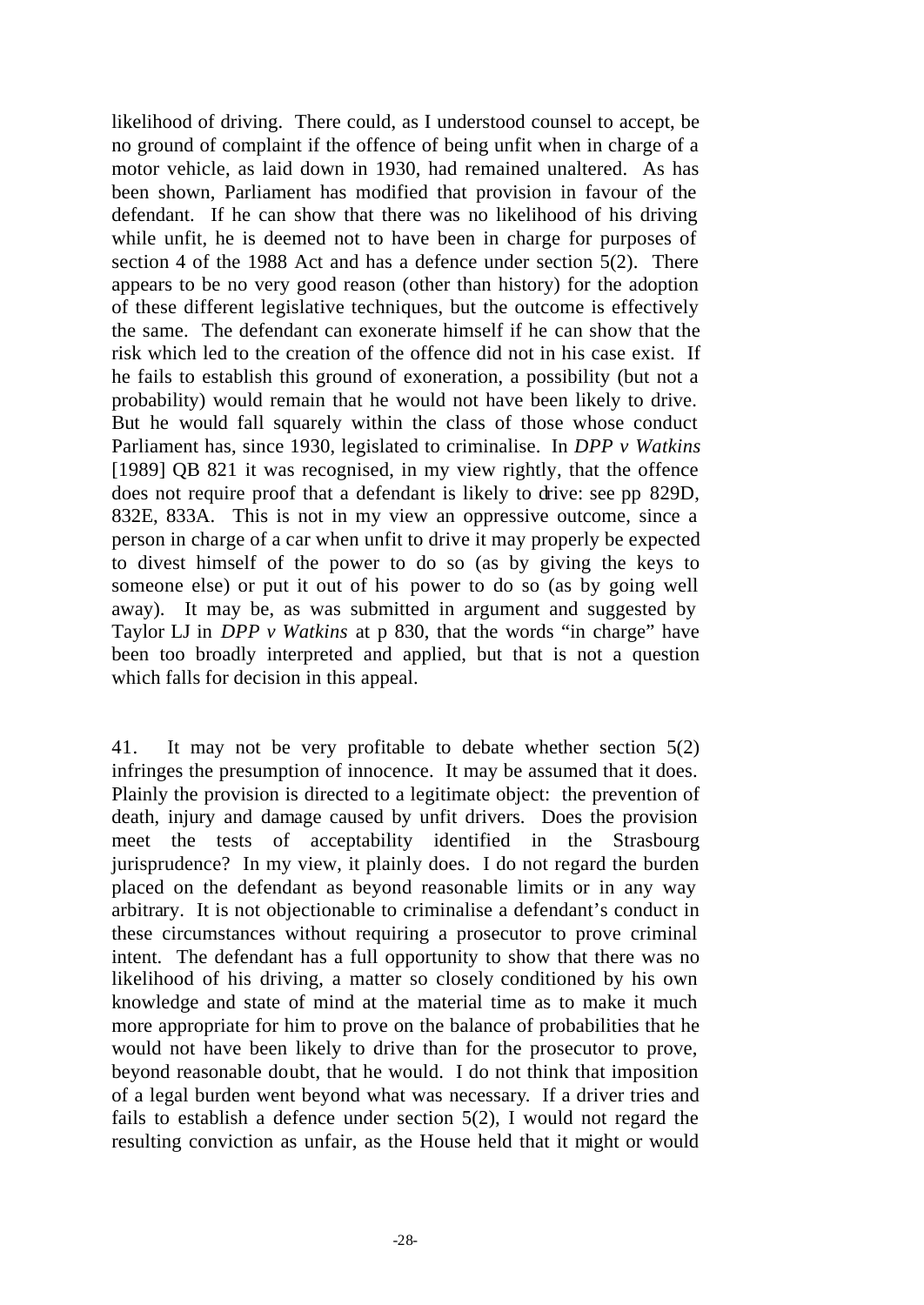be in *R v Lambert*. I find no reason to conclude that the conviction of Mr Sheldrake was tainted by any hint of unfairness.

42. In seeking to uphold the majority decision of the High Court, Mr Turner relied on the Eleventh Report of the Criminal Law Revision Committee (Evidence (General), Cmnd 4991, 1972, para 140) to urge that all burdens on the defence, including that in section 5(2), should be evidential only. Whatever the merits of this sweeping proposal, its adoption is not mandated by Strasbourg authority as it now stands. Lord Griffiths' observation in *R v Hunt (Richard)* [1987] AC 352, 376 remains apposite:

"My Lords, such a fundamental change is, in my view, a matter for Parliament and not a decision of your Lordships' House."

43. As an alternative fall-back submission Mr Turner argued that a presumption could be justified only if the facts presumed flow inexorably from the facts proved or if there was a rational connection between the fact proved and the fact presumed. Here, the likelihood of Mr Sheldrake driving did not, he said, flow inexorably from his being drunk and in charge of the car in a public place nor was there a rational connection between the latter fact and the likelihood of his driving. I am not sure that these propositions find much support in the Strasbourg jurisprudence, although sometimes the fact presumed would flow all but inexorably from the fact proved (as perhaps in the case of knowingly living on immoral earnings: see para 10 above) and the closer the connection between the fact proved and the fact presumed the more reasonable the presumption would usually be. Conversely, the more farfetched a presumption is, the more suspect it is likely to be. But it cannot be necessary that the facts presumed flow inexorably from the facts proved, since in such an event there would scarcely be a need for any presumption, and rarely, if ever, would a statutory presumption lack a rational connection with a fact proved. I do not however think that Mr Sheldrake's conviction, properly analysed, rested on a presumption that he was likely to drive. It rested on his being in charge of a car while unfit in a public place. If it rested on a presumption that he was likely to drive, that did indeed flow directly from proof of his unfitness while in charge and his inability to show, despite a full opportunity to do so, that there was no likelihood of his driving.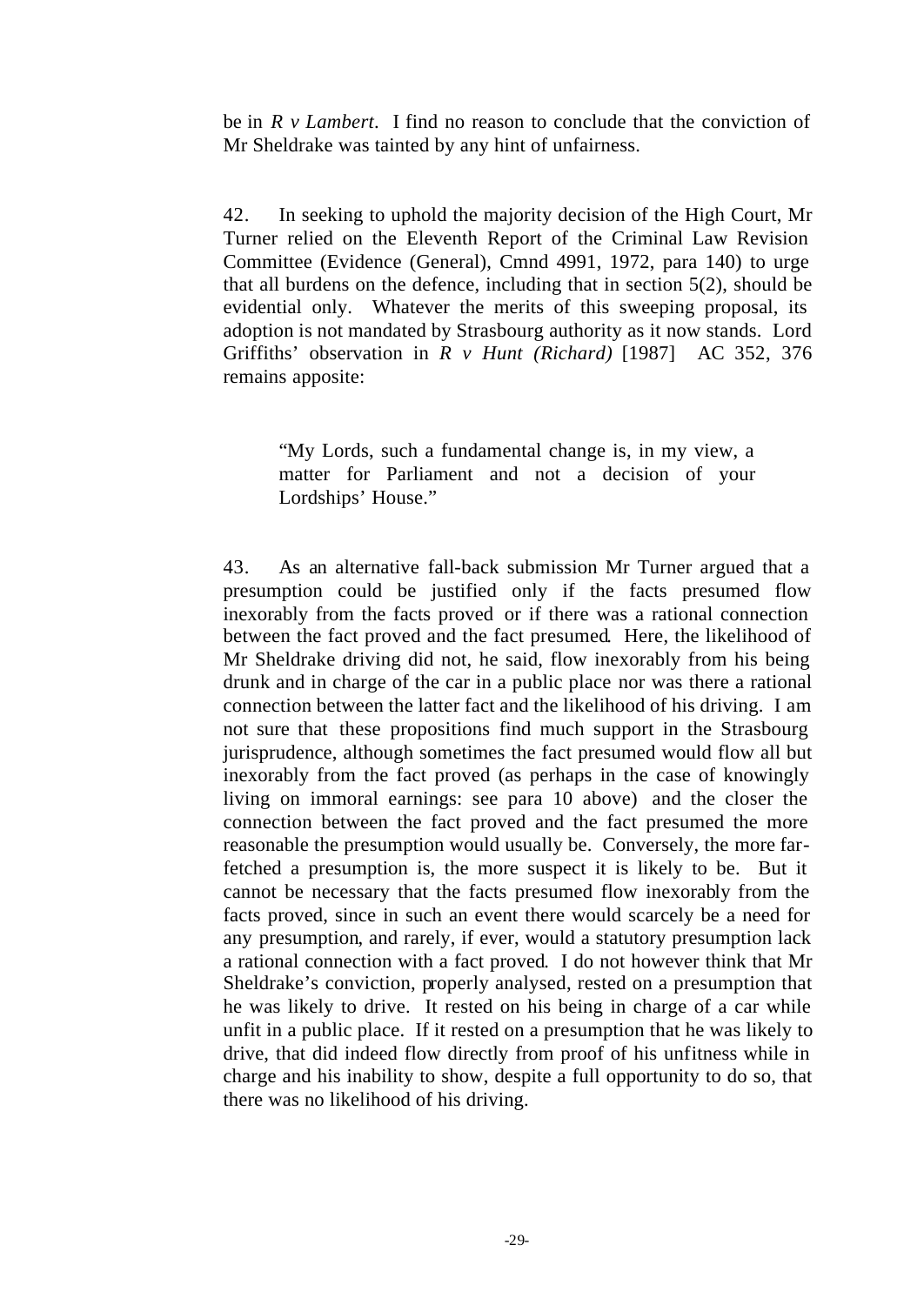44. I would allow the Director's appeal, reinstate the justices' decision and answer the certified question by saying that the burden of proof provision in section 5(2) of the Road Traffic Act 1988 imposes a legal burden on an accused who is charged with an offence contrary to section 5(1)(b) of that Act.

#### *Attorney General's Reference No 4 of 2002*

45. This reference by the Attorney General under section 36 of the Criminal Justice Act 1972 was prompted by the acquittal of A (as I shall call the defendant) in the Crown Court on 22 May 2002. He had been indicted (so far as relevant to the reference) on two courts, both charging offences against section 11(1) of the Terrorism Act 2000: being a member (count 1) of a proscribed organisation, namely Hamas-Izz al– Din al-Qassem Brigades ("Hamas IDQ"); and (count 2) professing to be a member of that organisation. It was common ground at trial that section 11(2) imposed on the defendant an evidential burden only. But despite this, at the conclusion of the evidence and following legal argument, the trial judge ruled that there was no case to answer on these counts and a verdict of not guilty was entered on each. The questions referred by the Attorney General for the opinion of the Court of Appeal were twofold:

- (1) What are the ingredients of an offence contrary to section 11(1) of the Terrorism Act 2000?
- (2) Does the defence contained in section 11(2) of the Terrorism Act 2000 impose a legal, rather than an evidential, burden of proof on an accused, and if so, is such a legal burden compatible with the European Convention and, in particular, articles 6(2) and 10 of the Convention?

In its judgment given on 21 March 2003 ([2003] EWCA Crim 762, [2003] 3 WLR 1153, Latham LJ, Hunt and Hedley JJ) the Court of Appeal answered (1) that the ingredients of the offence were set out fully in section  $11(1)$ , and (2) that the defence in section  $11(2)$  imposed a legal rather than an evidential burden and was compatible with article 6(2) of the Convention and would not, save perhaps in circumstances difficult to envisage in the abstract, infringe a person's rights under article 10. On application made by counsel for A, the Court of Appeal referred the Attorney General's questions to the House under section 36(3) of the 1972 Act.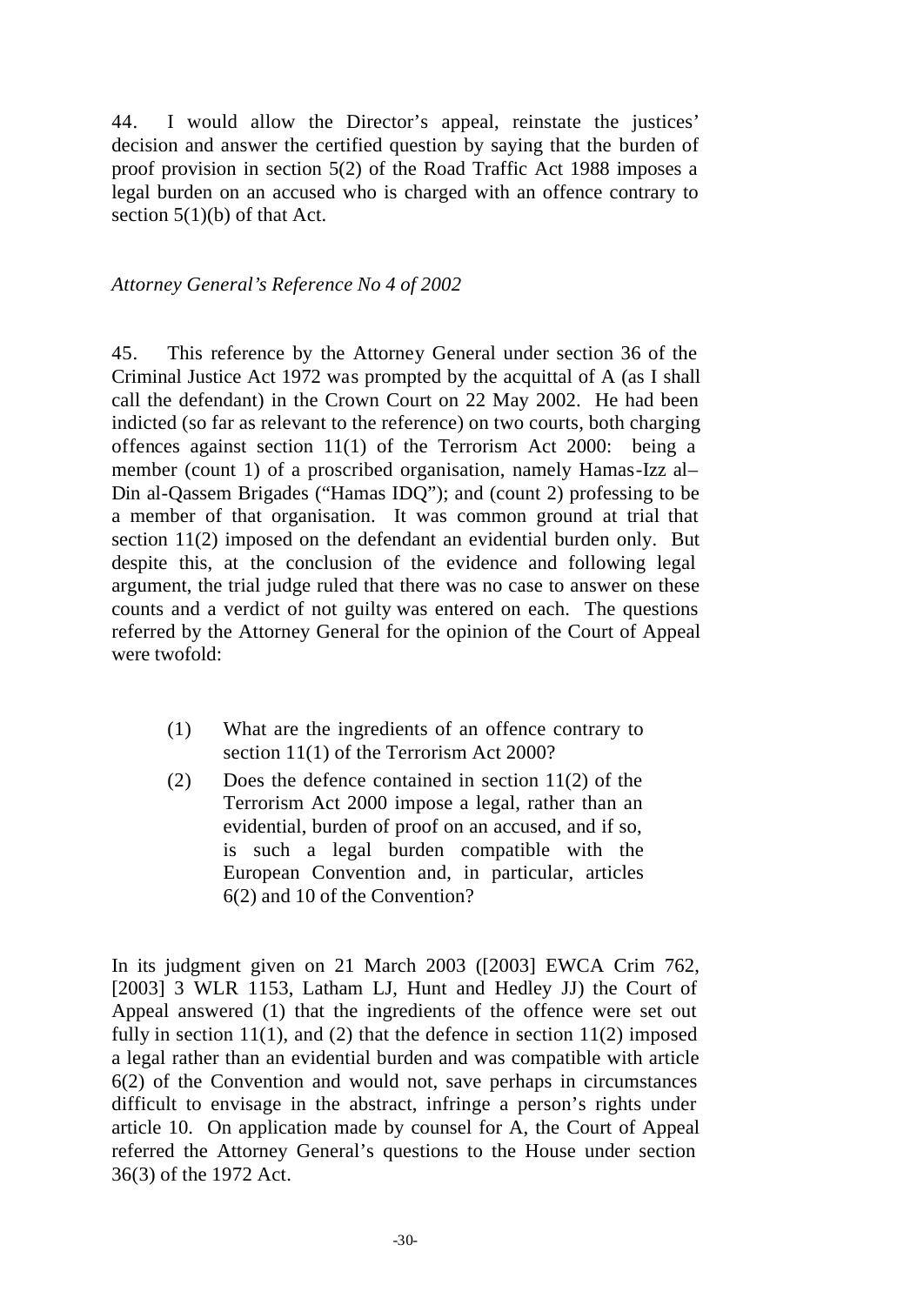46. The Terrorism Act 2000 is a far-reaching measure enacted to counter the all-too-familiar scourge of international terrorism. Part II (sections 3-13) provides a regime for the proscription (and deproscription) of terrorist organisations. Part III (sections 14-31) is entitled "Terrorist Property". These two Parts of the Act provide for a wide range of criminal offences relating to proscribed organisations and terrorist property: inviting support for a proscribed organisation (section 12(1); knowingly arranging meetings to support or further the activities of a proscribed organisation, or to be addressed by a member of such an organisation (section 12(2)); addressing a meeting to encourage support for such an organisation (section  $12(3)$ ); wearing or carrying insignia suggesting membership or support of such an organisation (section 13(1); soliciting or receiving or providing money or other property for purposes of terrorism (section 15(1), (2) and (3)); using or possessing money or other property for the purposes of terrorism (section 16(1) and (2)); making an arrangement for money or other property to be made available for purposes of terrorism (section 17); making an arrangement which facilitates the retention or control of terrorist property by concealment, removal from the jurisdiction, transfer to nominees or in any other way (section 18(1)). Further offences relating to terrorism are enacted by sections  $39(2)$ ,  $54(1)$ ,  $(2)$  and  $(3)$ ,  $56(1)$ ,  $57(1)$ ,  $58(1)$  and  $59$ . These offences supplement existing criminal offences such as causing an explosion (section 2 of the Explosive Substances Act 1883) or conspiracy to cause an explosion (section 3 of the 1883 Act) or conspiracy to commit a crime abroad (section 1A of the Criminal Law Act 1977, inserted by section 5(1) of the Criminal Justice (Terrorism and Conspiracy) Act 1998). Where the prosecutor has evidence implicating the defendant in the commission of any of these offences, all of which (save that under section 13 of the 2000 Act) expose a defendant tried on indictment to very severe maximum penalties, it would be standard practice to charge the defendant with whichever offence was supported by the available evidence.

47. The indictment preferred against A did not charge him with any of the foregoing offences but with belonging to and professing to belong to a proscribed organisation. Section 11(1) of the 2000 Act, so far as relevant, provi des:

#### "**11 Membership**

- (1) A person commits an offence if he belongs or professes to belong to a proscribed organisation.
- (2) It is a defence for a person charged with an offence under subsection (1) to prove—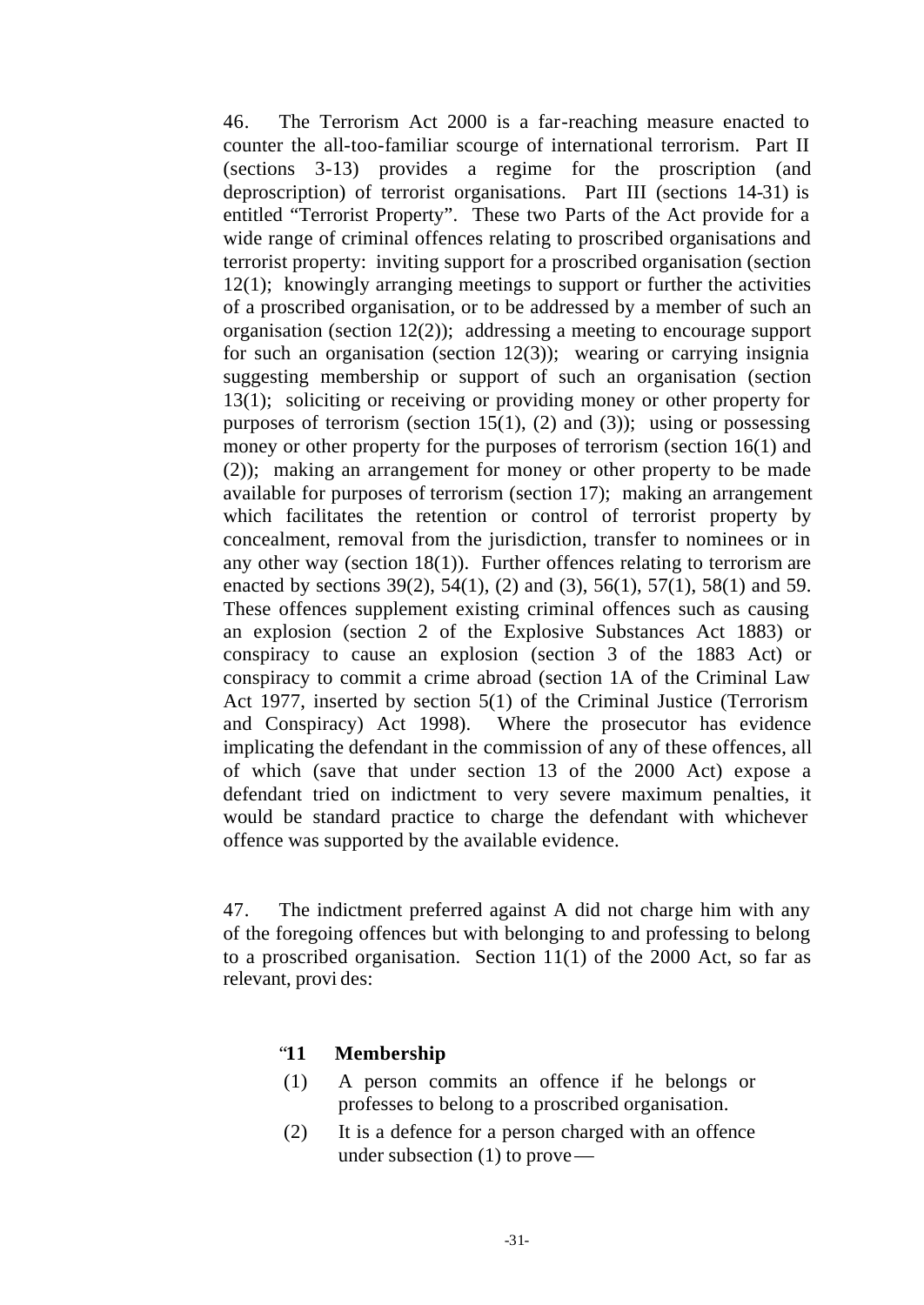- (a) that the organisation was not proscribed on the last (or only) occasion on which he became a member or began to profess to be a member, and
- (b) that he has not taken part in the activities of the organisation at any time while it was proscribed.
- (3) A person guilty of an offence under this section shall be liable—
	- (a) on conviction on indictment, to imprisonment for a term not exceeding ten years, to a fine or to both, or
	- (b) on summary conviction, to imprisonment for a term not exceeding six months, to a fine not exceeding the statutory maximum or to both.
- (4) In subsection (2) 'proscribed' means proscribed for the purposes of any of the following—
	- (a) this Act; ….."

Section 11(1), considered on its own, is a provision of extraordinary breadth. It would cover a person who joined an organisation when it was not a terrorist organisation or when, if it was, he did not know that it was. It would cover a person who joined an organisation when it was not proscribed or, if it was, he did not know that it was. It would cover a person who joined such an organisation as an immature juvenile. It would cover someone who joined such an organisation abroad in a country where it was not prosribed and came to this country ignorant that it was proscribed here (as illustrated by *R v Hundal and Dhaliwal* [2004] EWCA Crim 389). It would cover a person who wished to dissociate himself from an organisation he had earlier joined, perhaps in good faith, but had no means of doing so, or no means of doing so which did not expose him to the risk of serious injury or assassination. If section 11(1) is read on its own, some of those liable to be convicted and punished for belonging to a proscribed organisation may be guilty of no conduct which could reasonably be regarded as blameworthy or such as should properly attract criminal sanctions. Mr Owen QC, for A, pointed out that no international convention directed to countering terrorism requires the criminalisation of nominal membership of a proscribed organisation; only a minority of states seek to penalise nominal membership; and Lord Lloyd of Berwick in the Report of his *Inquiry into Legislation against Terrorism* (Cm 3420, October 1996, paragraph 6.11) did not recommend that course.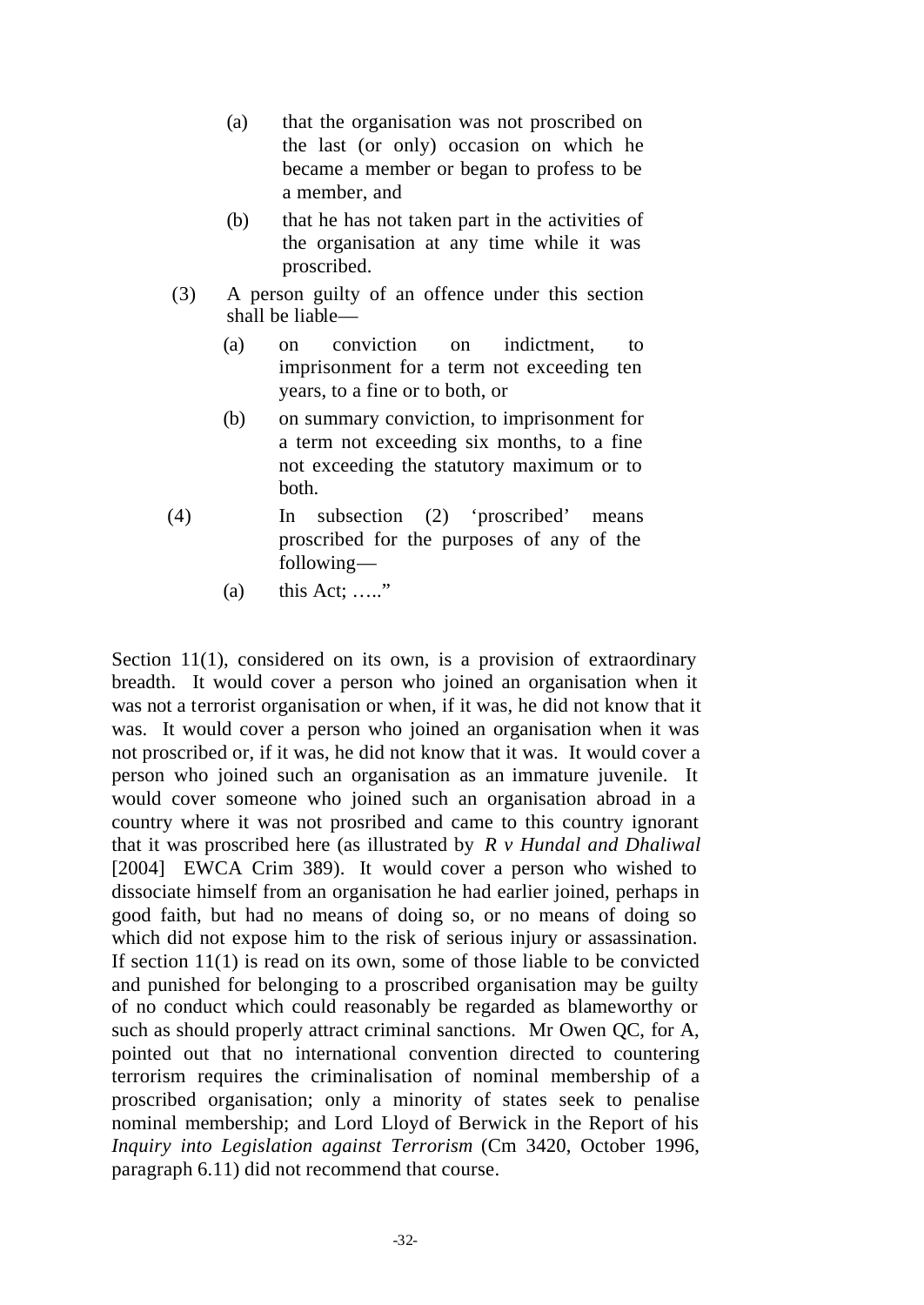48. "Profess" is a strange expression to find in a criminal statute, and it is not defined. Of various meanings given to it by the Oxford English Dictionary it is far from clear, in my opinion, whether it should be understood to denote an open affirmation of belonging to an organisation or an acknowledgement of such belonging, and whether (in either case) such affirmation or acknowledgement, to fall within section 11(1), would have to be true. This was a material consideration in the case of A, who arrived in this country in April 2001, some three weeks after Hamas IDQ had been duly proscribed under the 2000 Act. There was evidence that he had said, more than once, "I am Hamas", which may well have been a reference to Hamas IDQ, the proscribed organisation, rather than to a charitable organisation, not proscribed, known simply as Hamas. But those to whom he said this were far from sure whether he spoke seriously or in jest, and the trial judge concluded that on the evidence "a jury could reasonably conclude that [A] was perhaps some latter day Walter Mitty or Billy Liar". The scope of "profess" is in my view so uncertain that some of those liable to be convicted and punished for professing to belong to a proscribed organisation may be guilty of no conduct which could reasonably be regarded as blameworthy or such as should properly attract criminal sanctions.

49. Recognition of the risk that subsection (1) might cover conduct which was not blameworthy or such as properly to attract criminal sanctions may very well have led Parliament to provide the defence enacted in subsection (2). The effect of this subsection is not, in my opinion, to make participation in the activities of the organisation while proscribed an ingredient of the offence. A majority of the House in *R v Lambert* [2002] 2 AC 545 found that knowledge of the contents of the container was not an ingredient of the section 5 offence, despite the defence of ignorance in section 28. I have concluded above (para 40) that the likelihood of driving is not an ingredient of the section  $5(1)(b)$ offence, despite the defence provided in section 5(2). By parity of reasoning, section 11(2) adds no ingredient to section 11(1), and I would reject Mr Owen's contrary submission. I would accordingly answer the first of the Attorney General's questions in the same way as the Court of Appeal.

50. There can be no doubt that Parliament intended section 11(2) to impose a legal burden on the defendant, since section 118 of the Act lists a number of sections which are to be understood as imposing an evidential burden only, and section 11(2) is not among those listed. There is also, in my opinion, no doubt that subsections (1) and (2) are directed to a legitimate end: deterring people from becoming members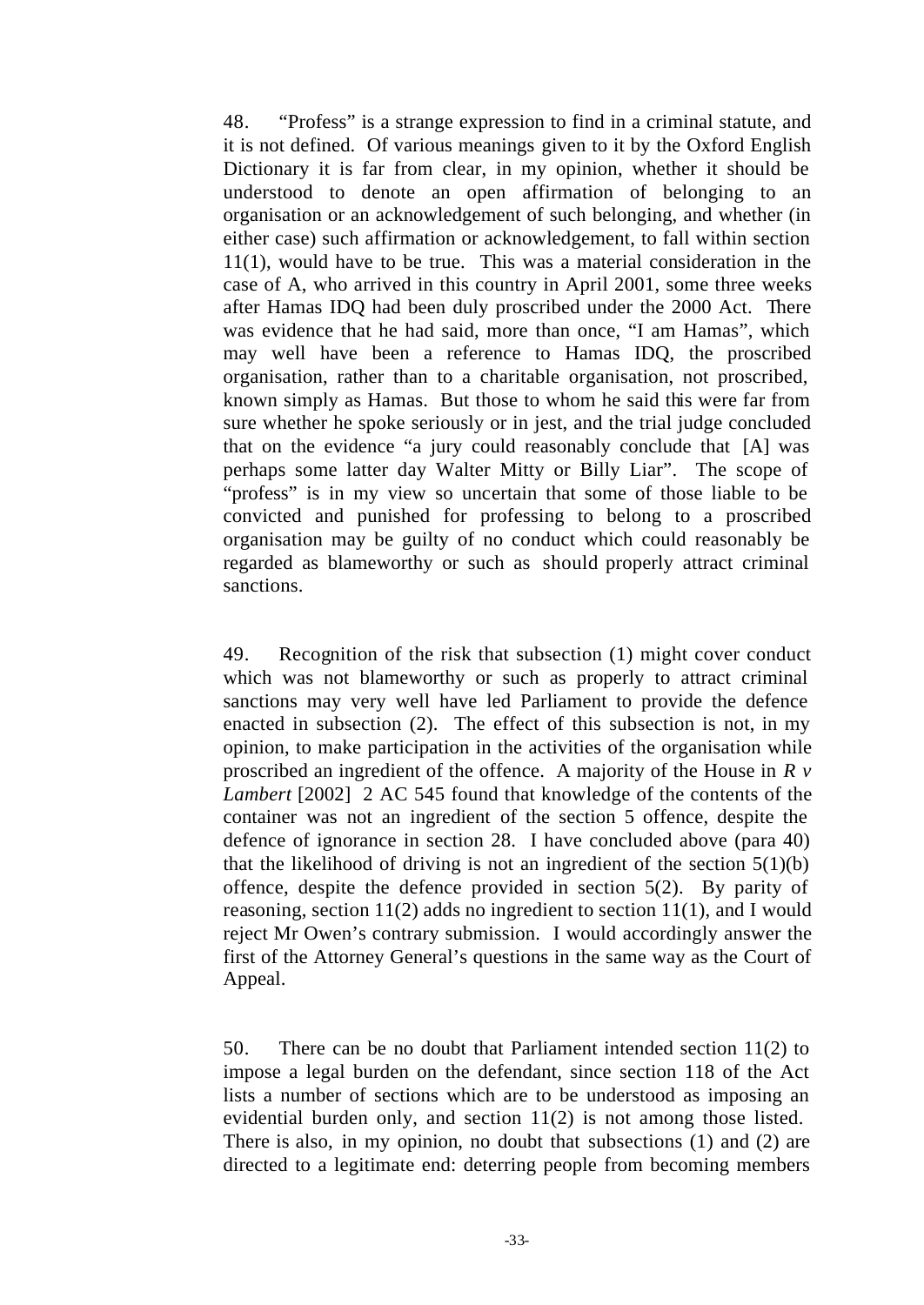and taking part in the activities of proscribed terrorist organisations. The crucial question is therefore whether, as the Court of Appeal held, imposition of a legal burden on a defendant in this particular situation is a proportionate and justifiable legislative response to an undoubted problem. To answer this question the various tests identified in the Strasbourg jurisprudence as interpreted in the United Kingdom authorities fall to be applied.

51. A number of considerations lead me to a conclusion different from that reached by the Court of Appeal. They are these:

- (1) As shown in paras [47] and [48] above, a person who is innocent of any blameworthy or properly criminal conduct may fall within section 11(1). There would be a clear breach of the presumption of innocence, and a real risk of unfair conviction, if such persons could exonerate themselves only by establishing the defence provided on the balance of probabilities. It is the clear duty of the courts, entrusted to them by Parliament, to protect defendants against such a risk. It is relevant to note that a defendant who tried and failed to establish a defence under section 11(2) might in effect be convicted on the basis of conduct which was not criminal at the date of commission.
- (2) While a defendant might reasonably be expected to show that the organisation was not proscribed on the last or only occasion on which he became a member or professed to be a member, so as to satisfy subsection  $(2)(a)$ , it might well be all but impossible for him to show that he had not taken part in the activities of the organisation at any time while it was proscribed, so as to satisfy subsection (2)(b). Terrorist organisations do not generate minutes, records or documents on which he could rely. Other members would for obvious reasons be unlikely to come forward and testify on his behalf. If the defendant's involvement (like that of *Hundal and Dhaliwa:* see paragraph [47] above) had been abroad, any evidence might also be abroad and hard to adduce. While the defendant himself could assert that he had been inactive, his evidence might well be discounted as unreliable. A's own case is a good example. He arrived as a stowaway. He described himself on different occasions as Palestinian and also as Jordanian. An immigration adjudicator concluded that he was Moroccan. The judge, as already noted, thought he might well be a fantasist. He was not a person whose uncorroborated testimony would carry weight. Thus although section 11(2) preserves the rights of the defence, those rights would be very hard to exercise effectively.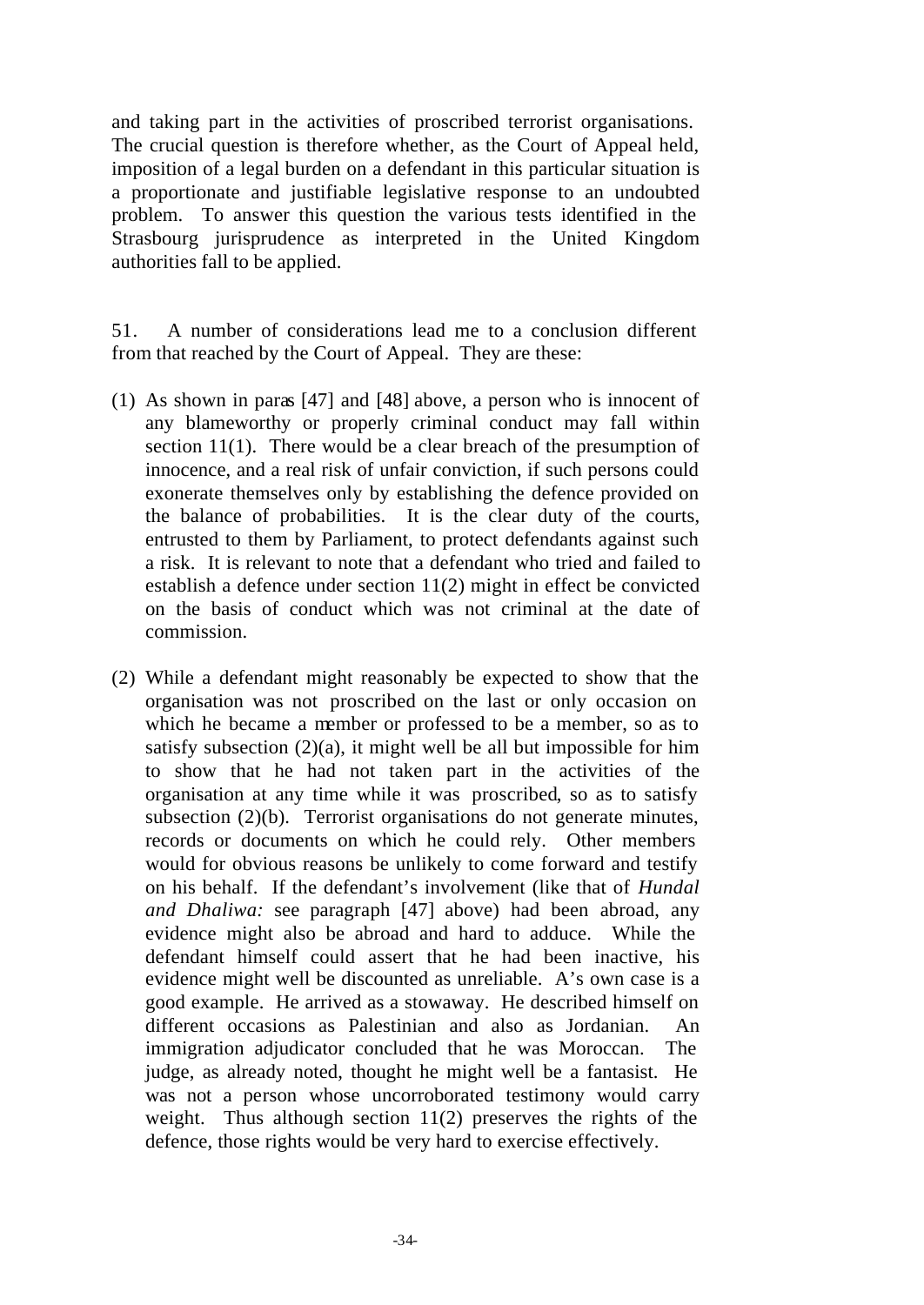- (3) If section 11(2) were held to impose a legal burden, the court would retain a power to assess the evidence, on which it would have to exercise a judgment. But the subsection would provide no flexibility and there would be no room for the exercise of discretion. If the defendant failed to prove the matters specified in subsection (2), the court would have no choice but to convict him.
- (4) The potential consequence for a defendant of failing to establish a subsection (2) defence is severe: imprisonment for up to ten years.
- (5) While security considerations must always carry weight, they do not absolve member states from their duty to ensure that basic standards of fairness are observed.
- (6) Little significance can be attached to the requirement in section 117 of the Act that the Director of Public Prosecutions give his consent to a prosecution (a matter mentioned by the Court of Appeal in para 42 of its judgment) for the reasons given by the Court of Appeal in para 91 of its judgment in *Attorney General's Reference (No 1 of 2004)* [2004] EWCA Crim 1025.

52. I would accept that, in a case where the prosecutor is unable to charge the defendant with any offence related to terrorism other than under section 11, and where the defendant has raised an evidential issue under subsection (2), the prosecutor may well be unable to disprove the facts specified in subsection (2) (a) and (b). But if so, that will be because he cannot point to any conduct of the defendant which has contributed to the furtherance of terrorism. It is not offensive that a defendant should be acquitted in such circumstances.

53. It was argued for the Attorney General that section 11(2) could not be read down under section 3 of the 1998 Act so as to impose an evidential rather than a legal burden if (contrary to his submissions) the subsection were held to infringe, impermissibly, the presumption of innocence. He submitted that if the presumption of innocence were found to be infringed, a declaration of incompatibility should be made. I cannot accept this submission, which Mr Owen contradicted. In my opinion, reading down section 11(2) so as to impose an evidential instead of a legal burden falls well within the interpretative principles discussed above. The subsection should be treated as if section 118(2) applied to it. Such was not the intention of Parliament when enacting the 2000 Act, but it was the intention of Parliament when enacting section 3 of the 1998 Act. I would answer the first part of the Attorney General's second question by ruling that section 11(2) of the Act should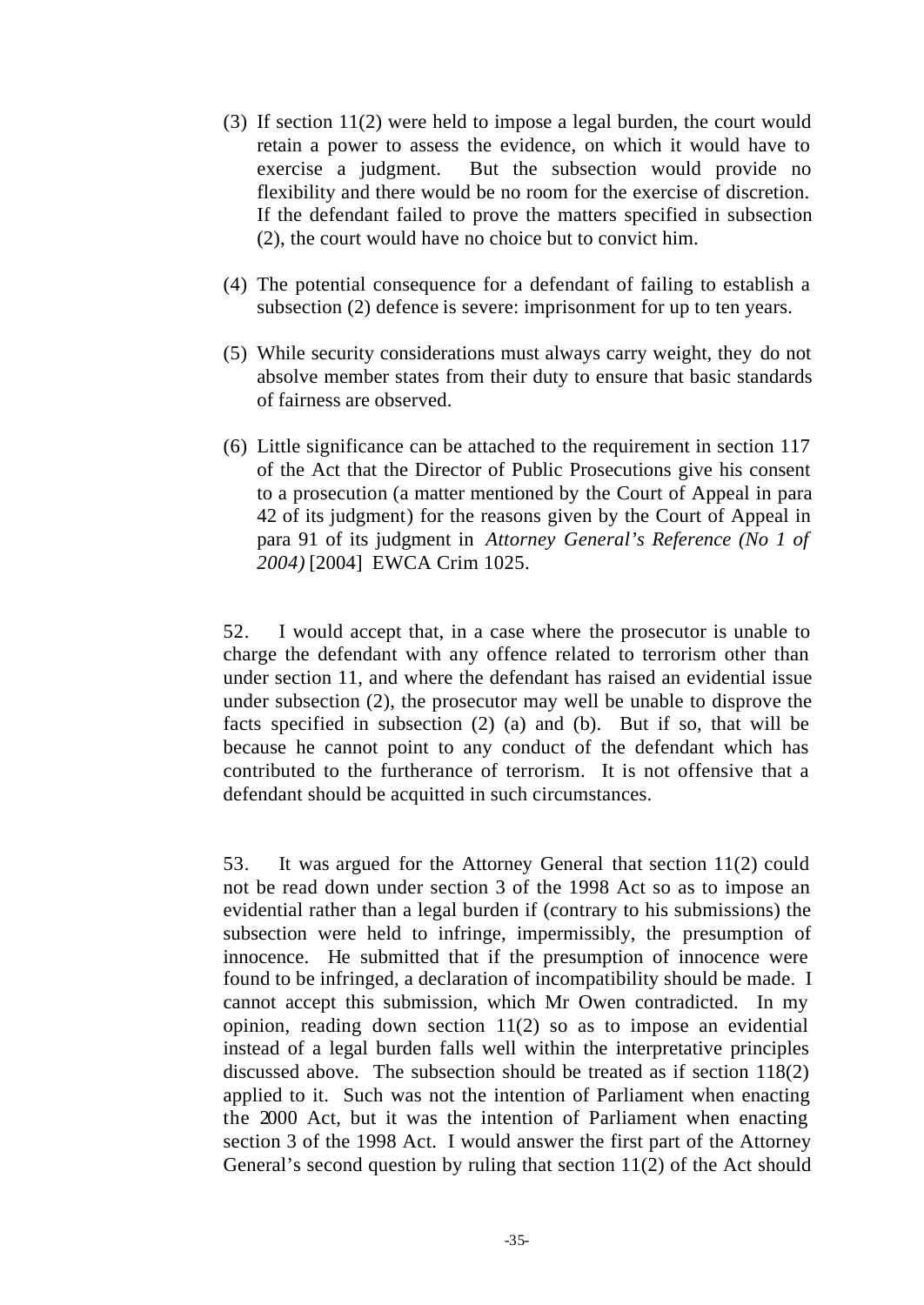be read and given effect as imposing on the defendant an evidential burden only.

54. In penalising the profession of membership of a proscribed organisation, section 11(1) does, I think, interfere with exercise of the right of free expression guaranteed by article 10 of the Convention. But such interference may be justified if it satisfies various conditions. First, it must be directed to a legitimate end. Such ends include the interests of national security, public safety and the prevention of disorder or crime. Section 11(1) is directed to those ends. Secondly, the interference must be prescribed by law. That requirement is met, despite my present doubt as to the meaning of "profess". Thirdly, it must be necessary in a democratic society and proportionate. The necessity of attacking terrorist organisations is in my view clear. I would incline to hold subsection (1) to be proportionate, for article 10 purposes, whether subsection (2) imposes a legal or an evidential burden. But I agree with Mr Owen that the question does not fall to be considered in the present context, and I would (as he asks) decline to answer this part of the Attorney General's second question.

#### **LORD STEYN**

My Lords,

55. I have read the opinion of my noble and learned friend Lord Bingham of Cornhill. I agree with it. I would also make the order which he proposes.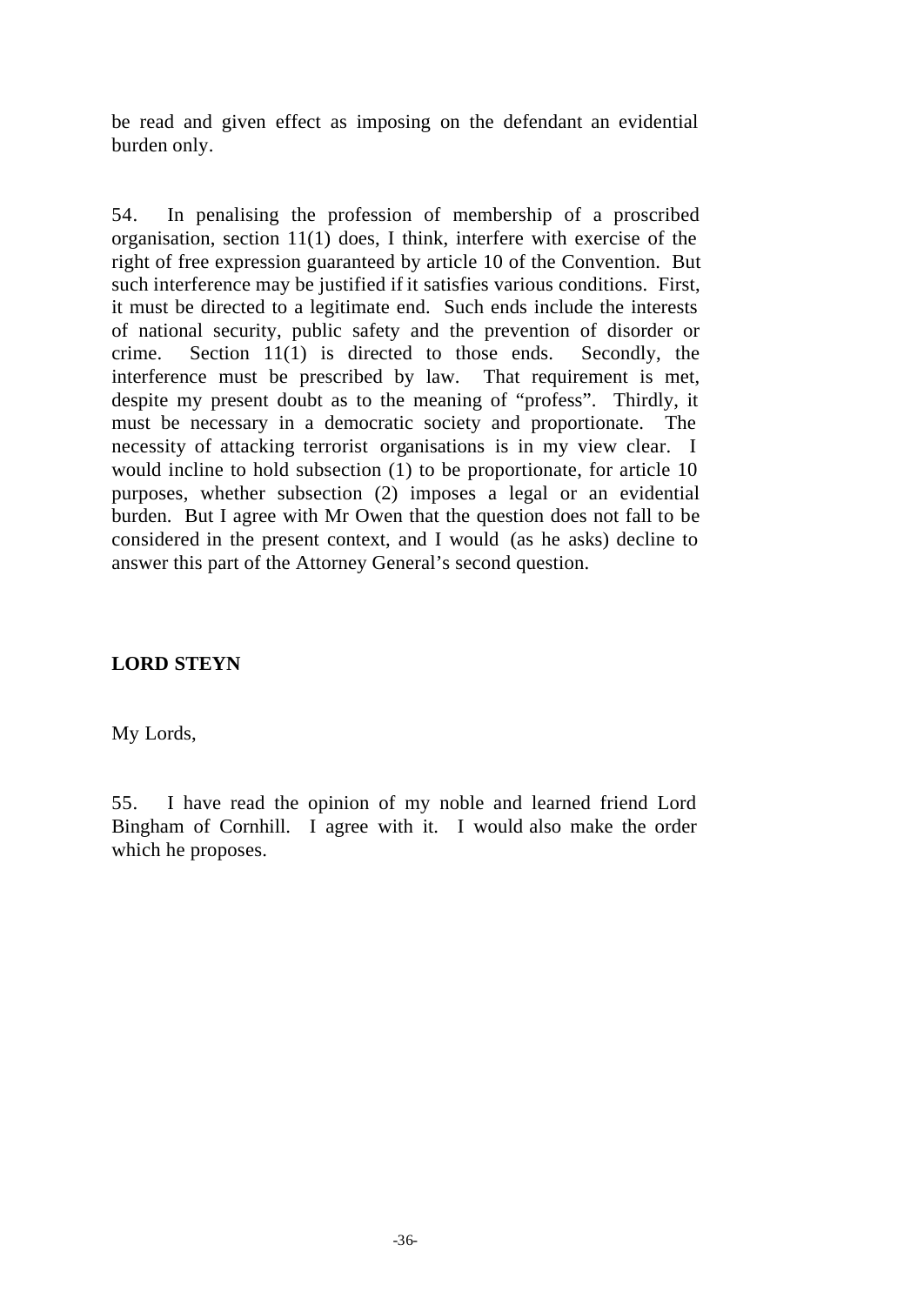#### **LORD PHILLIPS OF WORTH MATRAVERS**

My Lords,

56. I have had the advantage of reading in draft the speech of my noble and learned friend Lord Bingham of Cornhill. I agree with it and with the order that he proposes.

#### **LORD RODGER OF EARLSFERRY**

My Lords,

57. These appeals relate to reverse burden of proof provisions in two statutes. The provisions are said to be incompatible with the defendants' Convention right under article 6(2) to be presumed innocent until prove d guilty according to law. I have had the privilege of considering the speech of my noble and learned friend, Lord Bingham of Cornhill, in draft. I agree with his general exposition of the applicable case law of the European Court of Human Rights relating to article 6(2) and with his proposal that the appeal by the Crown in the case of Sheldrake should be allowed for the reasons he gives. I also agree with the answer that he proposes should be given to the first question in the Attorney General's Reference, but I have the misfortune to differ from him on the second question. I confine my observations to that matter. Like Lord Bingham, I shall refer to the acquitted person as A.

58. In para 30 of his speech Lord Bingham emphasises that, when considering the article 6(2) Convention right, British courts must take their lead from the decisions of the European Court in Strasbourg and that caution should be exercised when considering authorities decided under provisions of Commonwealth constitutions which are not modelled on the European Convention. I respectfully agree with that observation, which mirrors what Lord Steyn and Lord Hope of Craighead said in *Brown v Stott* [2003] 1 AC 681, 708b – c and 724c. For the purposes of article 6(2) there may indeed be particular need for caution in drawing on Commonwealth authorities which, despite the apparent similarities, may turn out to be *faux amis*. It is noticeable that in *Bates v United Kingdom,* application no 26280/95, the European Commission on Human Rights were presented with a number of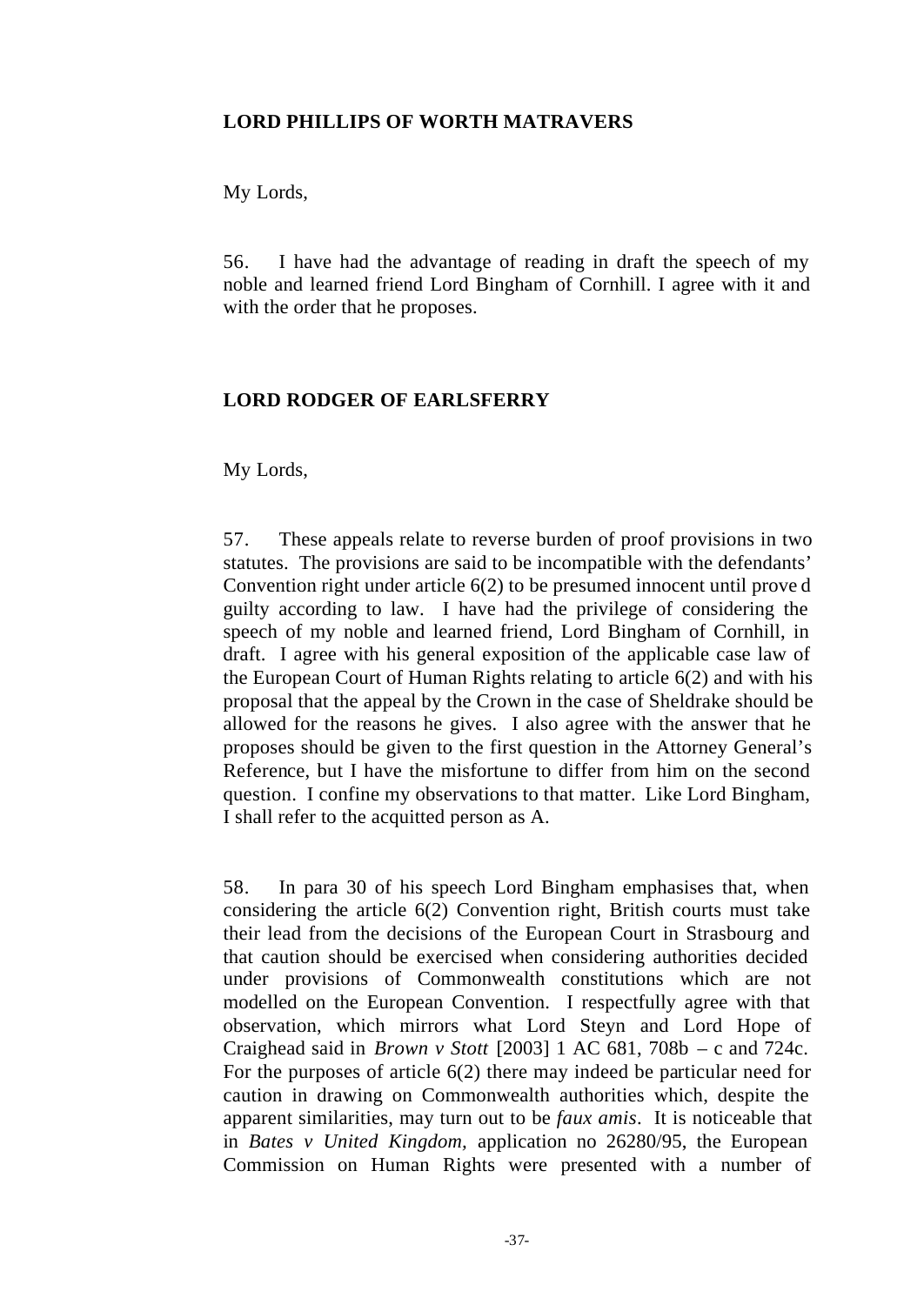Commonwealth authorities on the presumption of innocence, but found it unnecessary to look at them because they preferred to be guided by the established jurisprudence of the European Court of Human Rights. Therefore, if article 6(2), as interpreted by the European Court, lays down what appears to be a different test, our courts must apply that test since the Convention rights in our domestic law are intended to march with the rights under the Convention.

59. The European Court has frequently pointed out that the guarantee in article 6(2) is a specific aspect of the right to a fair trial set forth in article 6(1): e g *Barberà, Messegué and Jabardo v Spain* (1988) 11 EHRR 360, 384, para 67 and *Janosevic v Sweden* (2004) 38 EHRR 473, 505, para 96, with citations. It follows that, where an accused has a fair trial in terms of article 6(1), the presumption of innocence is not violated. The Court's broad description of the requirements of article 6(2) in *Barberà*, at para 77, is consistent with that approach:

"Paragraph 2 embodies the principle of the presumption of innocence. It requires, *inter alia*, that when carrying out their duties, the members of a court should not start with the preconceived idea that the accused has committed the offence charged; the burden of proof is on the prosecution, and any doubt should benefit the accused. It also follows that it is for the prosecution to inform the accused of the case that will be made against him, so that he may prepare and present his defence accordingly, and to adduce evidence sufficient to convict him."

So far as the Attorney General's Reference is concerned, it is not suggested that there was in fact any breach of article 6(1) or (2) at the trial, since, by agreement, the proceedings were conducted on the basis that section 11(2) of the Terrorism Act 2000 was to be read as imposing on A an evidential, as opposed to a persuasive, burden. The contention for A is, however, that article  $6(2)$  would have been infringed if section 11(2) had been interpreted as requiring him to prove the matters in question on a balance of probabilities – failing which, he would have been convicted of the offence in terms of section 11(1).

60. Section 11(1) and (2) of the Terrorism Act 2000 provide: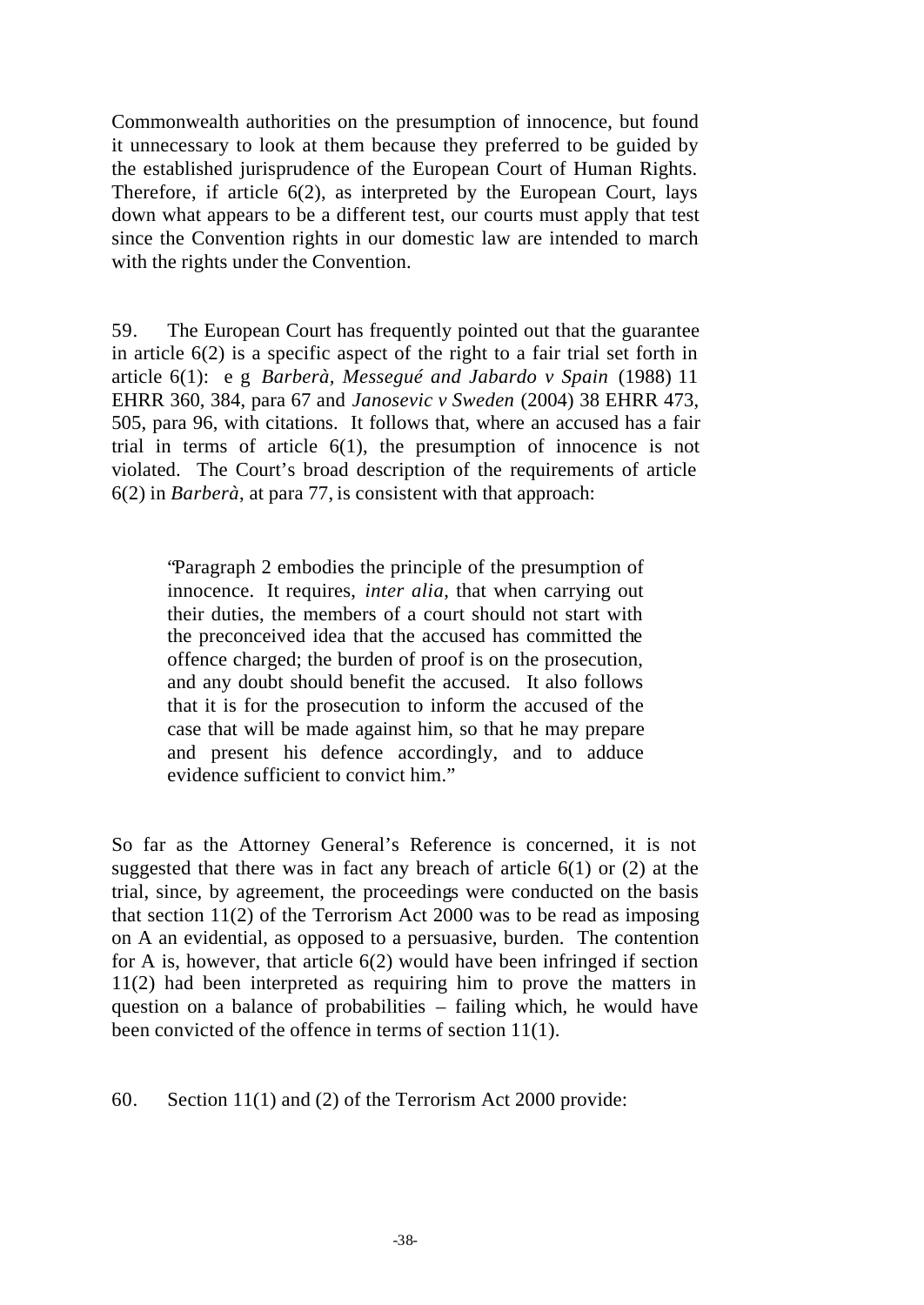- "(1) A person commits an offence if he belongs or professes to belong to a proscribed organisation.
- (2) It is a defence for a person charged with an offence under subsection (1) to prove -
	- (a) that the organisation was not proscribed on the last (or only) occasion on which he became a member or began to profess to be a member, and
	- (b) that he has not taken part in the activities of the organisation at any time while it was proscribed."

In considering the arguments advanced by counsel, it is worth remembering that these provisions represent no innovation in the law. Being a member of, or professing to belong to, a proscribed organisation was first made an offence under primary legislation in section 19 of the Northern Ireland (Emergency Provisions) Act 1973 and a measure to the same effect has been part of the law of Great Britain since the Prevention of Terrorism (Temporary Provisions) Act 1974. Section 1(1) and (6) of that Act provided inter alia:

- "(1) Subject to subsection (6) below, if any person  $-$ 
	- (a) belongs or professes to belong to a proscribed organisation;

he shall be liable –

...

- (i) on summary conviction to imprisonment for a term not exceeding six months or to a fine not exceeding £400, or both, and
- (ii) on conviction on indictment to imprisonment for a term not exceeding five years or to a fine, or both.

…

(6) A person belonging to a proscribed organisation shall not be guilty of an offence under this section by reason of belonging to the organisation if he shows that he became a member when it was not a proscribed organisation and that he has not since then taken part in any of its activities at any time while it was a proscribed organisation.

In this subsection the reference to a person becoming a member of an organisation shall be taken to be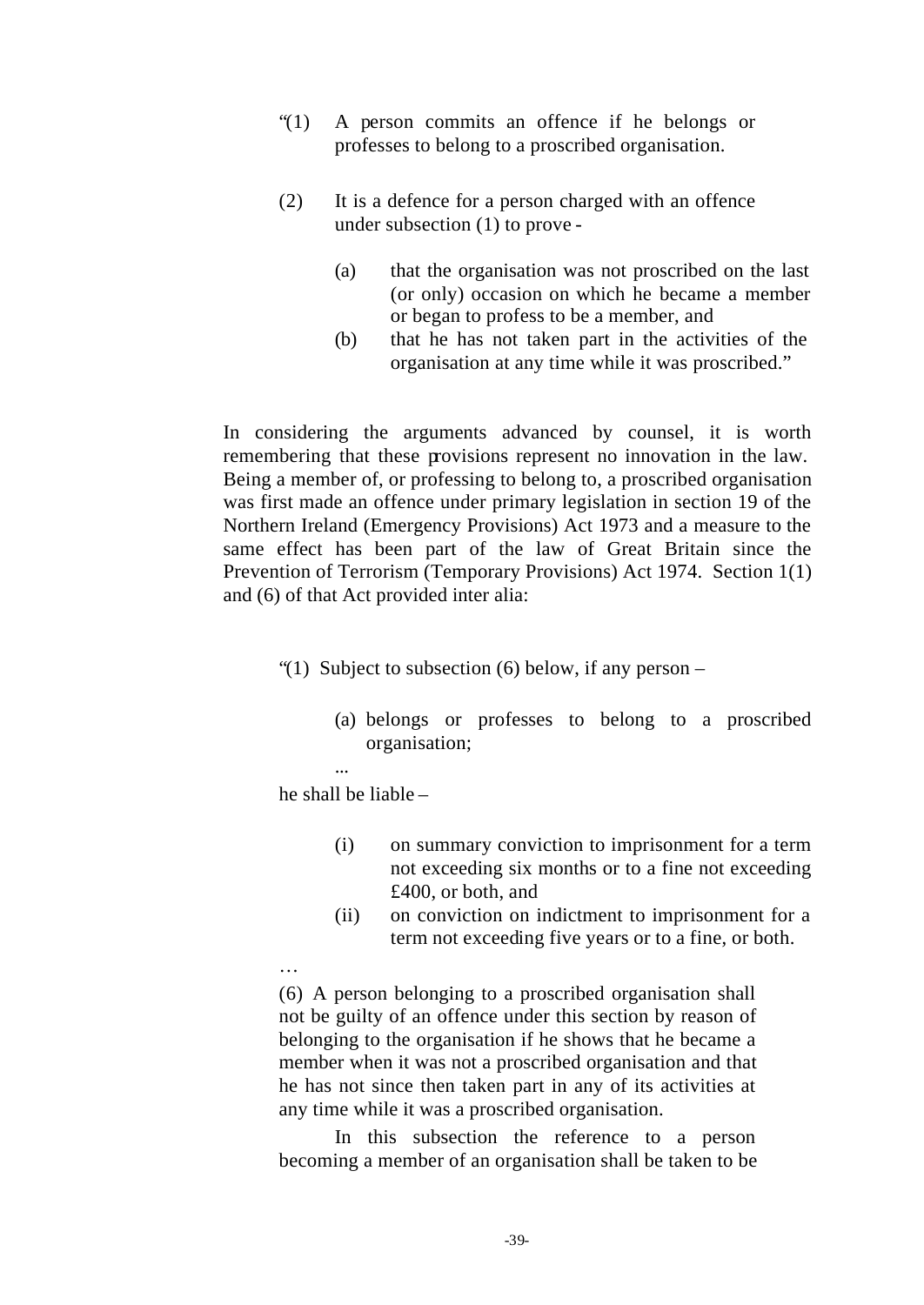a reference to the only or last occasion on which he became a member."

The provisions in the two Acts are drafted differently. In the 2000 Act section 11(2) makes it a defence for the defendant to prove the matters in question, whereas in the 1974 Act section 11(6) says that a person belonging to a proscribed organisation shall not be guilty of an offence if he shows the matters in question. I doubt whether the draftsman intended any change in the operation of the provision but, in any event, the current provision is clearly to be regarded as a defence.

61. As under section 1(1) of the 1974 Act, a person commits an offence under section 11(1) of the 2000 Act if he does one of two things: if he belongs to a proscribed organisation or if he professes to belong to a proscribed organisation. Both limbs merit consideration for present purposes.

62. The first alternative is that the defendant is a member of the proscribed organisation. The legislature has made it a crime for people simply to belong to such a murderous terrorist organisation. Criminalising membership serves a legitimate purpose by making it difficult for members of the organisation to demonstrate publicly in a manner that affronts law-abiding members of the public. Moreover, not only do people by their mere membership give credence to the claims of the organisation but, in addition, members are a potential network of people who may be called on to act for the organisation at some time in the future, even if they have not yet done so. It follows that it is no defence for most members of the organisation to show that they have never taken an active part in the activities of the organisation. The crime is being a member, not being an active member.

63. The second alternative in section 11(1) is designed to catch not only members of the proscribed organisation but people who, though not members, profess to belong to it. As the terms of subsection  $(2)(a)$ ("began to profess") indicate, professing to be a member of an organisation is regarded as something which is not complete when the declaration is made, but continues thereafter. So once a person has begun to profess to belong to an organisation, other things being equal, he is regarded as continuing to do so after the organisation is proscribed - just as a person who joins is treated as continuing to be a member thereafter. That is the basis upon which such persons are convicted, in conformity with article 7 of the Convention. I take it to be clear,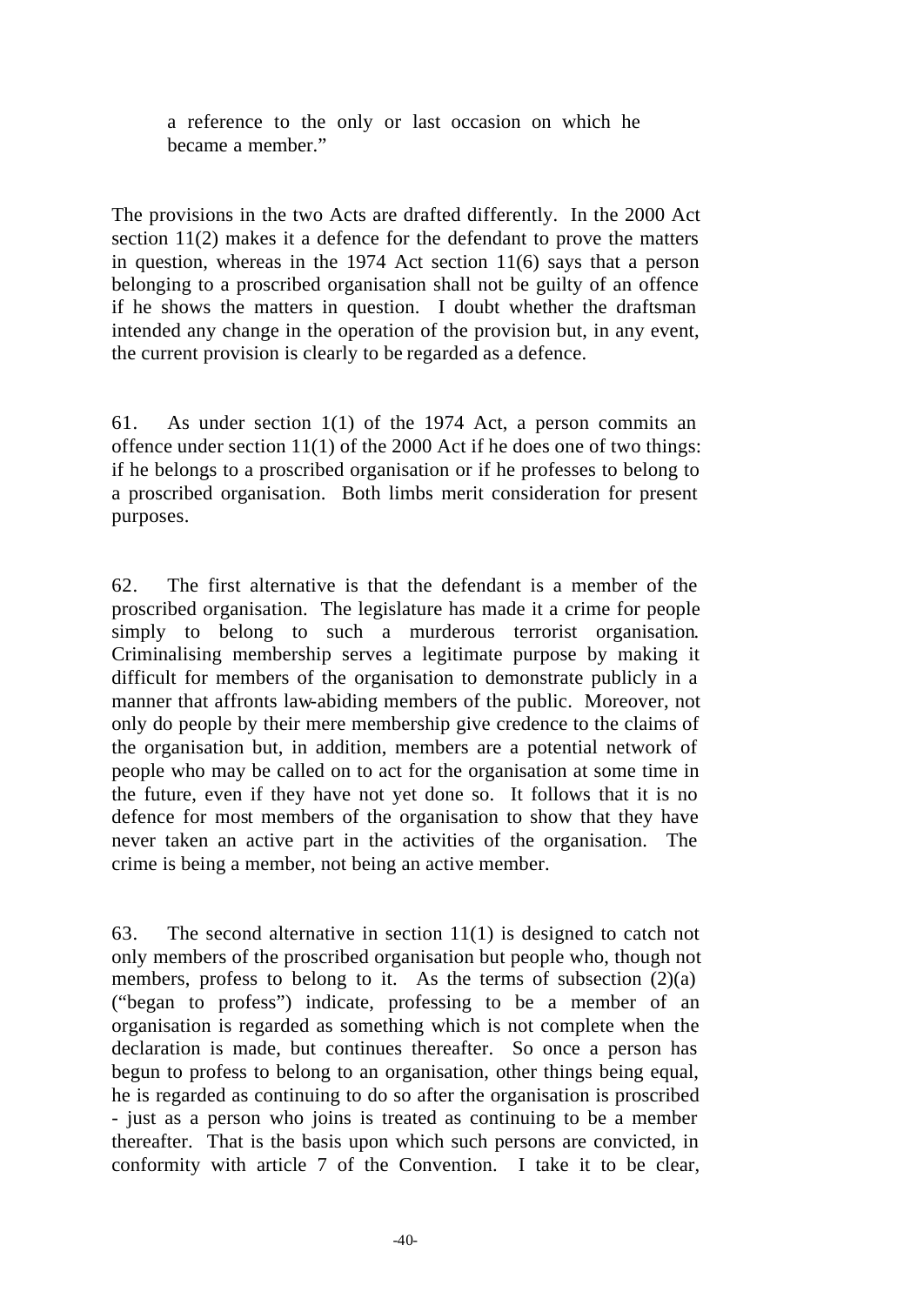however, that a person can be convicted of professing to belong to a proscribed organisation, even if he is not a member or the prosecution cannot prove that he is. So, for example, if the present proceedings had run their course, the jury could competently have acquitted A of being a member of Hamas IDQ (count 1), while convicting him of professing to belong to that organisation (count 2). It is not hard either to see why the legislature would wish to prevent people from falsely claiming to belong to a proscribed organisation. By making such claims, especially as part of a public demonstration, people are liable to contribute to an exaggerated impression of the strength of the organisation in question. In this way they will tend to raise the morale of the actual members of the organisation, while lowering that of the law-abiding members of the community and of the forces of law and order.

64. Claims to belong to an organisation will not have this effect, however, unless they are made to other people and in such a manner as to be capable of belief. So, if it were obvious that someone was only making a joke and was not meaning to be taken seriously when he said that he belonged to a proscribed organisation, this would not amount to "professing" to belong to the organisation for purposes of section 11(1). In para 22 of his ruling that there was no case to answer, the trial judge in the present proceedings noted that A's "audience was never sure whether he was serious or making a joke when he said what he did." Had the case gone to the jury, in my view it would have been proper for the judge to direct them that, if they had a reasonable doubt whether A was serious or was only making a joke when he said what he did, then he should be acquitted.

65. It follows that, in order to achieve a conviction under section 11(1), the Crown must lead evidence that satisfies the magistrate or jury beyond a reasonable doubt either that the defendant is a member of the proscribed organisation or that he professes - in the sense of claiming to other people and in a manner that is capable of belief - that he belongs to the organisation. If the Crown leads the necessary evidence to prove these matters, then the defendant is liable to be convicted of the offence. It is important to notice that the burden of proving these facts lies entirely on the Crown. Moreover, as in most criminal trials, the Crown enjoys no presumption of fact or law to help it to prove them. The issue is tried as in any other ordinary criminal trial: the Crown leads the evidence to prove the relevant facts; it is open to the defence to crossexamine the Crown witnesses, to make a submission of no case to answer, to lead any contrary evidence and to make submissions on the evidence to the magistrate or jury. There is a right of appeal. Nothing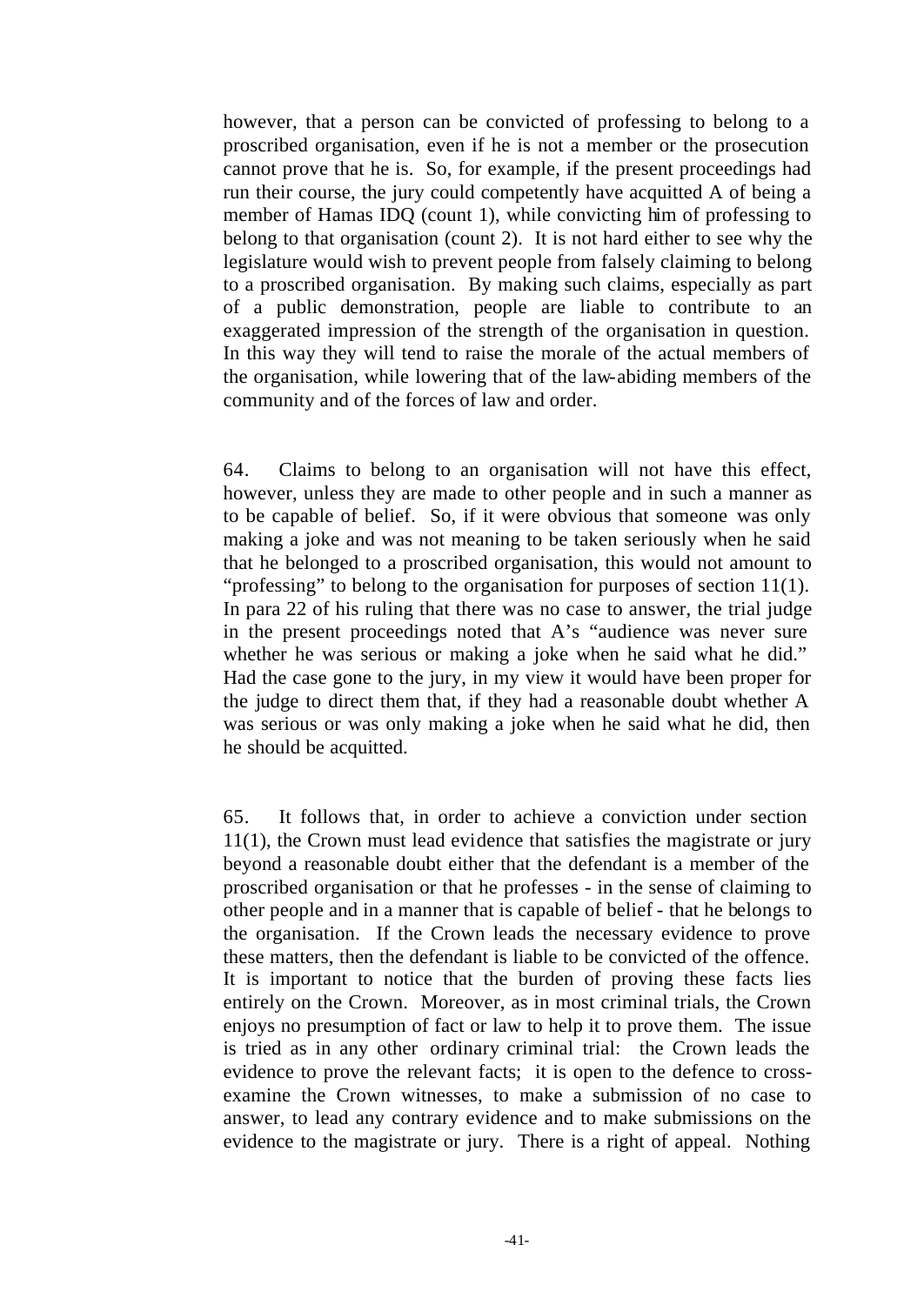in such proceedings could possibly be regarded as infringing the defendant's Convention rights under article 6(1) or (2).

66. If the prosecution establishes that the defendant is a member of a proscribed organisation or professes to belong to it, then in one sense it proves a simple objective fact. And, with one exception, section 11(1) makes that fact an offence, irrespective of how or why it came about. There is nothing in the Convention to prevent states enacting and prosecuting offences of this kind, as the European Court of Human Rights emphasised in *Salabiaku v France* (1988) 13 EHRR 379, 387, para 27:

"As the Government and the Commission have pointed out, in principle the Contracting States remain free to apply the criminal law to an act where it is not carried out in the normal exercise of one of the rights protected under the Convention and, accordingly, to define the constituent elements of the resulting offence. In particular, and again in principle, the Contracting States may, under certain conditions, penalise a simple or objective fact as such, irrespective of whether it results from criminal intent or from negligence."

In the present case, for the reasons given by Lord Bingham, the criminalisation of professing to belong to a proscribed organisation does not violate any article 10 Convention right of the defendant. Similarly, the nature of the offence created by section  $11(1)$  does not engage any right of the defendant under article 6, since that article is concerned with the fair trial of offences and not with the substance of the offences themselves. I am accordingly satisfied that, given the murderous aims of the proscribed organisations, it is open to the legislature, without in any way infringing a defendant's rights under the Convention, to make it a punishable offence for someone simply to be a member of, or to profess to belong to, such an organisation in the United Kingdom.

67. As Lord Bingham points out, section 11(1) is apt to catch people who joined the organisation before it was proscribed – at a stage, perhaps, when it was not even a terrorist organisation. It could catch someone who joined the organisation without knowing that it was proscribed, or when he was an immature youth. And it would cover someone who joined the organisation abroad, where it was legal, and came to this country without being aware that it was illegal here. All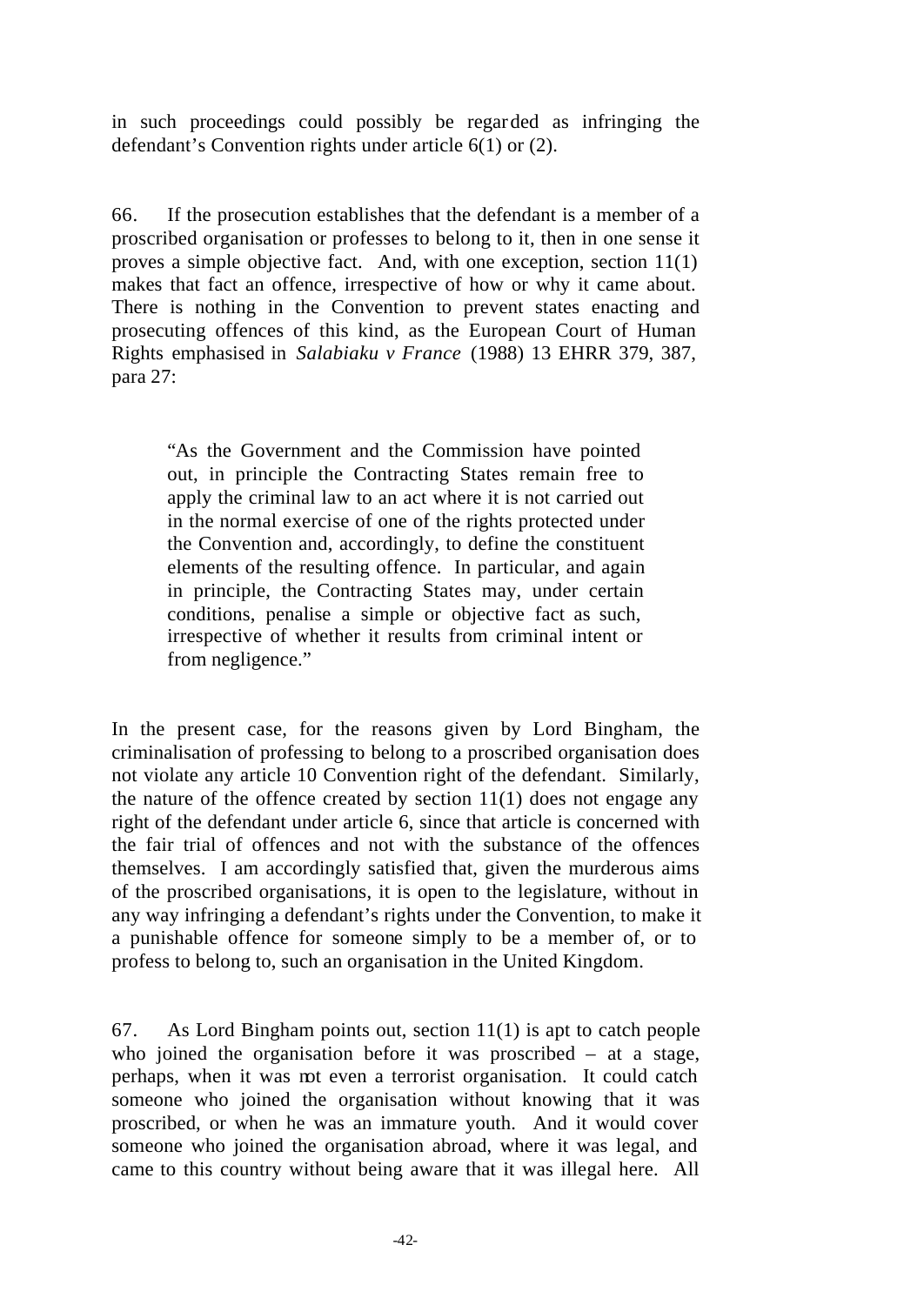these are factors which may be relevant in at least three ways. First, and very importantly, under section 117(1) and (2) they will be relevant to the decision of the Director of Public Prosecutions – for these purposes a senior Crown Prosecutor – or of the Attorney General to consent to the instituting of proceedings. Secondly, they will be relevant to any decision whether such proceedings should be summary or on indictment. Lastly, in the event of a conviction, they will fall to be considered by the court in mitigation of penalty. But, with one alleged exception, in my respectful opinion these are not matters which raise any issue whatever as to the compatibility of section 11 with article 6(2) of the Convention.

68. The alleged exception is the case, envisaged by section 11(2), where the defendant joined the organisation or began to profess to belong to it before it was proscribed. In this kind of case, from the Northern Irish legislation of 1973 onwards, Parliament has always made provision for the defendant to have a defence if he establishes two points: that he joined or began to profess to belong to the organisation when it was not proscribed and that he has not taken part in any of its activities while it has been proscribed. The form of this defence is designed precisely to meet the objection that terrorist organisations are not likely to have mechanisms by which people can safely give up their membership or dissociate themselves from the organisation. So it applies after the Crown has established that, at the relevant time, the defendant remains a member of the organisation or professes to belong to it and where, accordingly, in any other case he would fall to be convicted under section 11(1). Exceptionally, in this particular situation the defendant is to be acquitted if he proves that he has not taken an active part in any of the activities of the organisation while it was proscribed. Plainly, if section 3 of the Human Rights Act is left on one side, the wording of section 11(2) places the burden of proving the defence on the defendant.

69. By enacting section 11(2) Parliament has singled out for favourable treatment those defendants who became members or began to profess to belong to the organisation before it was proscribed. As I pointed out in para 65, there could have been no question of an infringement of the defendant's article 6 rights if this defence had not been included in section 11. On that hypothesis, whatever the circumstances of his initial involvement in the organisation, he could have had a fair trial in terms of article 6 and could have been convicted of an offence under section 11(1) if the Crown had proved that he was a member or professed to belong to the organisation after it was proscribed. All that has happened is that, without changing the definitional elements of the offence, Parliament has given these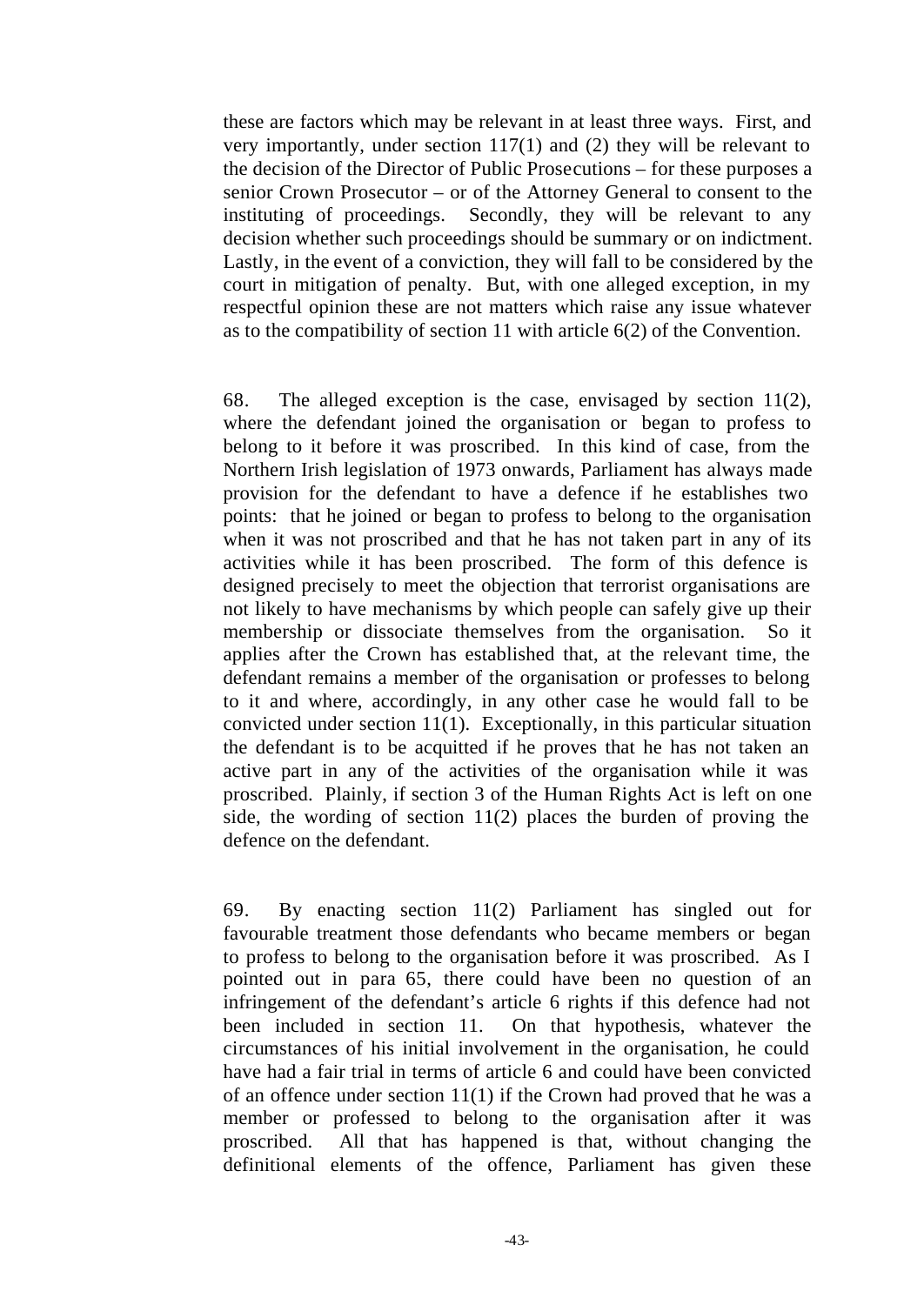particular defendants the additional benefit of a defence if they can prove the two elements in subsection (2). The introduction of the defence does not involve the introduction into the proceedings of any presumption in favour of the Crown: the magistrate or jury decides the matter by considering and weighing the evidence led, unconstrained by any presumption of any kind. Parliament requires, however, that, before a defendant who has otherwise been proved to be guilty of the offence under section 11(1) is excused, the magistrate or jury must actually be satisfied that he did indeed join, or begin to profess to belong to, the organisation before it was proscribed and that he did not thereafter take any part in its activities. Parliament can lay down these preconditions for the defendant's acquittal in such a case without infringing article 6(2) as interpreted by the European Court in *Salabiaku* and the other authorities. And, when Parliament does so, it must inevitably be for the defendant to satisfy the magistrate or jury that the preconditions have been met. Who else could do it? If the defendant fails to establish either of the preconditions, the defence is to fail and the defendant is to be duly convicted – because, ex hypothesi, the Crown will already have proved all that is necessary to secure a conviction under section 11(1).

70. In this respect the defendant under section 11(1) is in precisely the same position as a defendant, such as Mr Sheldrake, who is proved to have been in charge of a vehicle when over the prescribed alcohol limit in terms of section 5(1) of the Road Traffic Act 1988 and who fails to prove, for the purposes of section 5(2), that there was no likelihood of his driving while in that condition. He is convicted of the offence under section 5(1) because, again ex hypothesi, the Crown has proved all the constitutive elements of the offence. As the House holds, there is no violation of the defendant's right under article 6(2). Moreover, the fact that the court has no "discretion" in either case to acquit the defendant raises no issue in terms of article 6(2): guilt or innocence can never depend on the exercise of discretion by the tribunal which assesses the evidence and pronounces the verdict.

71. The defence in section 11(2) can be seen as relaxing the rigour of the offence in section 11(1) for defendants in these particular circumstances. If section 11(1) itself contains nothing to infringe article  $6(1)$  or (2), then nothing in section 11(2), which serves only to improve the defendant's situation, can precipitate a violation of article 6(1) or (2). If that were not so, Parliament could remove the violation by deleting the defence – and yet this would be to the defendant's obvious disadvantage. Counsel for A contends, however, that article 6(2) is infringed because section 11(2) imposes a persuasive burden on the defendant to prove the necessary elements of the defence. The idea of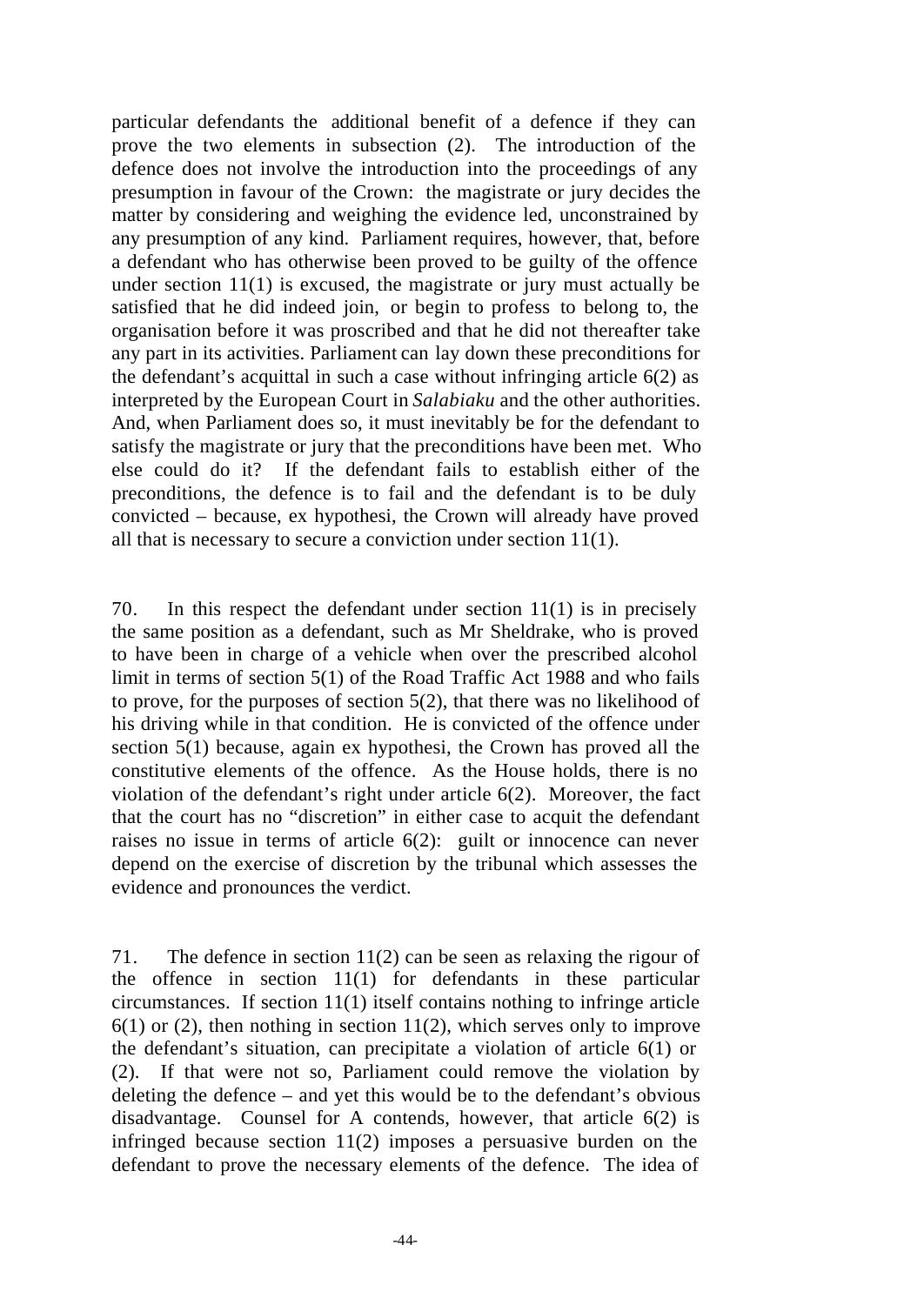evidential and persuasive burdens is very much a product of the adversarial system of criminal procedure favoured in English-speaking countries. The distinction has no direct counterpart in civil law systems and is, of course, not mentioned, one way or the other, in any guarantee in article 6 of the Convention. It is clear, however - not least from the decision of the European Court in *Salabiaku v France* (1988) 13 EHRR 379 – that, if the law provides for a defence and the defendant is free to deploy his case in support of that defence before the trial court, then the mere fact that the onus is on him to establish the facts giving rise to the defence does not constitute a violation of article 6(2) or make his trial unfair for the purposes of article 6(1).

72. In *Salabiaku v France* the defendant went to Roissy Airport to collect a parcel of food from an Air Zaïre flight. He could not find it, but an airline official directed him to a padlocked trunk which had not been collected from an earlier Air Zaïre flight. The official, acting on the advice of police officers who were watching the trunk, suggested that M Salabiaku should leave it where it was since it might contain prohibited goods. Despite this warning, the defendant took possession of the trunk and passed through customs with it. He was detained and, when the trunk was opened, 10 kilogrammes of herbal and seed cannabis were found concealed in a false bottom underneath the food. The defendant was charged inter alia with the customs offence of smuggling prohibited goods, contrary to articles 414 and 417 of the Customs Code. Article 392(1) of that Code provided that "the person in possession of contraband goods shall be deemed liable for the offence." The defendant was convicted of the smuggling offences and, when his appeal against conviction was rejected, he applied to the European Commission, alleging that the way that article 92(1) had been applied to him infringed his rights under articles 6(1) and (2). The European Court of Human Rights found that there had been no violation of either paragraph of article 6.

73. As I pointed out in para 66, the Court started from the position that under the Convention there was no objection to a state penalising an objective state of fact, such as being in possession of prohibited goods. So, if M Salabiaku had been charged with an offence of being in possession of prohibited goods, viz the cannabis, it is clear that there would have been no conceivable violation of article 6. What raised the article 6(2) question was that the defendant was not charged with possession of the cannabis but, rather, under article 392(1), as the person in possession of the cannabis, he was deemed to be liable for smuggling it into France. This provision gave rise to a presumption of law by virtue of which the French courts had found the defendant guilty of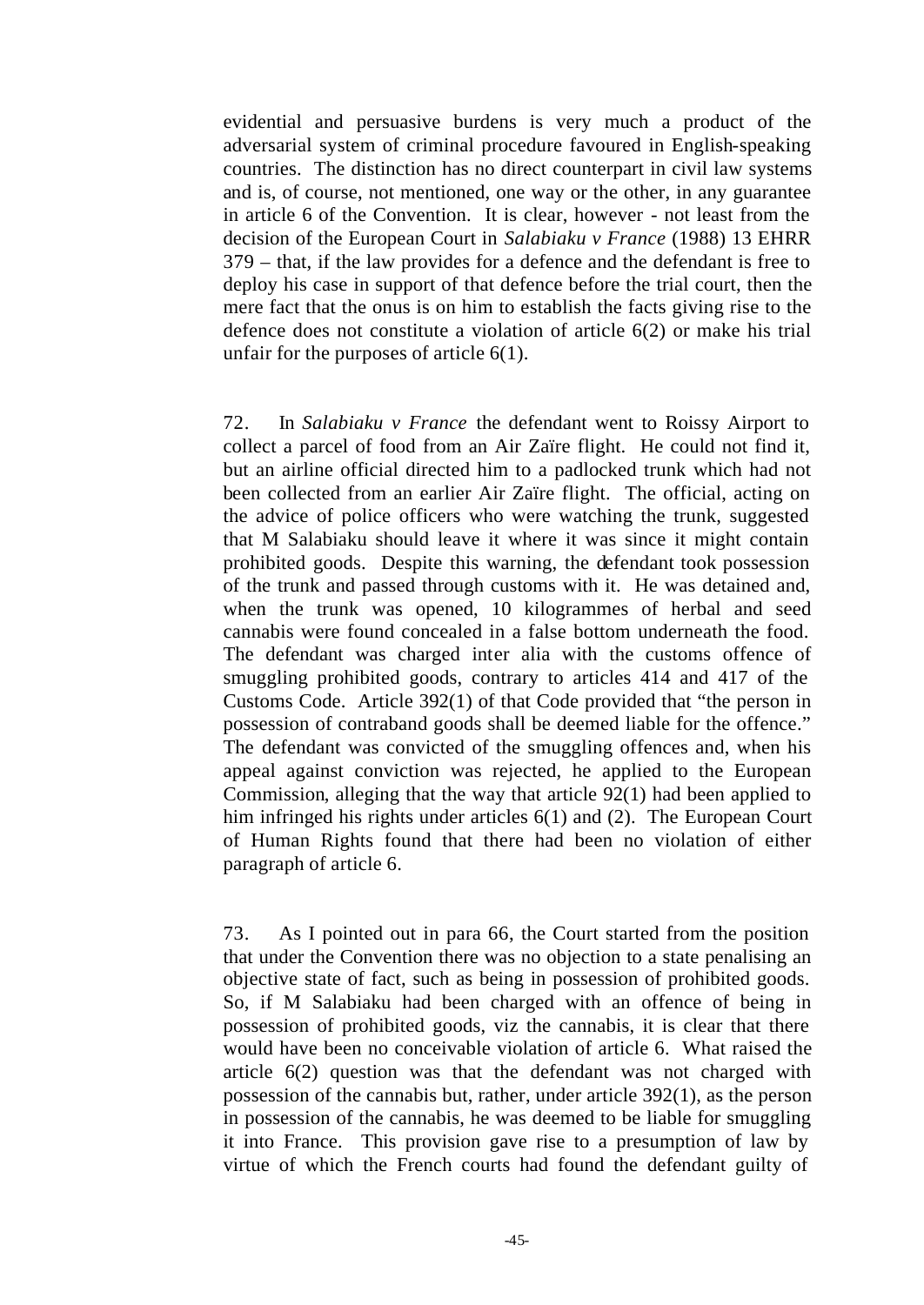smuggling the prohibited goods, contrary to articles 414 and 417 of the Customs Code.

74. What the European Court had to consider was whether these proceedings violated article 6(2). In holding that they did not, the Court observed, 13 EHRR 379, 388, at para 28, that article 6(2) does not regard presumptions of fact or law with indifference:

"It requires states to confine them within reasonable limits which take into account the importance of what is at stake and maintain the rights of the defence."

The Court noted that the presumption in article 392(1) did not mean that the defendant is left entirely without any means of defence. The competent court trying the offence may accord him the benefit of extenuating circumstances, and it must acquit him if he succeeds in establishing a case of *force majeure.* The Court went on, in para 29, to refer with approval to a judgment of the Paris Court of Appeal, holding that the specific character of customs offences does not deprive the offender of every possibility of defence since "the person in possession may exculpate himself by establishing a case of *force majeure*" ("le détenteur peut s'exonérer par la preuve de la force majeure").

75. As this analysis shows, what gave rise to the issue in relation to article 6(2) in *Salabiaku* was the presumption of guilt of smuggling prohibited goods which article 392(1) drew from proof of the objective state of fact, viz that the defendant was in possession of the goods. Even then, the Court held that there was no violation of article 6(2) since, first, the presumption did not apply in the circumstances where the defendant proved that his possession was due to *force majeure* and, further, the defendant was free to deploy that defence and the court was equally free to consider it on its merits.

76. The present case involves no presumption of any kind. So the entire basis upon which the question of article 6(2) arose in *Salabiaku* is missing. In particular, since no presumption is involved, no question arises as to whether a presumption has been kept within reasonable limits. Moreover, as para 29 of the decision of the European Court of Human Rights plainly shows, the mere fact that the onus is on the defendant to establish a defence in this situation does not in itself give rise to any breach of article 6(2). What matters is that the tribunal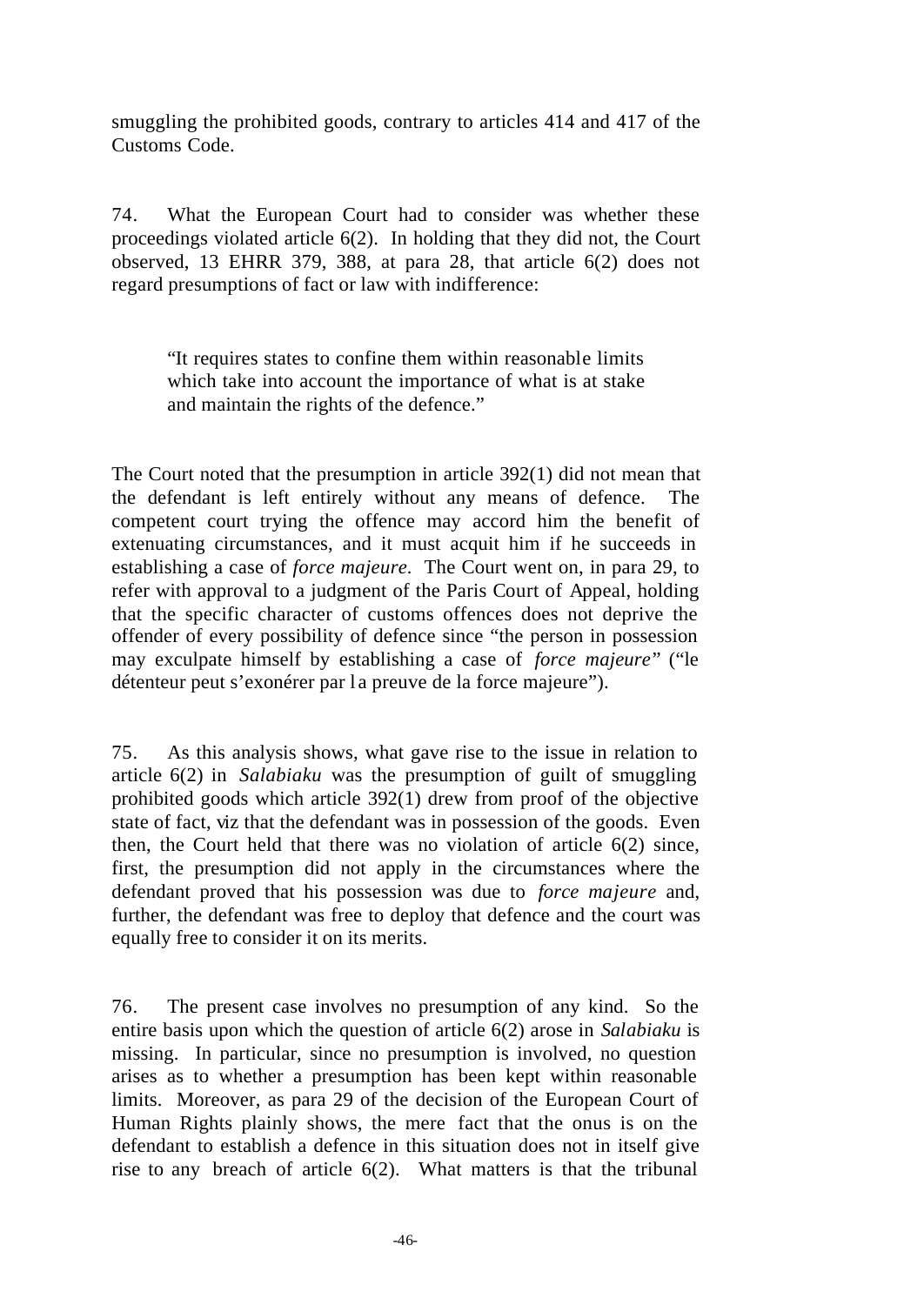assesses the facts with an open mind, without any preconception of the defendant's guilt. In addition, in a case like the present, the rights of the defence are fully respected. The defendant is free to give evidence himself, and to lead the evidence of other witnesses, in support of the defence. Of course, this will involve him in having to prove a negative, viz that he has not taken part in any activities of the organisation since it was proscribed. The point is rightly made that, given the nature of proscribed organisations, the defendant may well have difficulty in finding witnesses to support his evidence that he has taken no part in the activities of the organisation. But, by the same token, the Crown is likely to have difficulty in finding witnesses to contradict anything that he says. More particularly, if the defendant has actually taken no part in the activities of the organisation, then the Crown is unlikely to have any evidence – and will, at any rate, have no sound evidence - on which it can properly invite the jury to reject the defendant's account. If such evidence is led, the defendant's counsel will be able to cross-examine the witnesses and to make submissions about the quality of their evidence.

77. The present case illustrates the point. As the trial judge recorded, "the Crown cannot point to one overt act that has been designed to further the cause of Hamas IDQ." Counsel for the Crown was reduced to arguing that A was in the United Kingdom as a "sleeper" - a suggestion that the judge rightly regarded as fanciful, speculative and not supported by the evidence at all, not least because A had been announcing to the world at large that he was Hamas. The evidence available to the Crown would have remained exactly the same if the case had been conducted on the footing that the burden of proving the defence lay on A. Therefore, given that there was in fact no evidence available to the Crown of any single overt act by A designed to further the cause of Hamas IDQ, in accordance with proper professional practice, prosecuting counsel could not have challenged the credibility of the defence evidence that he had not taken part in the activities of the organisation since 29 March 2001. In the absence of any such challenge by the Crown or of any Crown evidence to the contrary, it is likely that A's evidence on this point would have been accepted. There is accordingly no reason to believe that in this, or any similar, case where there is no evidence to show that the defendant took part in the activities of the organisation, he would fail to establish the defence simply because the onus of proof lay on him. In any event, simply placing the onus of proving this defence on the defendant involves no violation of his article 6(2) Convention rights. Therefore if the trial had been conducted on the footing that A had to establish the defence, there would have been no violation of his Convention rights under either article 6(1) or 6(2).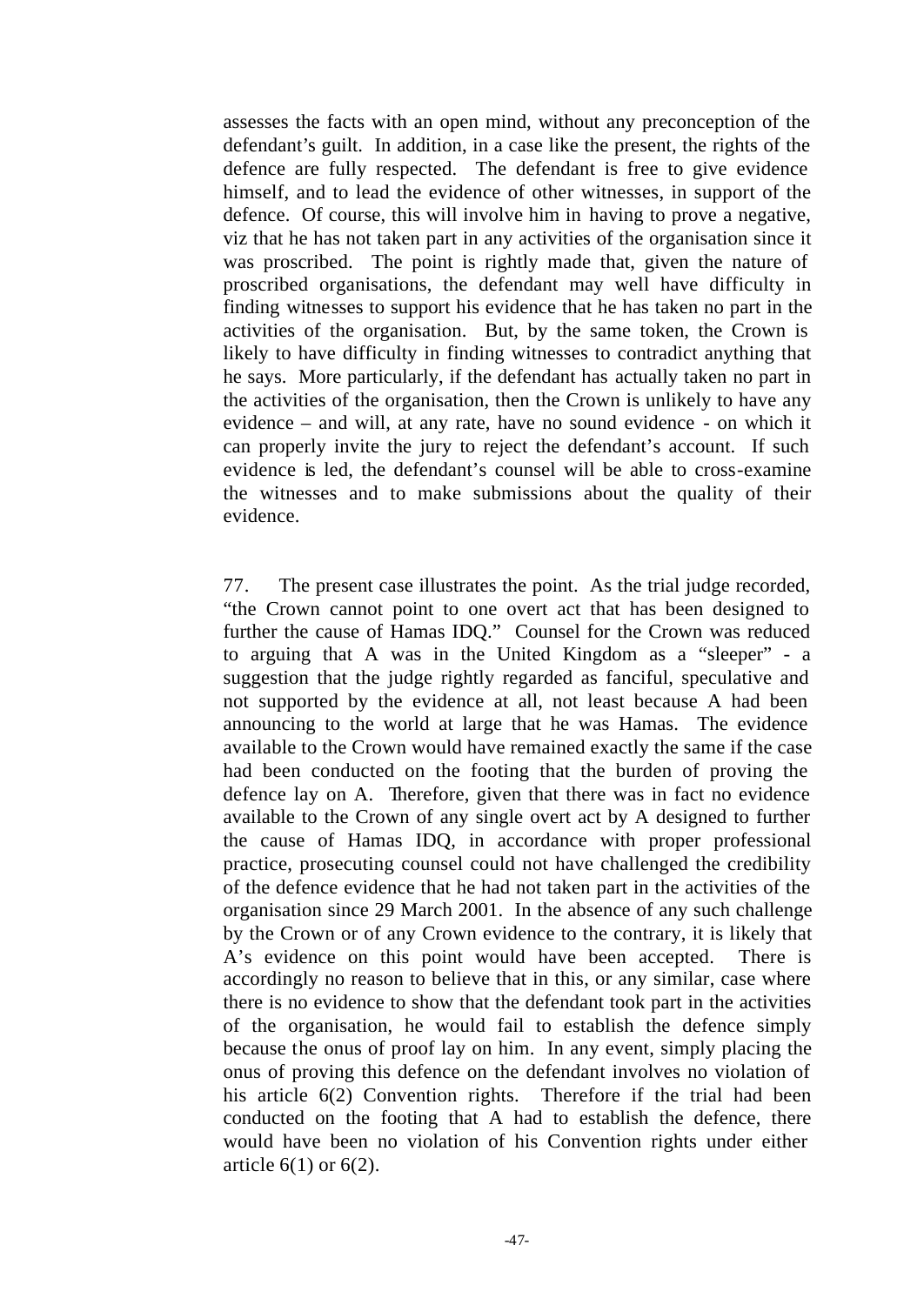78. For these reasons, as well as those in the speech to be delivered by my noble and learned friend, Lord Carswell, I would hold, first, that section 11(2) of the Terrorism Act 2000 imposes a legal, rather than an evidential, burden of proof on an accused and, secondly, that the legal burden is compatible with articles 6 and 10 of the Convention. I would answer the Attorney General's second question accordingly.

#### **LORD CARSWELL**

My Lords,

79. I have had the advantage of reading in draft the opinion of my noble and learned friend Lord Rodger of Earlsferry. I agree with his reasons and conclusions and wish to add only a few observations of my own.

80. The issue common to these appeals is whether it is unfair to the accused to have to undertake the burden of proving the defence provided for in the governing legislation and, if so, whether the relevant provisions should be "read down" as an evidential rather than a legal or persuasive burden. My noble and learned friend, Lord Bingham of Cornhill, has reviewed in detail in his opinion the applicable provisions of the European Convention on Human Rights and the decisions of the European Court of Human Rights, together with the domestic decisions which affect the issues before us, and I do not wish to add anything to the discussion of the law set out in his opinion and that of Lord Rodger of Earlsferry. I shall consider in this opinion the application of the law to the two appeals before us, observing only that the objective of article 6 of the Convention is to require a fair trial and that the presumption of innocence contained in article 6(2) is one aspect of that requirement, rather than constituting a free-standing obligation. For that reason, as accepted by the European Court of Human Rights in *Salabiaku v France*  (1988) 13 EHRR 379*,* inroads into the obligation of the prosecution to prove beyond reasonable doubt all the matters in issue in a criminal trial may be permissible in certain circumstances. The reversal of the ordinary burden of proof resting upon the prosecution may accordingly be justified in some cases and will not offend against the principle requiring a fair trial. Where the question arises, it has to be determined, first, whether it is fair and reasonable in the achievement of a proper statutory objective for the state to deprive the defendant of the protection normally guaranteed by the presumption of innocence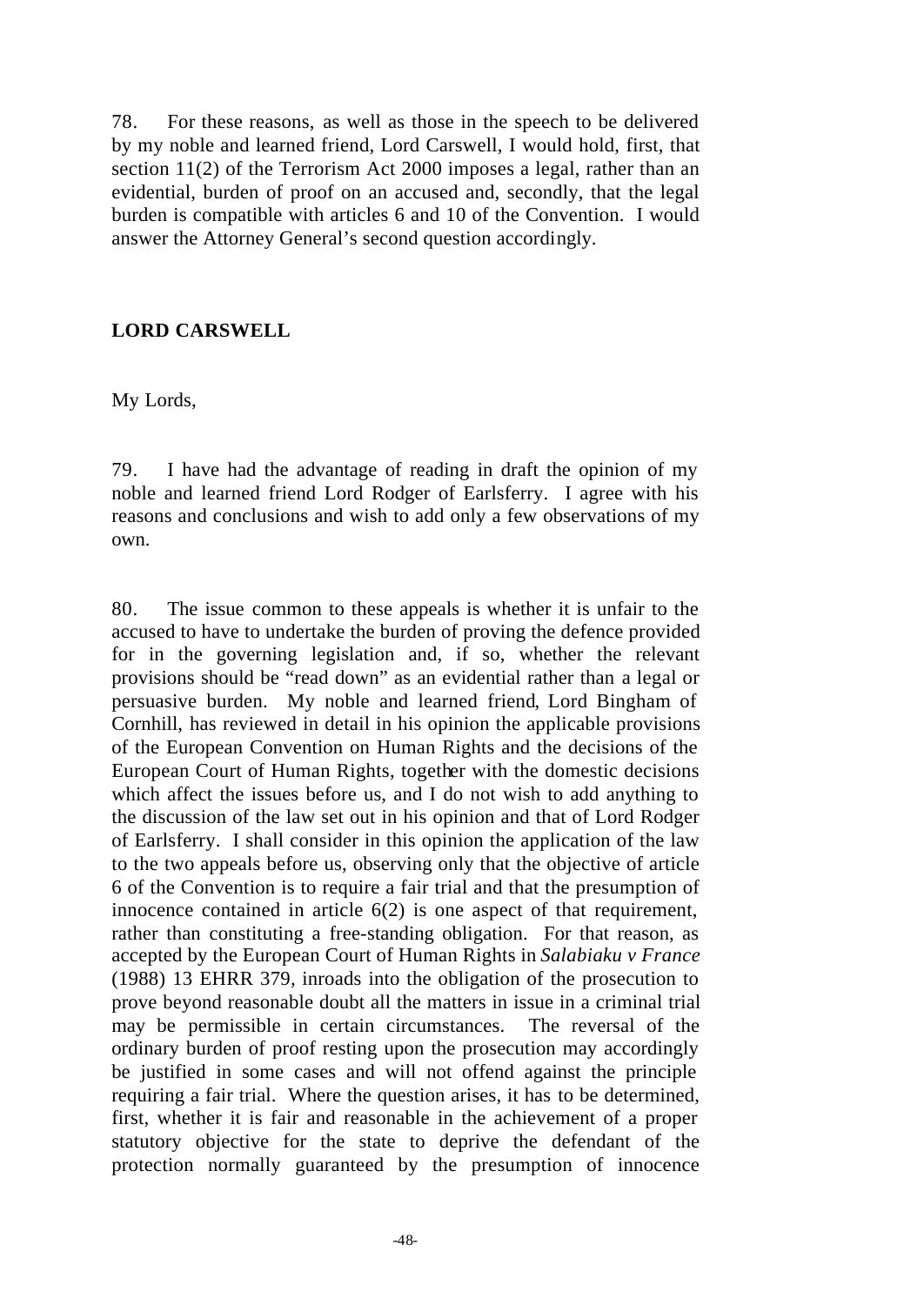whereby the burden of proof is placed upon the prosecution to prove beyond reasonable doubt all the matters in issue. Secondly, one must determine whether the exception is proportionate, that is to say, whether it goes no further than is reasonably necessary to achieve that objective.

81. Mr Sheldrake was on 26 June 2001 convicted by a magistrates' court of an offence, contrary to section 5(1)(b) of the Road Traffic Act 1988, of being in charge of a vehicle in a public place after consuming so much alcohol that the proportion of it in his breath exceeded the prescribed limit. He relied upon the defence available under section 5(2), which provides:

"It is a defence for a person charged with an offence under subsection  $(1)(b)$  above to prove that at the time he is alleged to have committed the offence the circumstances were such that there was no likelihood of his driving the vehicle while the proportion of alcohol in his breath, blood or urine remained likely to exceed the prescribed limit."

He had been arrested at 8.40 pm on 9 February 2001, and it was established that at the average rate of elimination of alcohol that proportion would not have fallen below the limit until approximately 11.40 am the following day. Mr Sheldrake gave evidence that he had made efforts to arrange transport home by other means, but the justices held that he had not established on the balance of probabilities that there was no likelihood of his driving his vehicle.

82. The issue which formed the subject of the appeal before the House was whether the imposition on a defendant of a legal or persuasive burden of proof of the matters specified in section 5(2) constituted an interference with the presumption of innocence provided for by article 6(2) of the Convention which was unfair and contrary to the requirements of article 6. His counsel argued, unsuccessfully before the magistrates' court but successfully on appeal to the Queen's Bench Division of the High Court, that the imposition of a persuasive burden constituted a breach of article 6 and accordingly section 5(2) of the 1988 Act should be read in such a way as to impose only an evidential burden. If this were done, then once the issue was raised the prosecution would be required to prove beyond reasonable doubt that some likelihood (interpreted by the Divisional Court as a "real risk") existed of the defendant's driving the vehicle. The majority of the Divisional Court accepted the argument advanced on behalf of Mr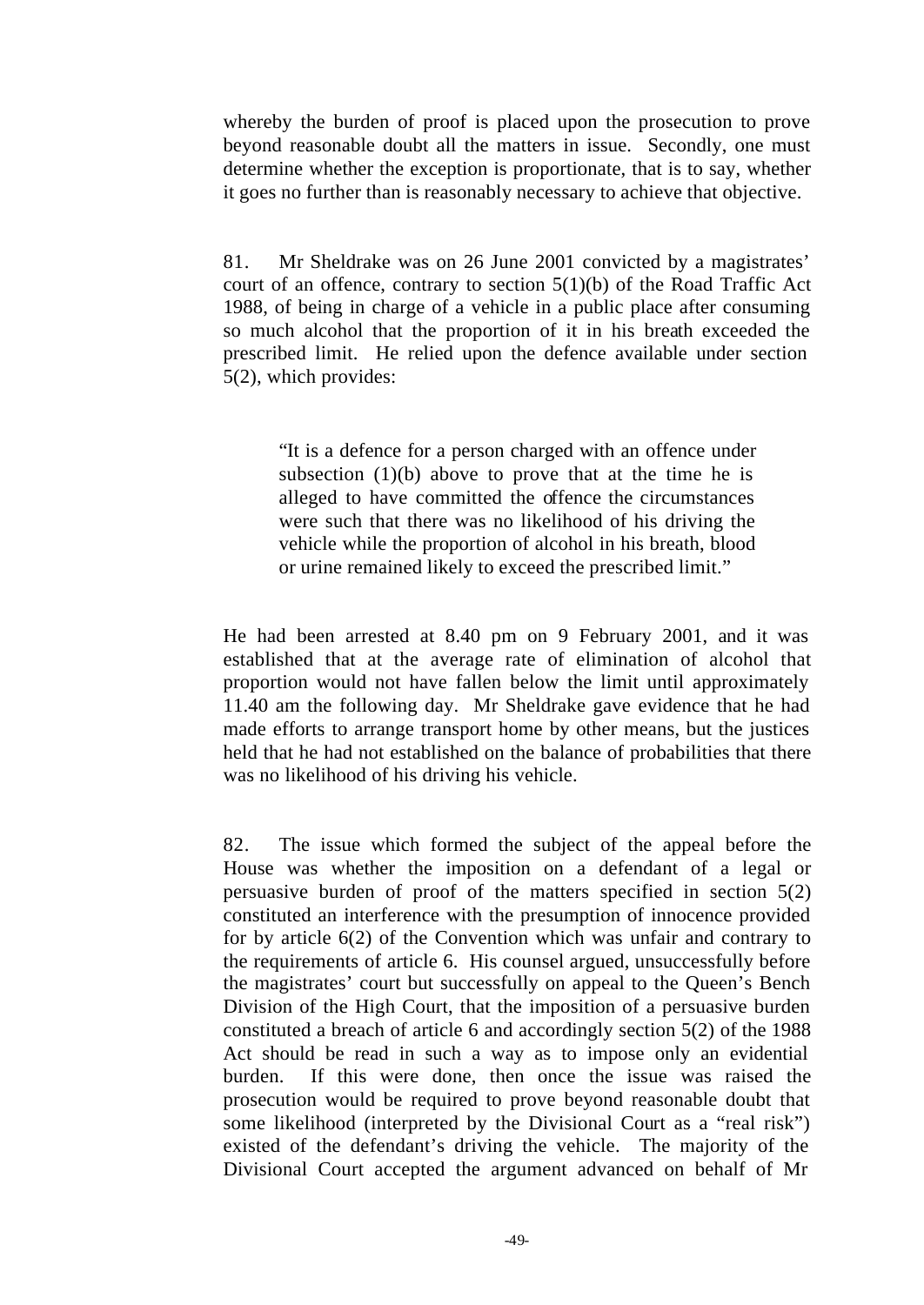Sheldrake and held that the magistrates had been wrong to regard section 5(2) as imposing a persuasive burden.

83. The offence of being in charge of a motor vehicle when unfit to drive or over the prescribed limit is, as Taylor LJ observed in *Director of Public Prosecutions v Watkins* [1989] QB 821, 829, the lowest in the scale of three charges relating to driving and drink, coming after driving and attempting to drive. It was argued on behalf of Mr Sheldrake and accepted by the Divisional Court that the likelihood of his driving was the gravamen of the offence and, once raised as an issue in the case, was an essential element in the matters to be proved by the prosecution. For the reasons set out by Lord Bingham of Cornhill, I am unable to accept this. I agree with the proposition stated by Taylor LJ in *DPP v Watkins*  that proof of being in charge of a vehicle does not necessitate proof of a likelihood of the defendant driving the vehicle. Since that issue does not require to be proved by the prosecution in order to establish a case of being in charge, to hold that the burden of proof on the defendant in propounding the defence under section 5(2) is merely an evidential burden would be to require the prosecution to prove a matter dehors the elements of the offence itself. This in my opinion is a material factor in determining whether it would be fair and reasonable and proportionate to make it a persuasive burden.

84. The ultimate risk may be that the defendant may elect to drive the vehicle, but it is not in my view the gravamen of the offence. Being in charge of a vehicle while over the limit is in itself such an anti-social act that Parliament has long since made it an offence. A person who has drunk more than the limit should take steps to put it out of his power to drive. Section 5(2) gives him an escape route, which it is quite easy for him to take in a genuine case, as he is the person best placed to know and establish whether he was likely to drive the vehicle. Conversely, the prosecution might be able readily enough to establish that the defendant was in a position to drive the vehicle if he elected to do so, but it could well be difficult to prove beyond reasonable doubt that there was a likelihood of his driving it.

85. An example may be posed to test these propositions. The owner of a car, who has drunk enough alcohol to take him over the limit, decides to wash the car. He takes his keys with him, which he uses to open the doors to get access to all the surfaces to be washed and to clean the inside. It is indisputable that during this process he is in charge of the vehicle. He may have started off with the sole intention of confining himself to cleaning the car, but the possibility exists that he may change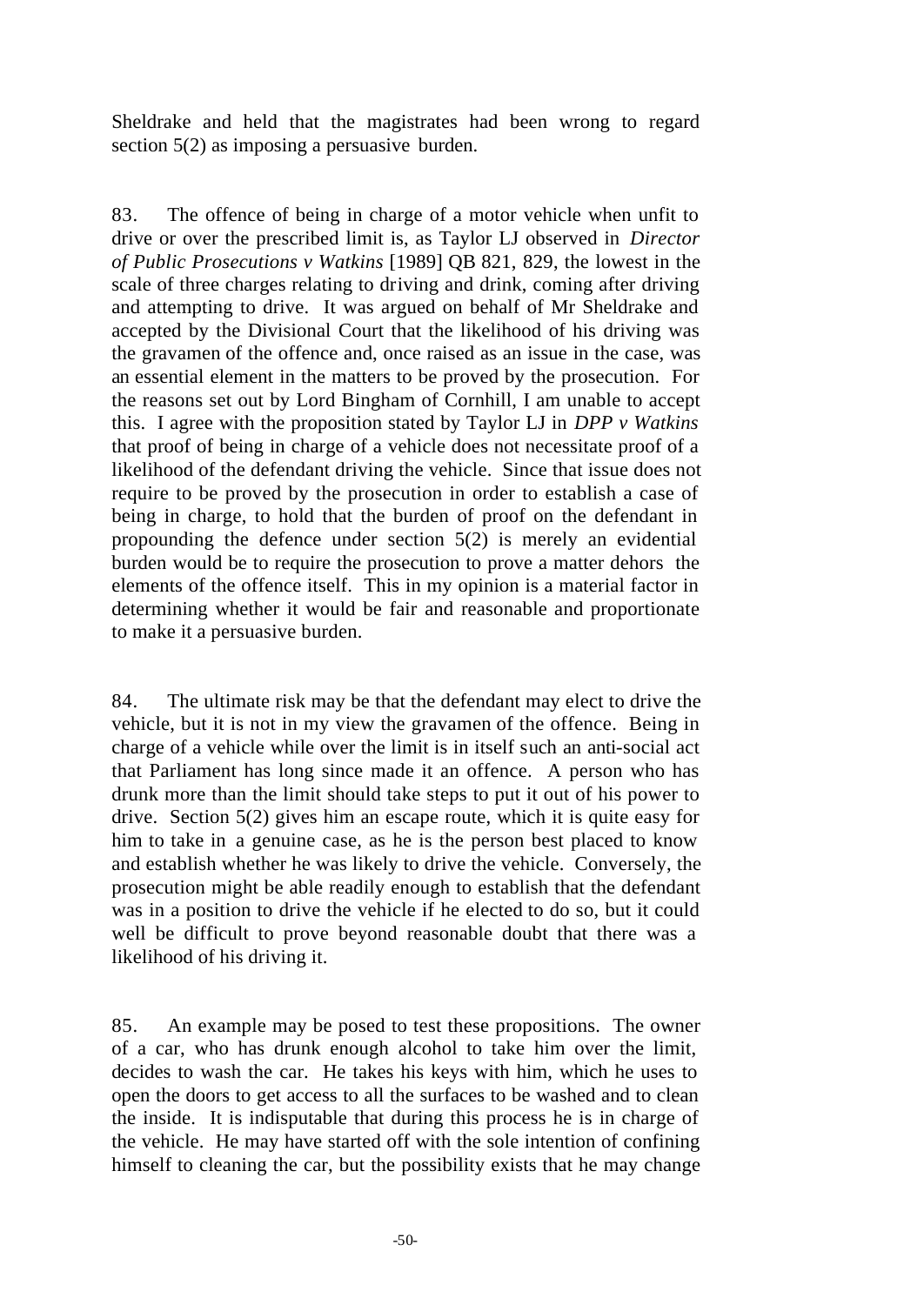his intention and drive it on some errand, perhaps to fill the tank with petrol. The person who knows best whether there was a real risk of that occurring is the defendant himself. I see nothing unreasonable or disproportionate in requiring him to prove on the balance of probabilities that there was no likelihood of his doing so. He should in my opinion have to do so, by adducing evidence which may be duly tested in court.

86. For these reasons and for those contained in the opinion of Lord Bingham of Cornhill I would allow the appeal of the Director of Public Prosecutions, reinstate the magistrates' decision and answer the certified question in the terms proposed.

87. I turn then to the Attorney General's Reference. I have set out my reasons in relation to Mr Sheldrake's case in rather more detail than might otherwise be necessary, given my agreement with those expressed by Lord Bingham of Cornhill, because I think that they give some grounds for comparison when considering the issues in the reference.

88. Section 11(1) of the Terrorism Act 2000 is a provision of some breadth, but it has legislative precedents, as Lord Rodger of Earlsferry has pointed out in para 60 of his opinion, and so also has the defence contained in section  $11(2)$ . It may be unusual to find the verb "professes" in a criminal statute, but I do not myself consider that its inclusion is likely to result in the conviction of defendants who would not properly be regarded as blameworthy. If a defendant who had told other persons that he was a member of a proscribed organisation advances the defence that he was merely joking or was a fantasist or a compulsive liar, then the jury will, quite correctly, be directed to acquit him if they have a reasonable doubt whether this might be the case. It would not be sufficient for the Crown to say that since had made the statement, he was without more guilty of professing membership; in order to convict such a person, it will be necessary to prove beyond reasonable doubt that his profession was seriously made. I therefore do not share the fear that a "latter day Walter Mitty or Billy Liar" is unreasonably at risk of conviction of professing to be a member of a proscribed organisation.

89. A specific defence is provided by section 11(2) of the 2000 Act, whereby a person charged with an offence under subsection (1) may prove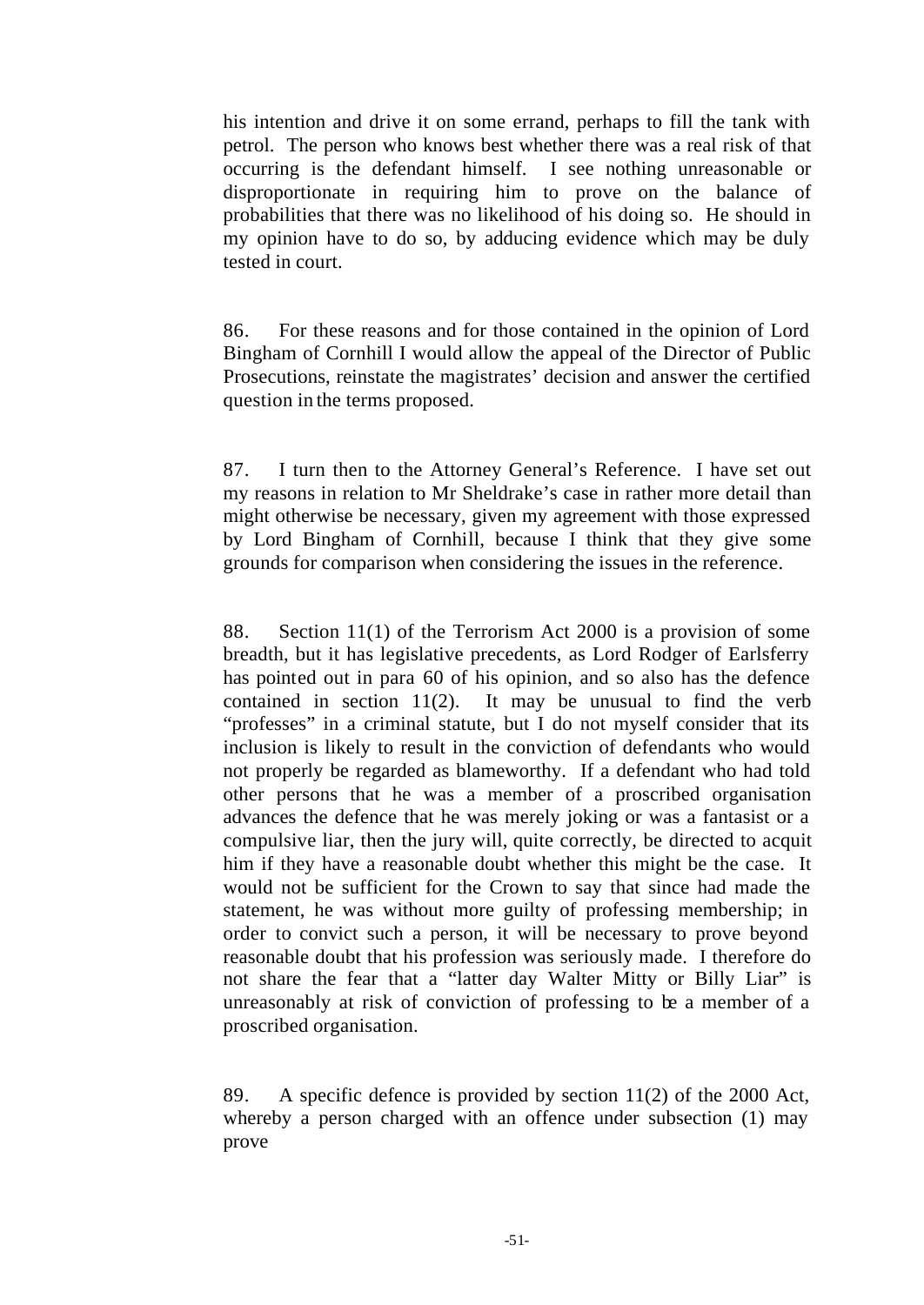"(a) that the organisation was not proscribed on the last (or only) occasion on which he became a member or began to profess to be a member, and

(b) that he has not taken part in the activities of the organisation at any time when it was proscribed."

The defence will apply in a variety of situations. The organisation concerned may be started in the United Kingdom with terrorist objectives ab initio, and the defendant, knowing its objectives, may have become a member before the Secretary of State became aware of its existence and proscribed it. He may have joined it in another jurisdiction when it was not proscribed in this country, then found subsequently that it became the subject of a proscription order under section  $3(3)(a)$  of the 2000 Act. Alternatively, the organisation may, as has occurred in Northern Ireland, have started out as one with lawful objectives, but have later evolved into one concerned with terrorism.

90. It was represented that a defendant might find it difficult to adduce sufficiently convincing evidence that he refrained from taking part in the activities of the organisation after it was proscribed, given that he may be dependent solely on his own testimony, which may be less than impressive and could well be regarded as unreliable. I would not myself place a great deal of weight on this consideration. Naturally the defendant will be highly unlikely to obtain any documentary evidence in support of his case, nor is the organisation likely to furnish him with assistance – indeed, some proscribed organisations visit severe consequences upon members who seek to leave their ranks. Nevertheless, such a person is better placed than anyone to testify whether he has taken any part in the organisation's activities. He can give that evidence on oath and it can be tested by the ordinary process of proper cross-examination. Since it is most unlikely that contrary evidence will be available to the prosecution, the jury (or in Northern Ireland the judge sitting without a jury) or magistrates will ordinarily have to decide whether or not to believe the defendant's testimony and determine accordingly whether he has proved his case on the balance of probabilities. It does not seem to me that that places a defendant at an unfair disadvantage.

91. On the other side of the scale, one must place several considerations:

(a) It is not easy to determine what is to be proved and by whom in respect of the date when the defendant joined the organisation. If